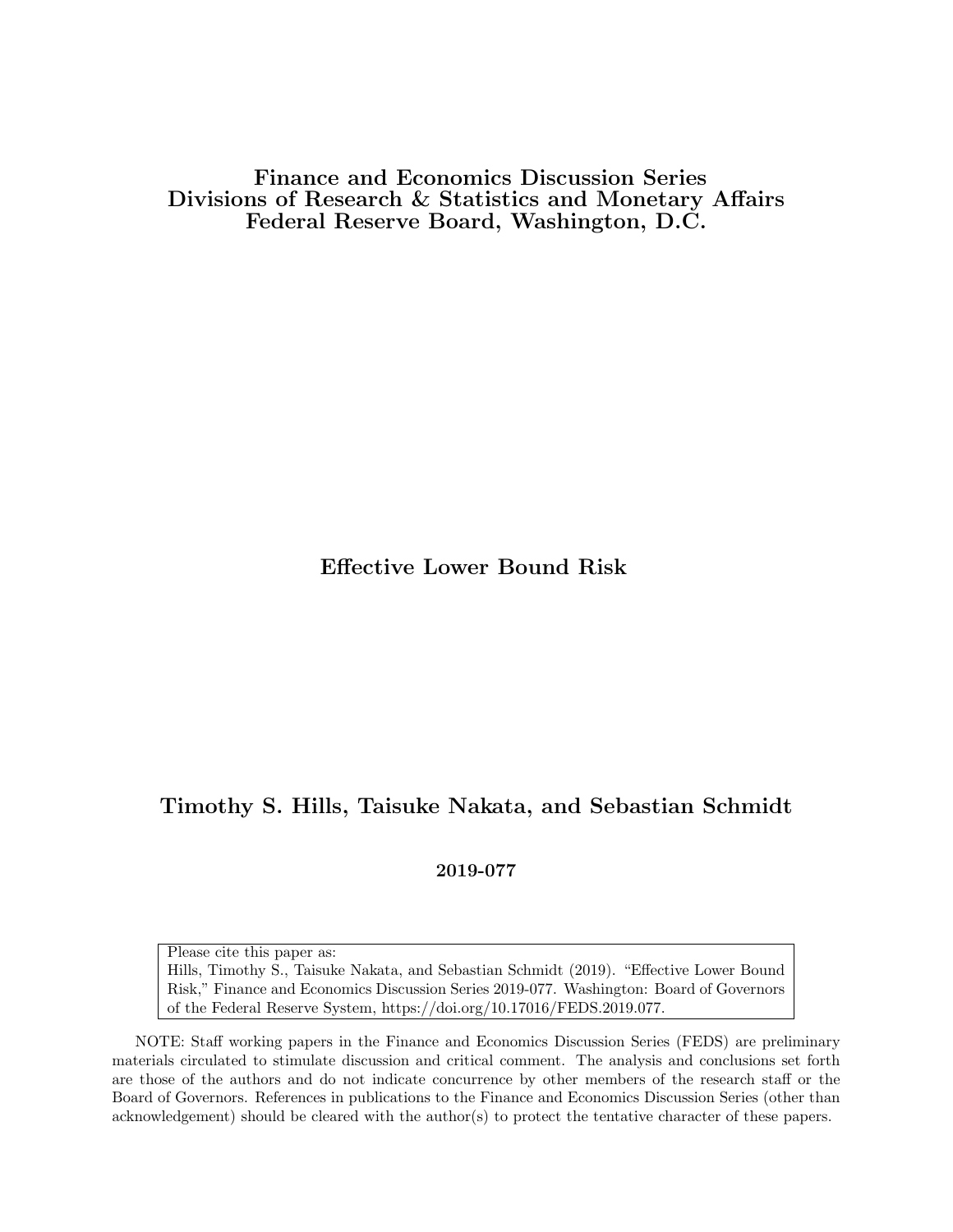# Effective Lower Bound Risk<sup>∗</sup>

Timothy Hills† New York University

Taisuke Nakata‡ Federal Reserve Board

Sebastian Schmidt§ European Central Bank

First Draft: February 2016 This Draft: September 2019

#### Abstract

Even when the policy rate is currently not constrained by its effective lower bound (ELB), the possibility that the policy rate will become constrained in the future lowers today's inflation by creating tail risk in future inflation and thus reducing expected inflation. In an empirically rich model calibrated to match key features of the U.S. economy, we find that the tail risk induced by the ELB causes inflation to undershoot the target rate of 2 percent by as much as 50 basis points at the economy's risky steady state. Our model suggests that achieving the inflation target may be more difficult now than before the Great Recession, if the likely decline in long-run neutral rates has led households and firms to revise up their estimate of the frequency of future ELB events.

JEL: E32, E52

Keywords: Deflationary Bias, Disinflation, Inflation Targeting, Risky Steady State, Tail Risk, Effective Lower Bound.

<sup>∗</sup>We would like to thank participants at 5th New York University Alumni Conference, 20th Conference "Theories and Methods in Macroeconomics" at Bank of France, Bank of Japan, Board of Governors of the Federal Reserve System, Hitotsubashi University, Japan Center for Economic Research, Keio University, Kyoto University, Miami University, Osaka University, Texas Tech University, University of Tokyo, "Inflation: Drivers and Dynamics" Conference at Federal Reserve Bank of Cleveland, Waseda University, and Workshop on "Monetary Policy When Heterogeneity Matters" at l'EHESS for useful comments. We also thank the editor Florin Bilbiie and two anonymous referees for constructive suggestions. Philip Coyle, Paul Yoo, and Mark Wilkinson provided excellent research assistance. This paper supersedes two older papers: "The Risky Steady State and the Interest Rate Lower Bound" [\(Hills, Nakata, and Schmidt,](#page-43-0) [2016\)](#page-43-0) and "The Risk-Adjusted Monetary Policy Rule" [\(Nakata and Schmidt,](#page-44-0) [2016\)](#page-44-0). The views expressed in this paper, as well as all errors and omissions, should be regarded as those solely of the authors and are not necessarily those of the Federal Reserve Board of Governors, the Federal Reserve System, or the European Central Bank.

<sup>†</sup>Stern School of Business, New York University, 44 West 4th Street New York, NY 10012; Email: hills.timoteo@gmail.com

<sup>‡</sup>Division of Research and Statistics, Federal Reserve Board, 20th Street and Constitution Avenue NW Washington, DC 20551; Email: taisuke.nakata@frb.gov

<sup>§</sup>European Central Bank, Monetary Policy Research Division, 60640 Frankfurt, Germany; Email: sebastian.schmidt@ecb.int.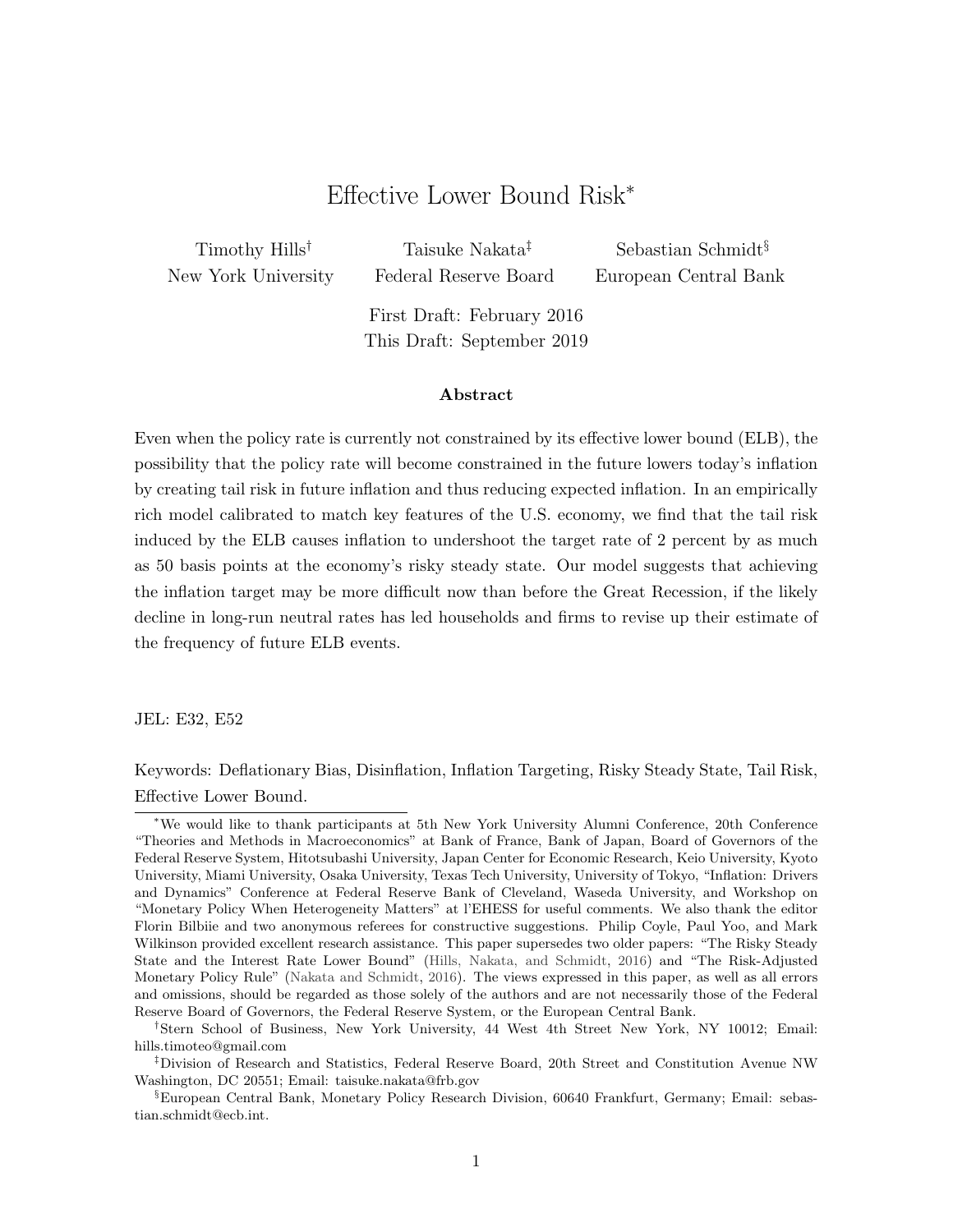## <span id="page-2-1"></span>1 Introduction

It is well known that when the effective lower bound (ELB) constraint on the policy rate is binding, it becomes more difficult for the central bank to stabilize inflation at its objective, as it cannot lower its policy rate further in response to adverse shocks. However, even when the current policy rate is not constrained by the ELB, the possibility that the policy rate may be constrained by the ELB in the future—which we will refer to as the ELB risk—can pose a challenge for the central bank's stabilization policy. Such a challenge can arise because, if the private sector agents are forward-looking, they may factor in the ELB risk when making economic decisions today.

This paper examines the implications of such ELB risk for the task of the central bank to meet its inflation objective. We do so by contrasting the risky steady state with the deterministic steady state in an empirically rich sticky-price model with an occasionally binding ELB constraint on nominal interest rates. The risky steady state is the "point where agents choose to stay at a given date if they expect future risk and if the realization of shocks is 0 at this date" [\(Coeurdacier, Rey, and Winant,](#page-42-0) [2011\)](#page-42-0). The risky steady state is an important object in dynamic macroeconomic models: This is the point around which the economy fluctuates, the point where the economy eventually converges to when all headwinds and tailwinds dissipate. Thus, a wedge between the rate of inflation in the risky steady state and the rate of inflation in the deterministic steady state—the latter corresponds to the inflation target in the policy rule—can be seen as a failure of central banks to meet their inflation objective.

We first use a stylized New Keynesian model to illustrate how, and why, the risky steady state differs from the deterministic steady state. Monetary policy is assumed to be governed by a simple interest-rate feedback rule of the type widely used by central banks to help them gauge the appropriate policy stance [\(Yellen,](#page-45-0) [2017;](#page-45-0) [Powell,](#page-44-1) [2018\)](#page-44-1). We show that, under this standard policy rule, inflation and the policy rate are lower, and output is higher, at the risky steady state than at the deterministic steady state. This result obtains because the lower bound constraint on interest rates makes the distribution of firm's marginal costs of production asymmetric; the decline in marginal costs caused by a large negative shock is larger than the increase caused by a positive shock of the same magnitude. As a result, the ELB constraint reduces expected marginal costs for forward-looking firms, leading them to lower their prices even when the policy rate is not currently constrained.<sup>[1](#page-2-0)</sup> Reflecting the lower inflation rate at the risky steady state, the policy rate is lower at the risky steady state than at the deterministic one. In equilibrium, the ex-ante real interest rate is lower at the risky steady than at the deterministic steady state, and the output gap is positive as a result. These qualitative results are consistent with those in [Adam and Billi](#page-40-0) [\(2007\)](#page-40-0) and [Nakov](#page-44-2) [\(2008\)](#page-44-2) on how the ELB risk affects the economy near the ELB constraint under

<span id="page-2-0"></span> ${}^{1}$ ELB risk ceteris paribus also reduces expected consumption of forward-looking households, leading them to lower their consumption expenditures.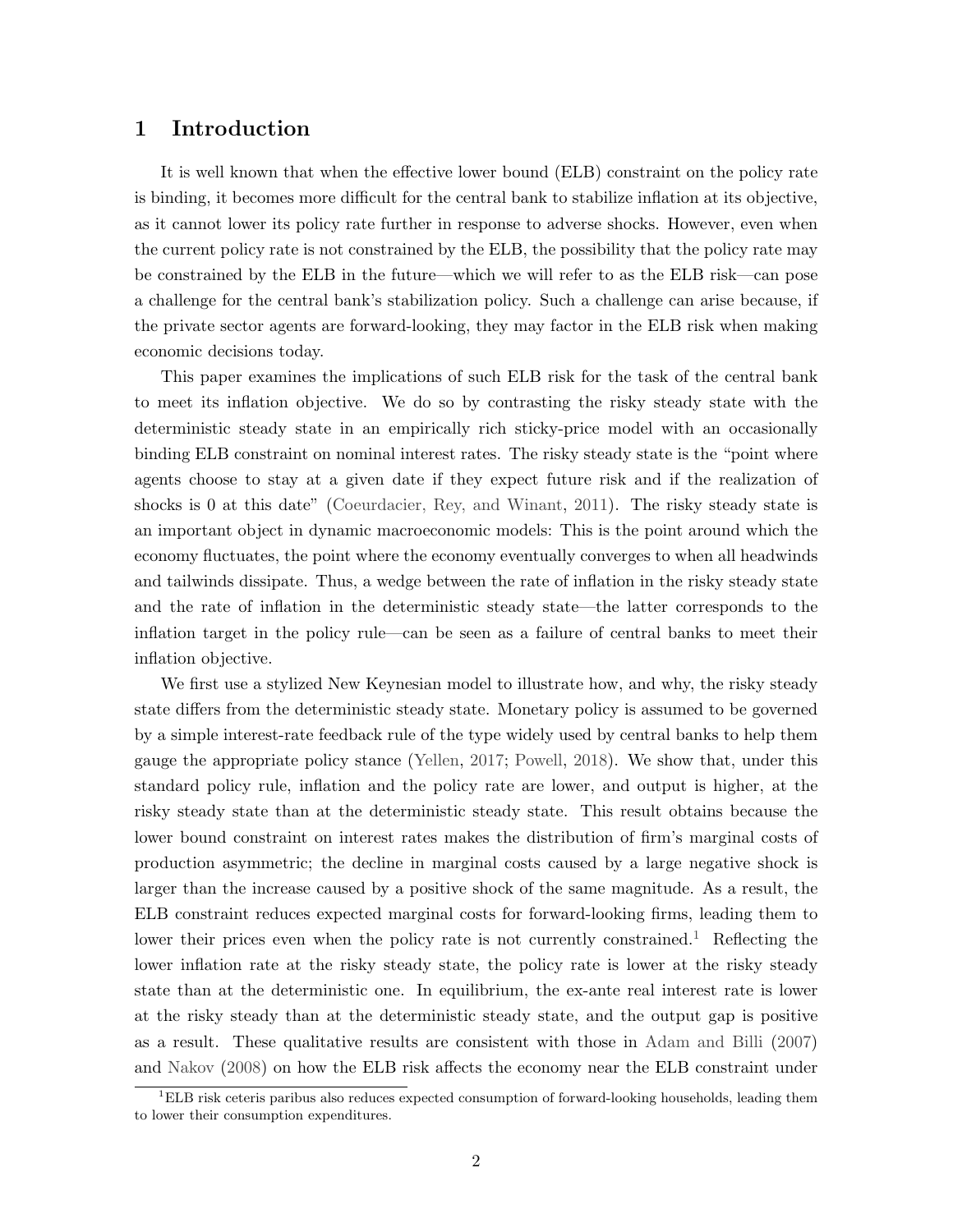optimal discretionary policy.

We then turn to the main exercise of our paper, which is to explore the quantitative importance of the wedge between the risky and deterministic steady states in an empirically rich DSGE model calibrated to match key features of the U.S. economy. We find that, under the standard monetary policy rule, the wedge between the deterministic and risky steady states is nontrivial in our calibrated empirical model. Inflation is a bit more than 30 basis points lower than the target rate of 2 percent at the risky steady state, with about 25 basis points attributable to the ELB constraint as opposed to other nonlinear features of the model. Output is 0.3 percentage points higher at the risky steady state than at the deterministic steady state. The risky steady state policy rate is 2.9 percent—about 80 basis points lower than the deterministic steady state policy rate—and is broadly in line with the median projection of the long-run federal funds rate in the latest Summary of Economic Projections by FOMC participants. The magnitude of the wedge depends importantly on the frequency of hitting the ELB, which in turn depends importantly on the level of the longrun equilibrium policy rate. Under an alternative plausible assumption about the long-run level of the policy rate, then the inflation wedge between the deterministic and risky steady states can exceed 60 basis points, with the ELB risk contributing about 50 basis points to the overall inflation wedge.

The observation that inflation falls below the inflation target in the policy rule at the risky steady state is different from the well known fact that the average rate of inflation falls below the target rate in the model with the ELB constraint. The decline in inflation arising from a contractionary shock can be exacerbated when the policy rate is at the ELB, while the rise in inflation arising from an expansionary shock is tempered by a corresponding increase in the policy rate. As a result, the distribution of inflation is negatively skewed and the average inflation falls below the median. This fact is intuitive and has been well recognized in the profession for a long time [\(Coenen, Orphanides, and Wieland,](#page-41-0) [2004;](#page-41-0) [Reifschneider](#page-44-3) [and Williams,](#page-44-3) [2000\)](#page-44-3). The risky steady state inflation is different from the average inflation; it is the rate of inflation that would prevail at the economy's steady state when agents are aware of risks. It is worth mentioning that the average inflation falls below the target even in perfect foresight models or backward-looking models where the inflation rate eventually converges to its target. On the other hand, for the risky steady state inflation to fall below the inflation target, it is crucial that price-setters are forward-looking and take tail risk in future marginal costs into account in their pricing decisions.

In the final part of the paper, we explore some implications of ELB risk for the design of monetary policy rules. Specifically, we show that one way to eliminate the wedge between the deterministic and risky steady states of inflation is to lower the intercept term of the interestrate feedback rule. We refer to this augmented rule as the risk-adjusted policy rule. In our empirical model, the intercept of the standard policy rule is 3.75 percent while the intercept of the risk-adjusted policy rule that allows the central bank to achieve its 2 percent inflation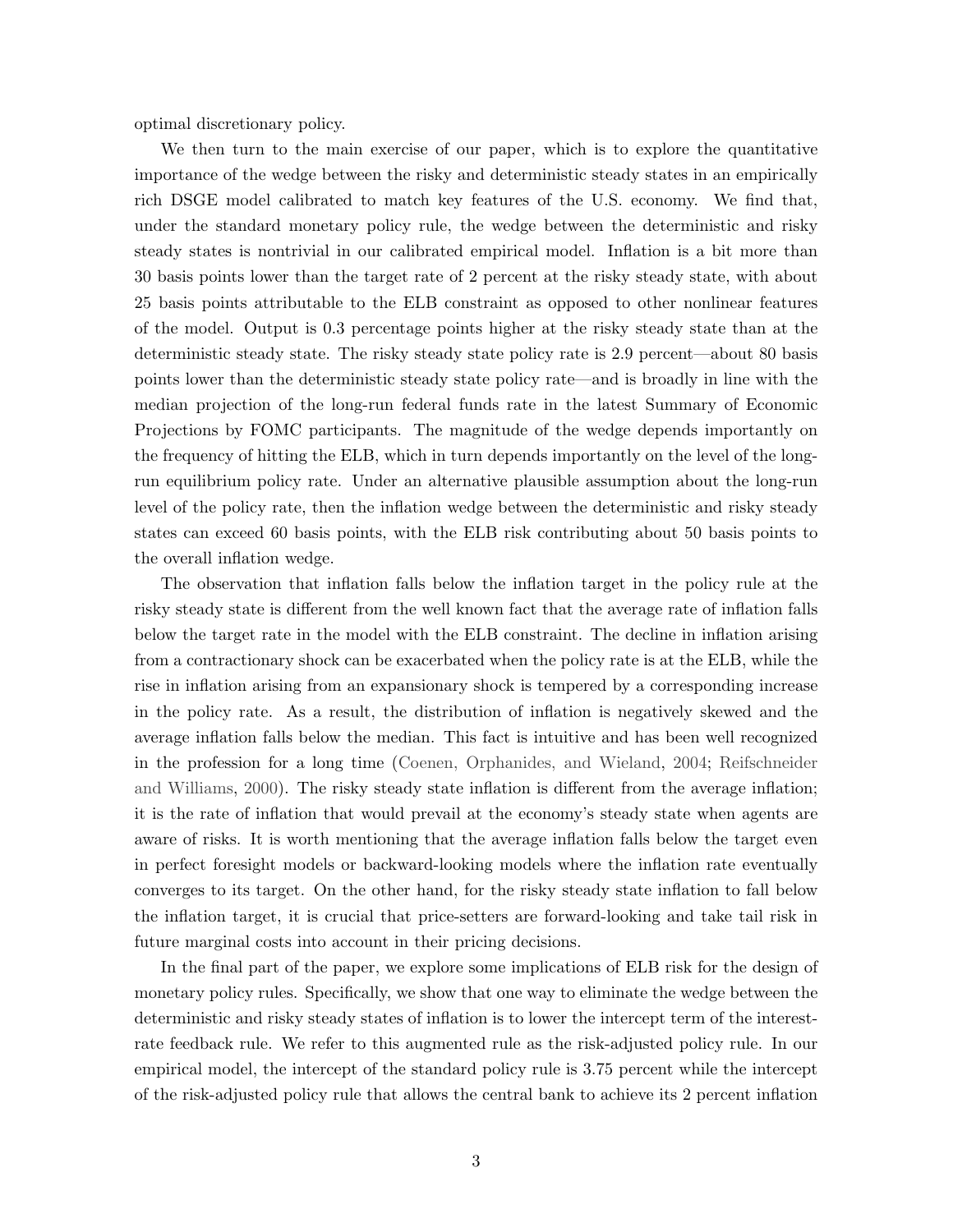target in the risky steady state is only  $3.24$  $3.24$  $3.24$  percent.<sup>2</sup> While our risk-adjusted monetary policy rule is mathematically equivalent to assigning a value different from the central bank's inflation objective to the inflation targeting parameter in the standard monetary policy rule, we argue that our proposed policy rule has the benefit that the inflation target parameter in our rule retains the structural interpretation as the central bank's inflation objective.<sup>[3](#page-4-1)</sup>

The policy rates in some advanced economies are still at the ELB, and whether inflation rates will eventually return to the central bank's inflation objective after liftoff remains to be seen. The first part of our analysis can be read as a cautionary tale of a potential systematic policy mistake central banks could make if they do not appropriately adjust their strategies in light of ELB risk. In the United States, inflation was stubbornly below the target rate of 2 percent for at least two years after the policy rate liftoff in December 2015. At the same time, the unemployment rate moved below most estimates of its natural rate. Hence, initial economic dynamics after the liftoff seem to be consistent with the model featuring the standard policy rule. However, more recently, the rate of inflation has moved close to the target rate. Thus, current inflation dynamics in the U.S. economy seems to be more consistent with the model with the risk-adjusted monetary policy rule.

Throughout the paper, we focus on a rational expectations equilibrium where the economy fluctuates around a positive level of nominal interest rates so that if all uncertainty were permanently resolved the economy would converge to a deterministic steady state where the ELB constraint is not binding and inflation is at target. It is well known that accounting for the ELB can give rise to two deterministic steady states and equilibrium multiplicity [\(Benhabib, Schmitt-Grohe, and Uribe,](#page-41-1) [2001\)](#page-41-1). In particular, rational expectations equilibria may exist where the ELB constraint is binding either permanently or at least in most states of nature [\(Armenter,](#page-40-1) [2018\)](#page-40-1). It is also possible to construct sunspot equilibria where a sunspot shock can move the economy from a regime with an occasionally binding ELB constraint to one with a binding ELB constraint in most states of nature. The effects of policy interventions and changes in policy regimes on macroeconomic outcomes in these sunspot equilibria may differ from those in the fundamental equilibrium that is at the core of our analysis (see, e.g. [Mertens and Ravn,](#page-44-4) [2014;](#page-44-4) [Bilbiie,](#page-41-2) [2018;](#page-41-2) [Coyle and Nakata,](#page-42-1) [2019;](#page-42-1) [Nakata and Schmidt,](#page-44-5) [2019b\)](#page-44-5).

Our choice of equilibrium is supported by some empirical evidence. [Aruoba, Cuba-Borda,](#page-41-3) [and Schorfheide](#page-41-3) [\(2018\)](#page-41-3) estimate a New Keynesian model with a lower bound, a set of fundamental shocks, and a sunspot shock that captures shifts from a regime where the economy fluctuates around a strictly positive nominal interest rate to a regime where the lower bound constraint is binding in most states. For the United States, they do not find evidence that she moved to the latter regime in the aftermath of the Great Recession. Since our quantitative

<span id="page-4-0"></span><sup>&</sup>lt;sup>2</sup>While we focus on the risky steady state, the risk-adjusted monetary policy rule also mitigates the deviations of inflation from target in other states. For alternative approaches to mitigate the deflationary bias problem, please see [Nakata and Schmidt](#page-44-6) [\(2019a\)](#page-44-6) and [Bianchi, Melosi, and Rottner](#page-41-4) [\(2019\)](#page-41-4).

<span id="page-4-1"></span><sup>&</sup>lt;sup>3</sup>In section [4.5,](#page-26-0) we also consider two unconventional monetary policies—"lower-for-longer" forward guidance and negative interest rate policy.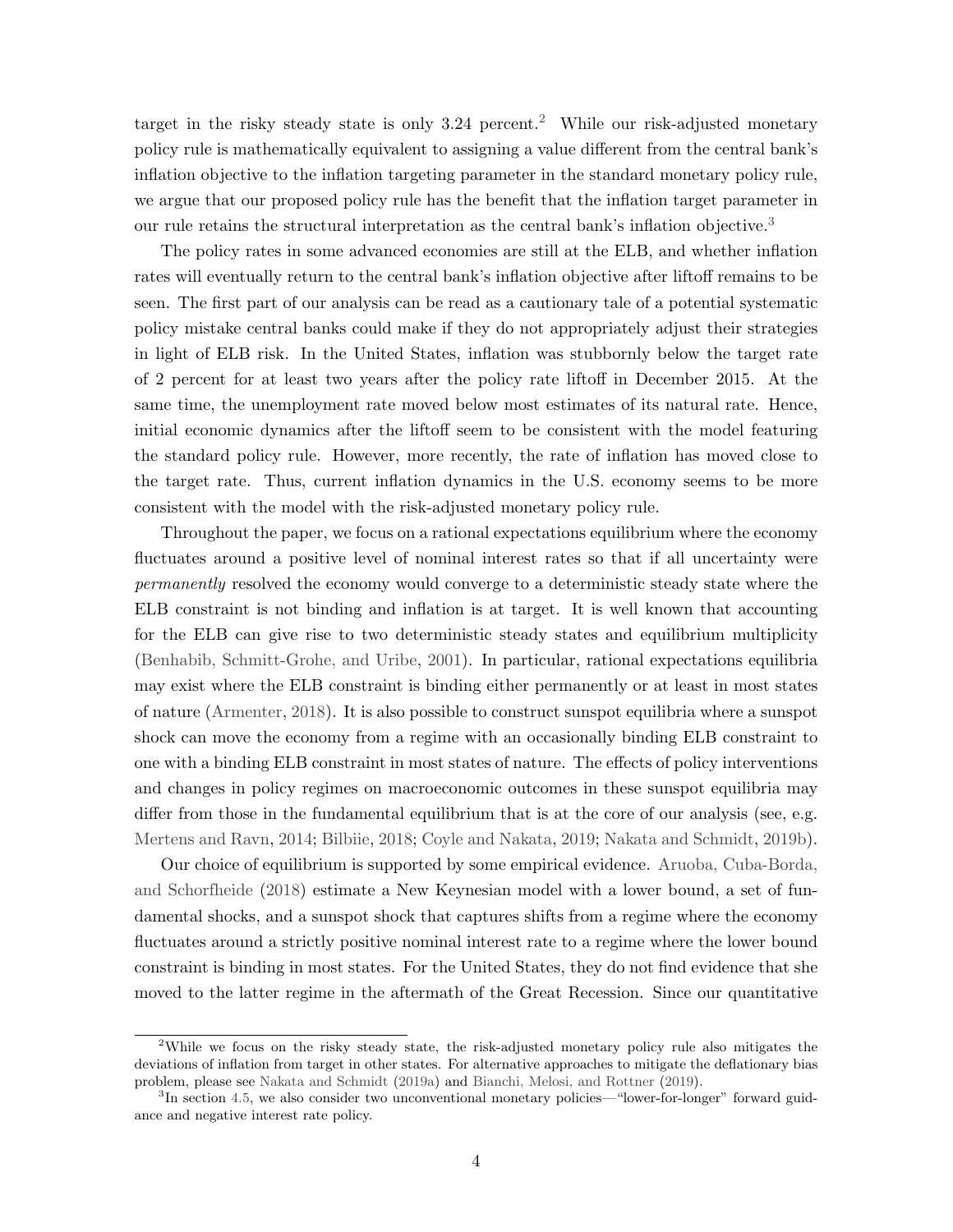analysis focuses on the U.S. economy, we align our choice of equilibrium with the empirical results in [Aruoba, Cuba-Borda, and Schorfheide](#page-41-3) [\(2018\)](#page-41-3). Nevertheless, we document analytically the possibility of equilibrium multiplicity for a variant of our stylized model. For this model, we show that in any equilibrium with an occasionally binding ELB constraint—that is, with ELB risk—the risky steady state of inflation is below the inflation target.

The question of how the possibility of returning to the ELB affects the economy has remained largely unexplored. The majority of the literature adopts the assumption that the economy will eventually return to an absorbing state where the policy rate is permanently away from the ELB constraint, and analyzes the dynamics of the economy, and the effects of various policies, when the policy rate is  $at$  the ELB [\(Eggertsson and Woodford,](#page-42-2) [2003;](#page-42-2) [Christiano, Eichenbaum, and Rebelo,](#page-41-5) [2011\)](#page-41-5). While an increasing number of studies have recently departed from the assumption of an absorbing state, the focus of these studies is mostly on how differently the economy behaves at the ELB versus away from the ELB, instead of how the ELB risk affects the economy away from the  $ELE<sup>4,5</sup>$  $ELE<sup>4,5</sup>$  $ELE<sup>4,5</sup>$  $ELE<sup>4,5</sup>$  $ELE<sup>4,5</sup>$  With the longer-run equilibrium real rates expected to stay lower going forward, the question of how the possibility of returning to the ELB affects the economy is as relevant as ever.<sup>[6](#page-5-2)</sup>

Our paper builds on the work by [Adam and Billi](#page-40-0) [\(2007\)](#page-40-0), [Nakov](#page-44-2) [\(2008\)](#page-44-2), and [Evans,](#page-43-1) [Fisher, Gourio, and Krane](#page-43-1) [\(2015\)](#page-43-1) who noted that the possibility of returning to the ELB has consequences for the economy even when the policy rate is currently away from the ELB. Our work differs from these papers in two substantive ways. First, while they pointed out the anticipation effect of returning to the ELB on the economy when the policy rate is near the ELB and the economy is away from the steady state, our work shows that the possibility of returning to the ELB has consequences for the economy even when the policy rate is well above the ELB and the economy is at the steady state. Second, while they studied the effects of the ELB risk in a stylized model, we quantify the magnitude of the effects of the ELB risk in an empirically rich, calibrated model.

Our paper is closely related to [Nakata and Schmidt](#page-44-6) [\(2019a\)](#page-44-6) and [Seneca](#page-45-1) [\(2018\)](#page-45-1). [Nakata](#page-44-6) [and Schmidt](#page-44-6) [\(2019a\)](#page-44-6) analytically show that ELB risk confronts discretionary central banks with a trade-off between inflation and output gap stabilization when the ELB constraint is not binding that manifests itself in a systematic undershooting of the inflation target. This so-called deflationary bias can be reduced and welfare be improved by appointing an inflation-conservative central banker. Unlike [Nakata and Schmidt](#page-44-6) [\(2019a\)](#page-44-6), we are silent

<span id="page-5-0"></span> $^{4}$ For example, [Gavin, Keen, Richter, and Throckmorton](#page-43-2) [\(2015\)](#page-43-2) and [Keen, Richter, and Throckmorton](#page-43-3) [\(2016\)](#page-43-3) ask how differently technology and anticipated monetary policy shocks affect the economy when the policy rate is constrained than when it is not, respectively. [Schmidt](#page-45-2) [\(2013\)](#page-45-2) and [Nakata](#page-44-7) [\(2016\)](#page-44-7) ask how differently the government should conduct fiscal policy when the policy rate is at the ELB than when it is not.

<span id="page-5-1"></span><sup>&</sup>lt;sup>5</sup>As discussed in Section [4,](#page-17-0) in many existing models with an occasionally binding ELB constraint, the probability of being at the ELB is small, typically comfortably below 10 percent—often below 5 percent. As a result, the anticipation effects described in these papers are weak.

<span id="page-5-2"></span><sup>&</sup>lt;sup>6</sup> According to the Federal Reserve Bank of New Yorks Survey of Primary Dealers from July 2019, the median respondent attached a 35 percent probability to the event that the federal funds rate returns to the ELB between July 2019 and the end of 2021.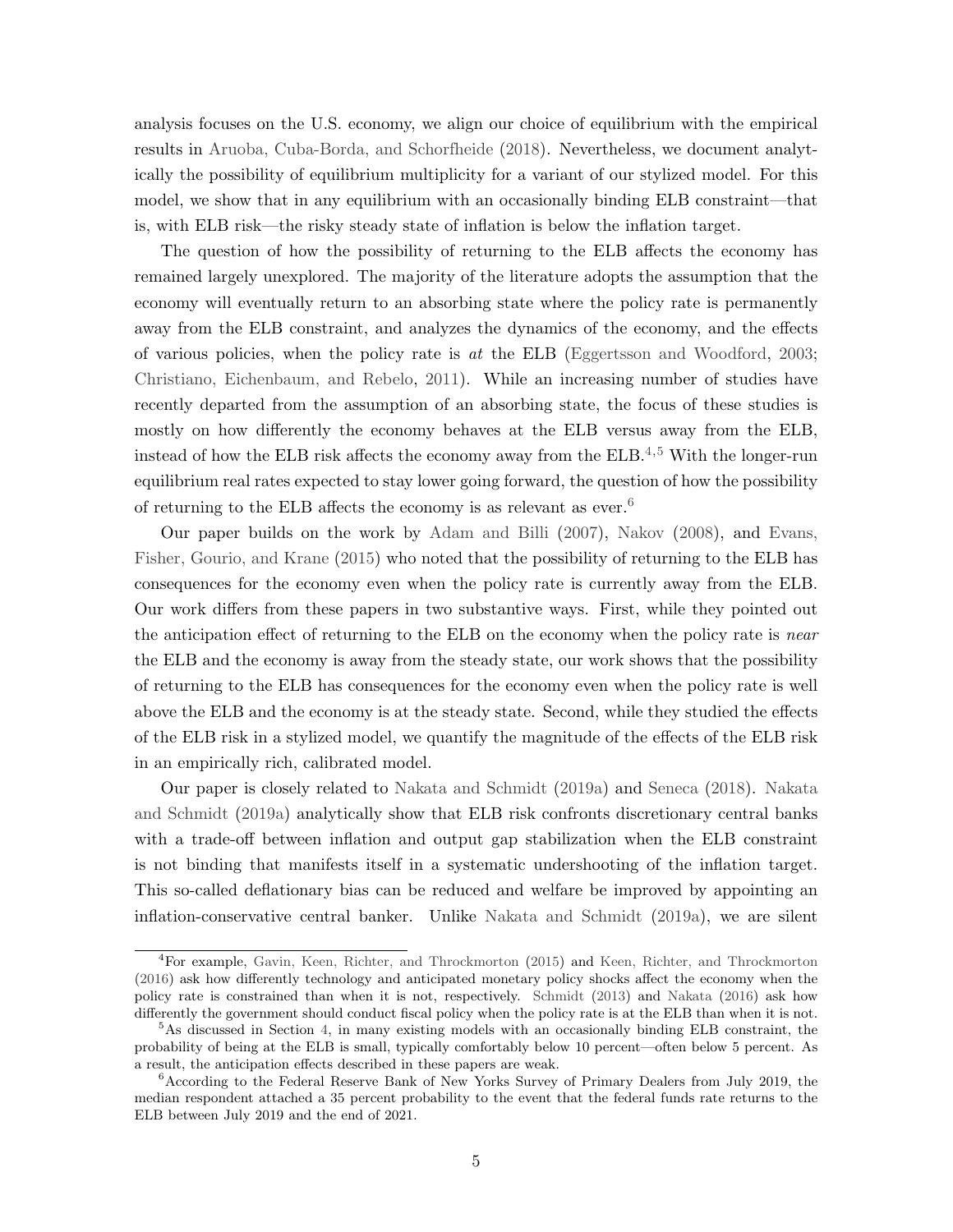about normative implications of the ELB risk. Instead, the main goal of our paper is to document the quantitative relevance of ELB risk using an empirically rich model. Like our paper, [Seneca](#page-45-1) [\(2018\)](#page-45-1) highlights the importance of ELB risk for the dynamics of the economy when the policy rate is currently not constrained. We examine the quantitative importance of ELB risk in an empirically rich model, whereas he examines the consequences of time-varying ELB risk—induced by exogenous time-variations in the variance of the demand shock—in a stylized model.

Our paper shares the same spirit with [Kiley and Roberts](#page-43-4) [\(2017\)](#page-43-4) in that both papers aim to understand the implications of the ELB constraint for the dynamics of the economy and monetary policy. However, our paper differs from [Kiley and Roberts](#page-43-4) [\(2017\)](#page-43-4) in a fundamental way: we focus on the anticipation effects of hitting the ELB in the future on the steady state allocations—and how large those might be in an empirically rich model—whereas [Kiley and](#page-43-4) [Roberts](#page-43-4) [\(2017\)](#page-43-4) abstract from the anticipation effects of the ELB risk by solving the model with the perfect-foresight assumption. In particular, in the model of [Kiley and Roberts](#page-43-4) [\(2017\)](#page-43-4), there is no undershooting of the inflation target at the steady state, even though the distribution of inflation is asymmetric and average inflation is below the 2 percent target. In our model, the distribution of inflation is asymmetric and average inflation is below the target as in their model. However, unlike in their model, inflation in our model fluctuates around a steady state below the 2 percent target.

This seemingly subtle difference—our focus on the steady state inflation and the focus on the average inflation by [Kiley and Roberts](#page-43-4) [\(2017\)](#page-43-4)—is relevant in thinking about inflation dynamics when the policy rate is away from the ELB. Perfect-foresight models, like the model of [Kiley and Roberts](#page-43-4) [\(2017\)](#page-43-4), can explain why inflation averages below 2 percent over a long period of time including the period in which the ELB constraint binds. However, it cannot explain why inflation persistently falls below the 2 percent objective when the policy rate is away from the ELB, the situation the U.S. economy has found itself in over the past few years. Almost all estimates of the ELB frequency we are aware of suggest that the probability of being at the ELB is less than half. That is, the economy spends more than half of the time away from the ELB. Thus, understanding the dynamics of the economy away from the ELB—and how that might be affected by the possibility of returning to the ELB in the future—is of first-order importance.

Our focus on the anticipation effects of the ELB also differentiates our work from papers examining different aspects of the model with the ELB in perfect-foresight environment setups, including [Coibion, Gorodnichenko, and Wieland](#page-42-3) [\(2012\)](#page-42-3)—who focus on the implication of the ELB for optimal inflation target—and [Guerrieri and Iacoviello](#page-43-5) [\(2017\)](#page-43-5)—who estimate a model with a borrowing constraint and the ELB constraint—among others.

Finally, our paper is related to other papers which also work with models with the ELB without abstracting from uncertainty—especially those which work with empirically rich mod-els with ELB (Gust, Herbst, López-Salido, and Smith [\(2017\)](#page-43-6), [Plante, Richter, and Throck-](#page-44-8)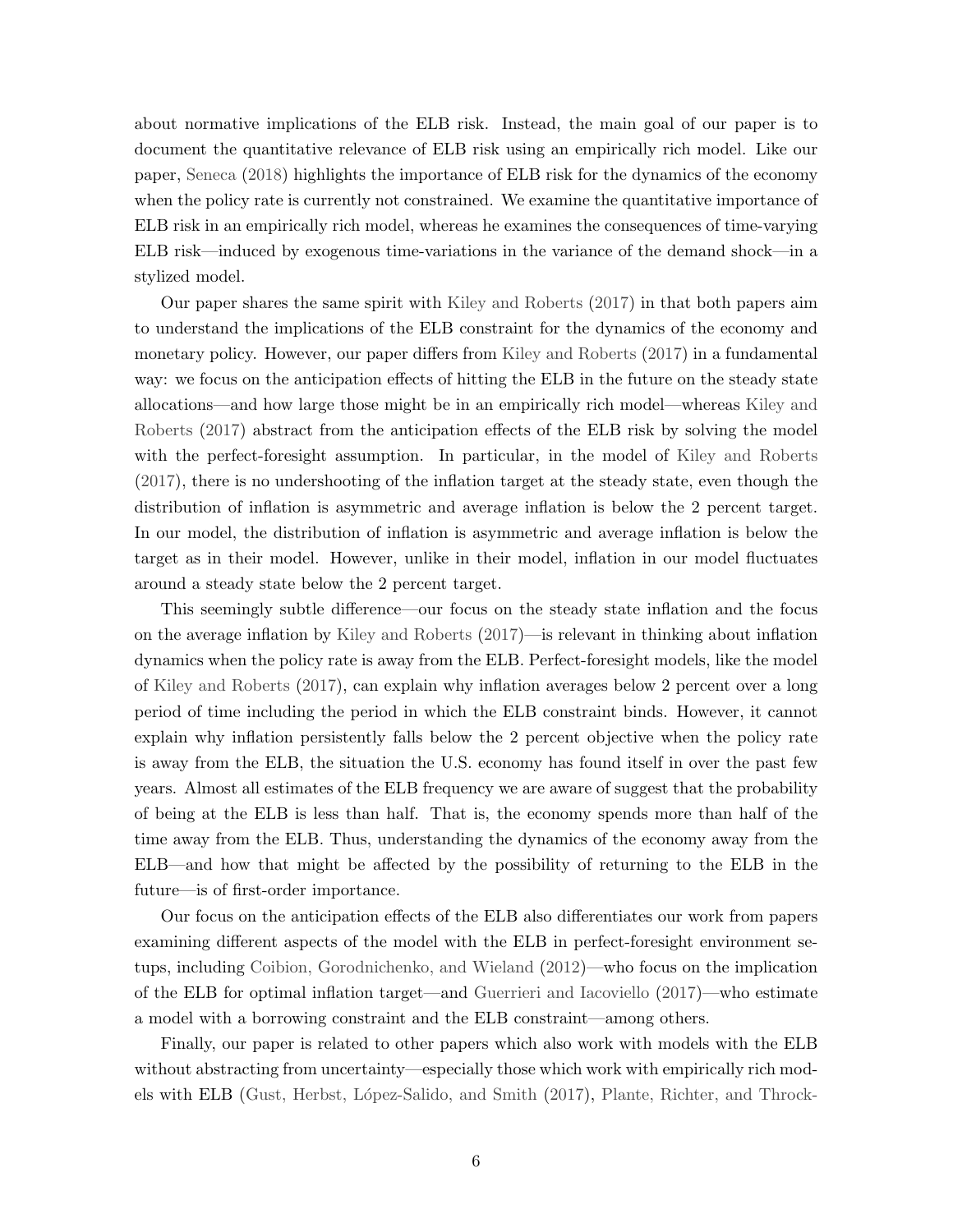[morton](#page-44-8) [\(2018\)](#page-44-8), [Hirose and Sunakawa](#page-43-7) [\(2016\)](#page-43-7), among others). Our paper differs from these papers in two important ways. First, we focus on the anticipation effect of the ELB risk when the policy rate is away from the ELB, whereas the existing papers focus on other aspects of the model (for example, Gust, Herbst, López-Salido, and Smith [\(2017\)](#page-43-6) on the dynamics of the economy at the ELB; [Plante, Richter, and Throckmorton](#page-44-8) [\(2018\)](#page-44-8) on endogenous uncertainty at the ELB, [Hirose and Sunakawa](#page-43-8) [\(2017\)](#page-43-8) on the natural rate of interest at the ELB).

Second, the existing models in this category—those papers working with fully nonlinear models with uncertainty—typically predict low probabilities of being at the ELB because these models are intended to fit the data including the 1980s and 1990s when the long-run equilibrium interest rate was higher than it is now and it is expected to be in the future.<sup>[7](#page-7-0)</sup> We calibrate our model using the data starting in the mid 1990s and the baseline ELB probability is 16 percent. We consider parameter values under which the probability is even higher. Thus, our calibration is suited for understanding how large the anticipation effect of ELB risk might be in the future. All in all, we see our empirical model as a valuable complement to the existing fully-nonlinear DSGE models with uncertainty.

The rest of the paper is organized as follows. After a brief review of the concept of the risky steady state in Section [2,](#page-7-1) Section [3](#page-8-0) analyzes the risky steady state in a stylized New Keynesian economy. Section [4](#page-17-0) quantifies the wedge between the deterministic and risky steady states in an empirically rich DSGE model. Section [5](#page-29-0) discusses a simple modification to the monetary policy rule to achieve the inflation objective at the risky steady state. Section [6](#page-35-0) discusses empirical relevance of our main results, whereas Section [7](#page-38-0) discusses some additional thoughts and results. Section [8](#page-40-2) concludes.

## <span id="page-7-1"></span>2 The Risky Steady State: Definition

The risky steady state is defined generically as follows.

Let  $\Gamma_t$  and  $S_t$  denote vectors of endogenous and exogenous variables, respectively, in the model under investigation. Let  $f(\cdot, \cdot)$  denote a vector of policy functions mapping the values of endogenous variables in the previous period and today's realizations of exogenous variables into the values of endogenous variables today.<sup>[8](#page-7-2)</sup> That is,

$$
\Gamma_t = f(\Gamma_{t-1}, S_t) \tag{1}
$$

The risky steady state of the economy,  $\Gamma_{RSS}$ , is given by a vector satisfying the following

<span id="page-7-0"></span><sup>&</sup>lt;sup>7</sup>For example, about 4 percent for Gust, Herbst, López-Salido, and Smith [\(2017\)](#page-43-6), about 5 percent in [Richter and Throckmorton](#page-44-9) [\(2016\)](#page-44-9) and 9.7 percent for [Hirose and Sunakawa](#page-43-7) [\(2016\)](#page-43-7). As discussed in [Richter](#page-44-10) [and Throckmorton](#page-44-10) [\(2015\)](#page-44-10), when the shock variance is too high, the equilibrium ceases to exist once uncertainty is correctly accounted for in solving these models, making it difficult to achieve a high ELB frequency.

<span id="page-7-2"></span><sup>&</sup>lt;sup>8</sup>Note that the policy function does not need to depend on the entire set of the endogenous variables in the prior period. It may not depend on any endogenous variables in the prior period at all, as in the stylized model presented in the next section.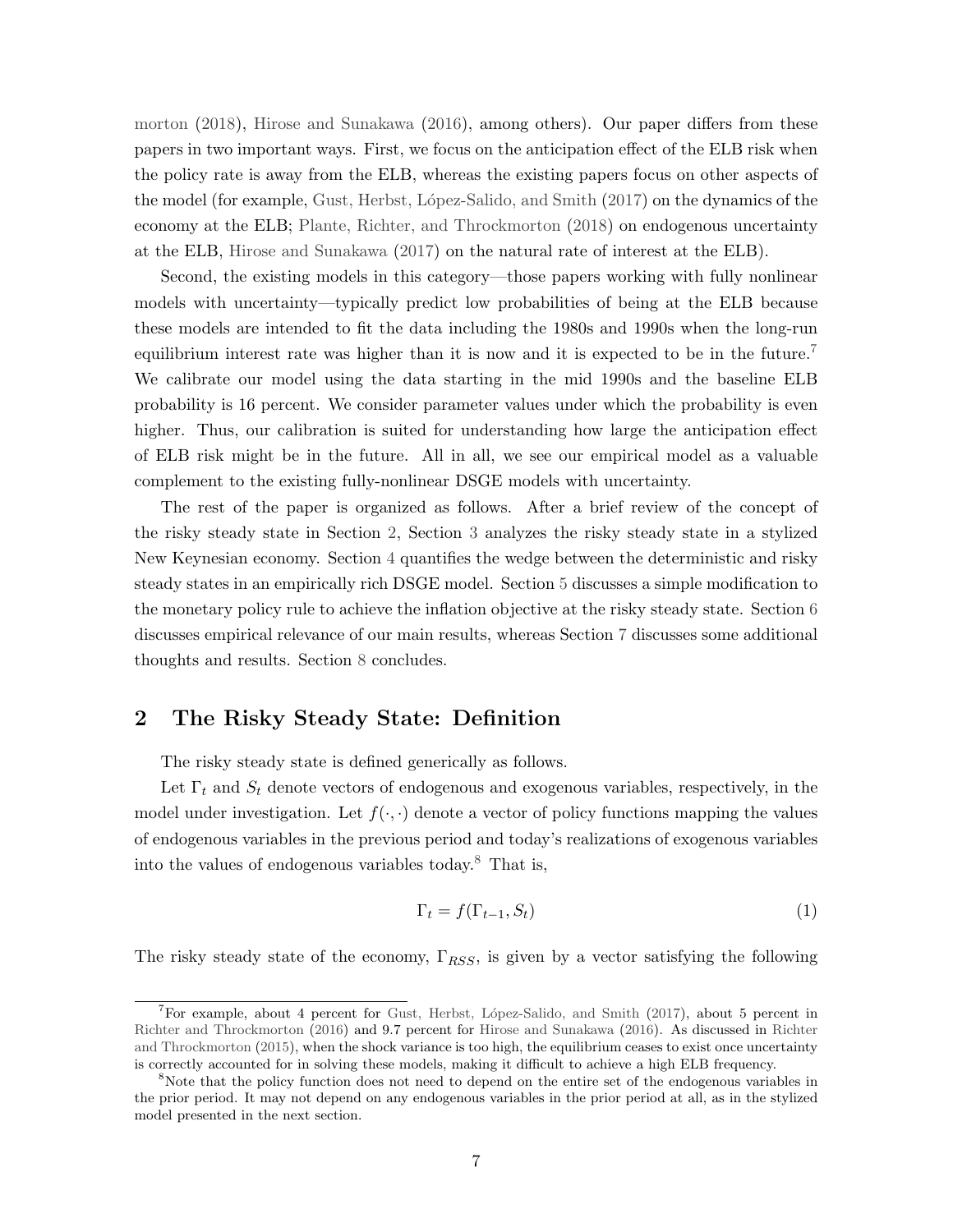condition.

$$
\Gamma_{RSS} = f(\Gamma_{RSS}, S_{SS})\tag{2}
$$

where  $S_{SS}$  denotes the steady state of  $S_t$ .<sup>[9](#page-8-1)</sup> That is, the risky steady state is where the economy will eventually converge as the exogenous variables settle at their steady state. In this risky steady state, the agents are aware that shocks to the exogenous variables can occur, but the current realizations of those shocks are zero. On the other hand, the deterministic steady state of the economy,  $\Gamma_{DSS}$ , is defined as follows:

$$
\Gamma_{DSS} = f_{PF}(\Gamma_{DSS}, S_{SS})
$$
\n(3)

where  $f_{PF}(\cdot, \cdot)$  denotes the vector of policy functions obtained under the perfect foresight assumption.

In principle, the deterministic steady state does not have to be unique. Indeed, as discussed in Section [1,](#page-2-1) it is well known that accounting for the ELB constraint can induce multiplicity of steady state equilibria in models that would otherwise have a unique deterministic steady state. In the next section, we show that such multiplicity can also arise in the context of the risky steady state.

## <span id="page-8-0"></span>3 The Risky Steady State in a Stylized Model with the ELB

#### 3.1 Model

We start by characterizing the risky steady state in a stylized New Keynesian model. Since the model is standard, we only present its equilibrium conditions here. The details of the model are described in Appendix [A.](#page-46-0)

<span id="page-8-3"></span>
$$
C_t^{-\chi_c} = \beta \delta_t R_t \mathcal{E}_t C_{t+1}^{-\chi_c} \Pi_{t+1}^{-1},\tag{4}
$$

<span id="page-8-4"></span>
$$
w_t = N_t^{\chi_n} C_t^{\chi_c},\tag{5}
$$

<span id="page-8-5"></span>
$$
\frac{Y_t}{C_t^{\chi_c}} \left[ \varphi \left( \Pi_t - 1 \right) \Pi_t - (1 - \theta) - \theta w_t \right] = \beta \delta_t \mathcal{E}_t \frac{Y_{t+1}}{C_{t+1}^{\chi_c}} \varphi \left( \Pi_{t+1} - 1 \right) \Pi_{t+1},\tag{6}
$$

<span id="page-8-6"></span>
$$
Y_t = C_t + \frac{\varphi}{2} \left[ \Pi_t - 1 \right]^2 Y_t,
$$
\n(7)

<span id="page-8-7"></span>
$$
Y_t = N_t,\tag{8}
$$

<span id="page-8-8"></span>
$$
R_t = \max \left[ R_{ELB}, \quad \frac{\Pi^{targ}}{\beta} \left( \frac{\Pi_t}{\Pi^{targ}} \right)^{\phi_{\pi}} \right],
$$
\n(9)

<span id="page-8-2"></span>
$$
(\delta_t - 1) = \rho_\delta(\delta_{t-1} - 1) + \epsilon_{\delta, t},\tag{10}
$$

 $C_t$ ,  $N_t$ ,  $Y_t$ ,  $w_t$ ,  $\Pi_t$ , and  $R_t$  are consumption, labor supply, output, real wage, inflation, and

<span id="page-8-1"></span><sup>&</sup>lt;sup>9</sup>There is no distinction between deterministic and risky steady states for  $S_t$  because  $S_t$  is exogenous.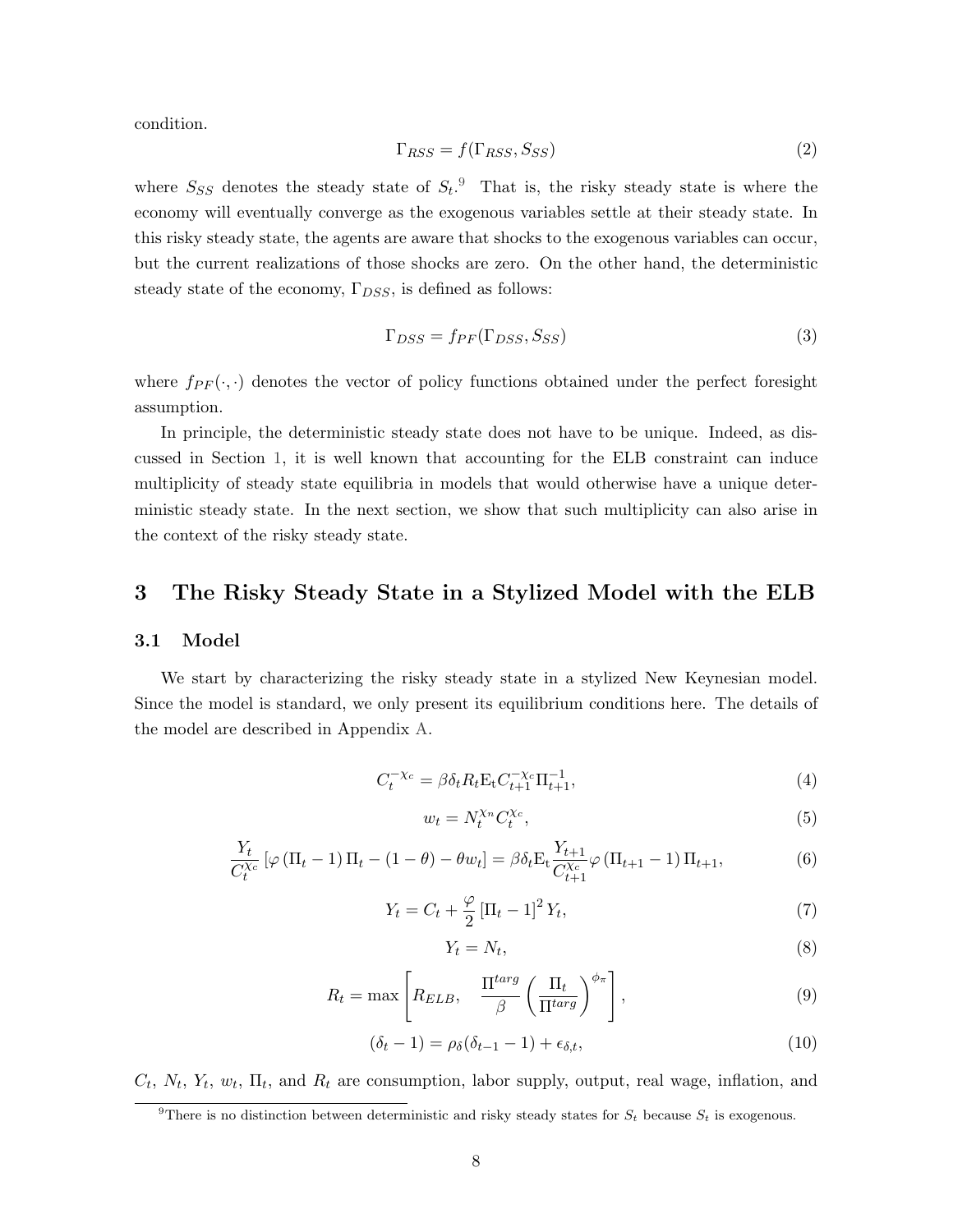the policy rate, respectively.  $\delta_t$  is an exogenous shock to the household's discount rate, and follows an  $AR(1)$  process with mean one, as shown in equation [\(10\)](#page-8-2). The innovation to the discount rate shock process,  $\epsilon_{\delta,t}$ , is normally distributed with a standard deviation of  $\sigma_{\epsilon}$ . Equation  $(4)$  is the consumption Euler equation, equation  $(5)$  is the intratemporal optimality condition of the household, Equation [\(6\)](#page-8-5) is the optimality condition of the intermediate good producing firms relating today's inflation to real marginal cost today and expected inflation tomorrow (forward-looking Phillips Curve), equation [\(7\)](#page-8-6) is the aggregate resource constraint capturing the resource cost of price adjustment, and equation [\(8\)](#page-8-7) is the aggregate production function. Equation [\(9\)](#page-8-8) is the interest-rate feedback rule where  $R_{ELB}$  is the lower bound on the gross nominal interest rate and  $\Pi^{targ}$  is the inflation target parameter.

A recursive equilibrium of this stylized economy is given by a set of policy functions for  $\{C(\cdot), N(\cdot), Y(\cdot), w(\cdot), \Pi(\cdot), R(\cdot)\}\$  satisfying the equilibrium conditions described above. As discussed in Section [1,](#page-2-1) we focus on a rational expectations equilibrium that fluctuates around a strictly positive nominal interest rate level. The model is solved with a global solution method described in detail in Appendix [B.](#page-48-0) Table [1](#page-9-0) lists the parameter values used for this exercise.

<span id="page-9-0"></span>

| Parameter         | Description                                                | Parameter Value    |
|-------------------|------------------------------------------------------------|--------------------|
|                   | Discount rate                                              | $1+0.004365$       |
| $\chi_c$          | Inverse intertemporal elasticity of substitution for $C_t$ |                    |
| $\chi_n$          | Inverse labor supply elasticity                            |                    |
| $\theta$          | Elasticity of substitution among intermediate goods        |                    |
| $\varphi$         | Price adjustment cost                                      | <b>200</b>         |
| $400(\Pi^{targ})$ | (Annualized) target rate of inflation                      | 2                  |
| $\phi_\pi$        | Coefficient on inflation in the Taylor rule                | 1.5                |
| $R_{ELB}$         | Effective lower bound                                      |                    |
|                   | $AR(1)$ coefficient for the discount factor shock          | 0.8                |
| $\sigma_{\delta}$ | Standard deviation of shocks to the discount factor        | $\frac{0.38}{100}$ |
|                   | *Implied prob. that the policy rate is at the lower bound  | $20\%$             |

Table 1: Parameter Values for the Stylized Model

#### 3.2 Dynamics and the risky steady state

Before analyzing the risky steady state of the model, it is useful first to look at the dynamics of the model. Solid black lines in Figure [1](#page-10-0) show the policy functions for the policy rate, inflation, output, and the expected real interest rate. Dashed black lines show the policy function of the model obtained under the assumption of perfect foresight. Under the perfect foresight case, the agents in the model attach zero probability to the event that the policy rate will return to the ELB when the policy rate is currently away from the ELB. Under both versions of the model, an increase in the discount rate makes households want to save more for tomorrow and spend less today. Thus, as  $\delta$  increases, output, inflation, and the policy rate decline. When  $\delta$  is large and the policy rate is at the ELB, an additional increase in the discount rate leads to larger declines in inflation and output than when  $\delta$  is small and the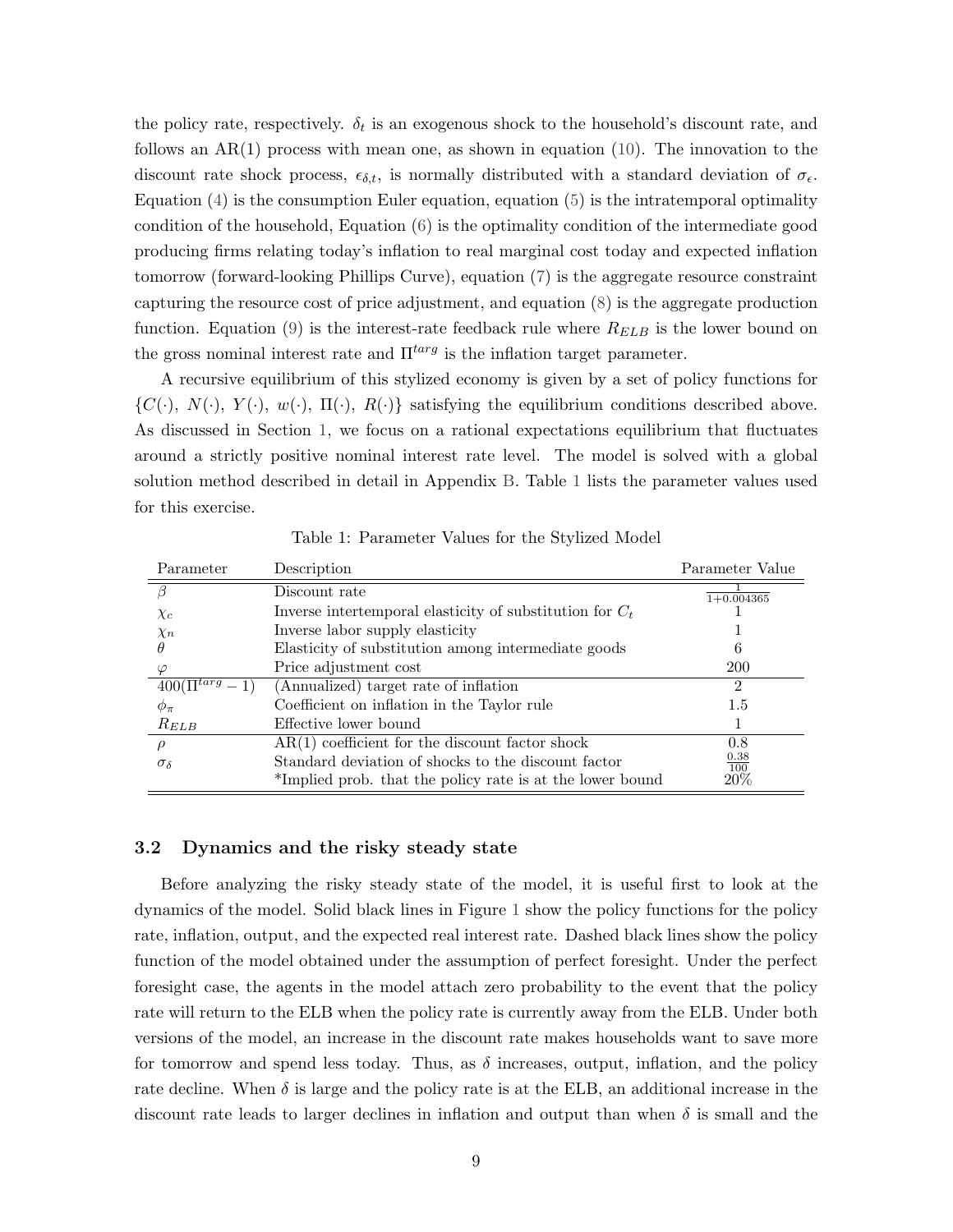policy rate is not at the ELB, as the adverse effects of the increase in  $\delta$  are not countered by a corresponding reduction in the policy rate.

<span id="page-10-0"></span>

Figure 1: Policy Functions from the Stylized Model

\*The dashed black lines ("Without uncertainty" case) show policy functions obtained under the perfect foresight assumption (i.e.,  $\sigma_{\epsilon} = 0$ ).

When the policy rate is at the ELB, the presence of uncertainty reduces inflation and output. This is captured by the fact that the solid lines are below the dashed lines for inflation and output in the figure. The non-neutrality of uncertainty is driven by the ELB constraint. If the economy is buffeted by a sufficiently large expansionary shock, then the policy rate will adjust to offset some of the resulting increase in real wages. If the economy is hit by a contractionary shock, regardless of the size of the shock, the policy rate will stay at the ELB and the resulting decline in real wages will not be tempered. Due to this asymmetry, an increase in uncertainty reduces the expected real wage, which in turn reduces inflation as price-setters are forward-looking and thus inflation today depends on the expected real wage. With the policy rate constrained at the ELB, a reduction in inflation leads to an increase in the expected real rate, pushing down consumption and output today. These adverse effects of uncertainty at the ELB are studied in detail in [Nakata](#page-44-11) [\(2017\)](#page-44-11).

When the policy rate is away from the ELB, the presence of uncertainty reduces inflation and the policy rate, but increases output. If the economy is hit by a sufficiently large contractionary shock, the policy rate will hit the ELB and the resulting decline in real wages will not be tempered. If the economy is hit by an expansionary shock, regardless of the size of the shock, the policy rate will adjust to partially offset the resulting increase in real wages. Thus, the presence of uncertainty, by generating the possibility that the policy rate will return to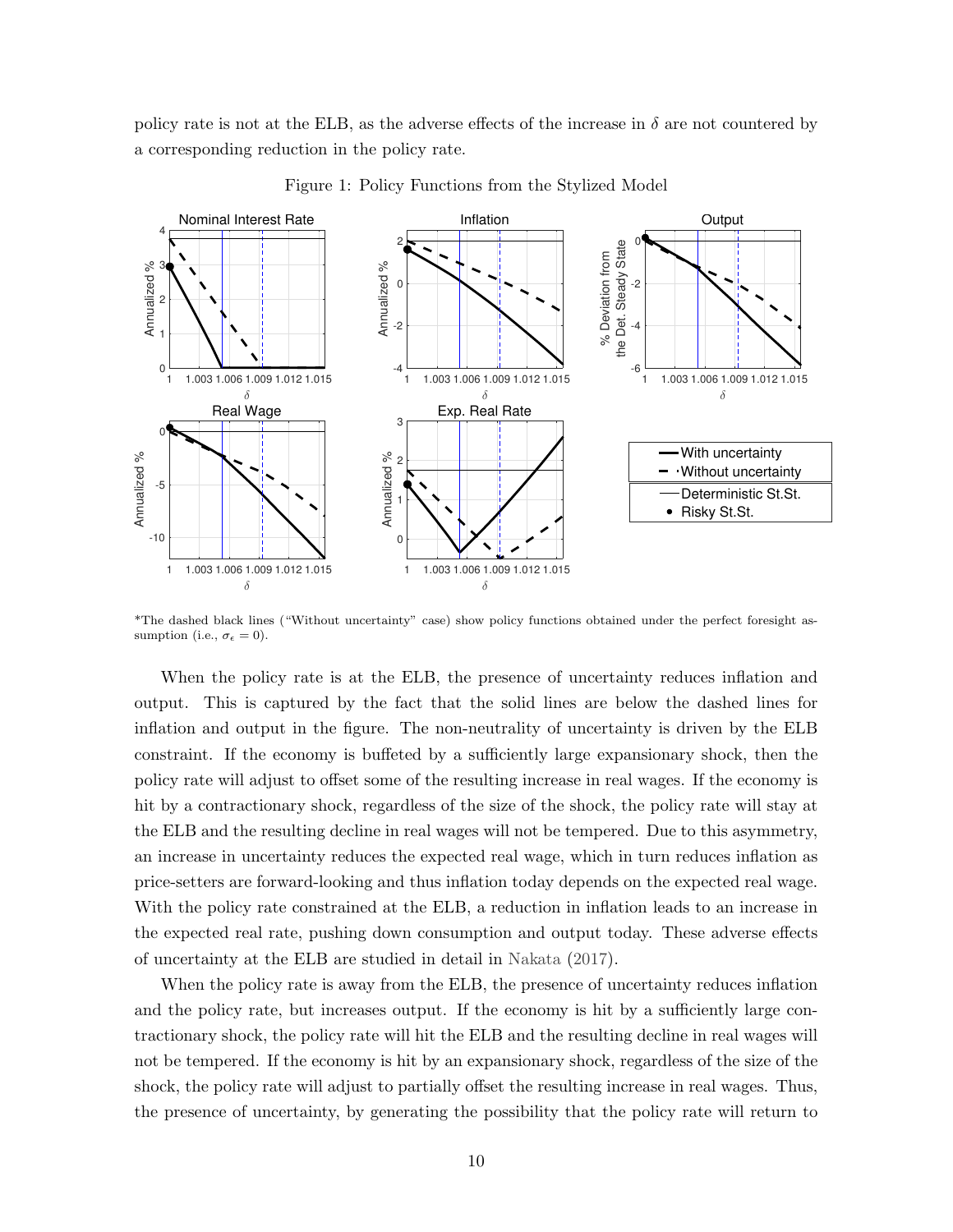the ELB, reduces the expected real wage and thus today's inflation. When the policy rate is away from the ELB, its movement is governed by the Taylor rule. Since the Taylor principle is satisfied (i.e., the coefficient of inflation is larger than one), the reduction in inflation comes with a larger reduction in the policy rate. As a result, the expected real rate is lower, and thus consumption and output are higher, with uncertainty than without uncertainty.

<span id="page-11-0"></span>

|                                  | Inflation | Output <sup>*</sup> | Policy rate |
|----------------------------------|-----------|---------------------|-------------|
| Deterministic steady state       |           |                     | 3.75        |
| Risky steady state               | 1.59      | 0.15                | 2.93        |
| (Wedge)                          | $(-0.41)$ | (0.15)              | $(-0.82)$   |
| Risky steady state $w/o$ the ELB | 1.98      | $-0.04$             | 3.71        |
| (Wedge)                          | $(-0.02)$ | $(-0.04)$           | $(-0.04)$   |

Table 2: The Risky Steady State in the Stylized Model

\*Output is expressed as a percentage deviation from the determistic steady state.

While these effects are stronger the closer the policy rate is to the ELB, they remain nontrivial even at the economy's risky steady state. In the stylized model of this section, in which the policy functions do not depend on any of the model's endogenous variables from the previous period, the risky steady state is given by the vector of the policy functions evaluated at  $\delta = 1$ . That is, inflation, output, and the policy rate at the risky steady state are given by the intersection of the policy functions for these variables and the left vertical axes. As shown in Table [2,](#page-11-0) inflation and output are 41 basis points lower and 0.15 percentage points higher at the risky steady state than at the deterministic steady state, respectively. The risky steady state policy rate is 82 basis points lower than its deterministic counterpart.

In our model, the ELB constraint is not the only source of nonlinearity. Our specifications of the utility function and the price adjustment cost also make the model nonlinear, and thus explain some of the wedge between the deterministic and risky steady states. To understand the extent to which these other nonlinear features matter, Table [2](#page-11-0) also reports the risky steady state in the version of the model without the ELB constraint. Overall, the differences between the deterministic and risky steady states would be small were it not for the ELB constraint. Inflation and the policy rate at the risky steady state are only 2 and 4 basis points below those at the deterministic steady state, respectively. Output at the risky steady state is about 4 basis points below that at the deterministic steady state. Thus, the majority of the overall wedge between the deterministic and risky steady states is attributed to the nonlinearity induced by the ELB constraint, as opposed to other nonlinear features of the model.

#### 3.3 The risky steady state and the average

It is important to recognize that the risky steady state is different from the average. Let's take inflation as an example. The risky steady state inflation is the point around which inflation fluctuates and coincides with the median of its unconditional distribution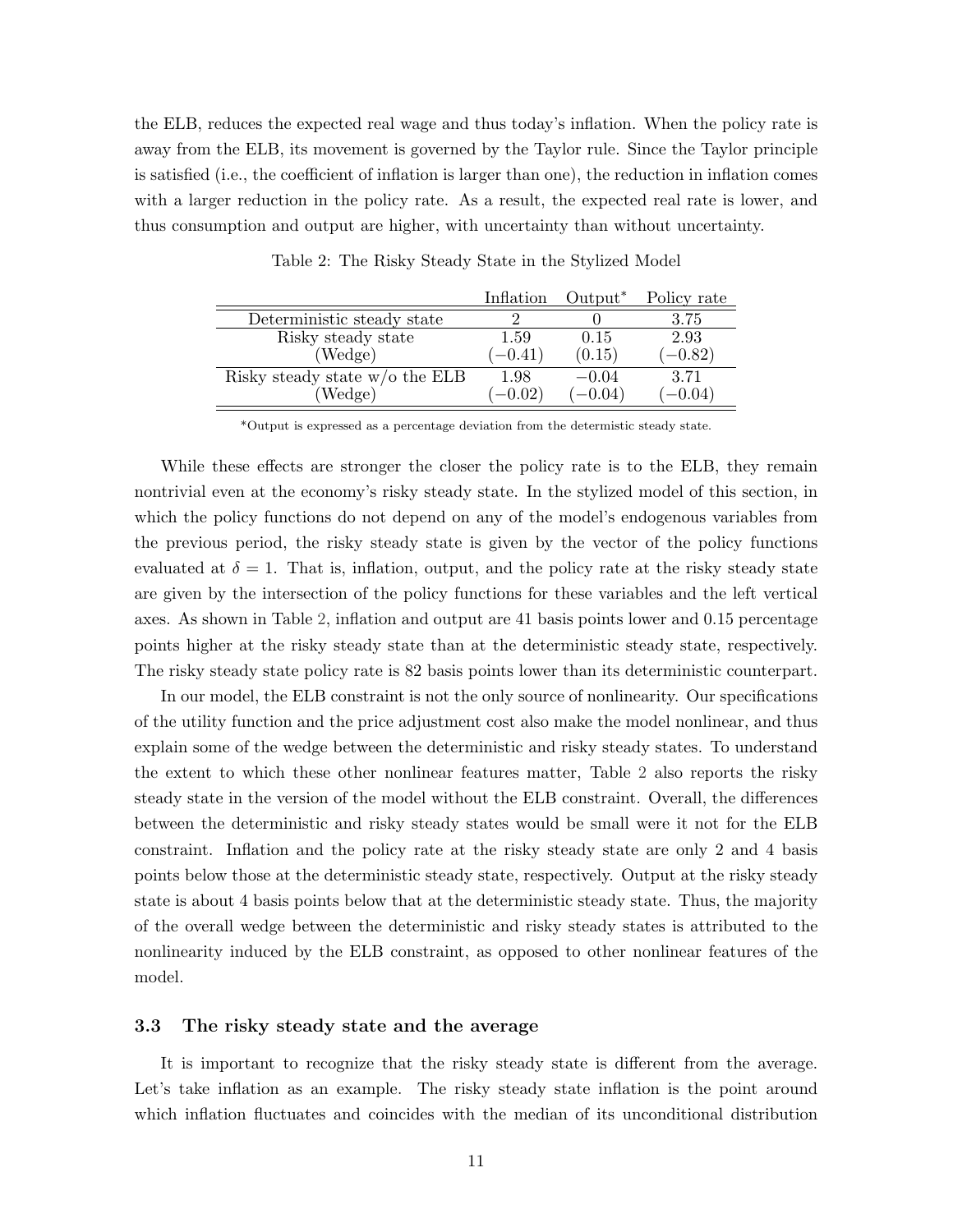in the model without any endogenous state variables like the one analyzed here. On the other hand, the average inflation depends on the inflation rate in all states of the economy. Provided that the probability of being at the ELB is sufficiently large, the unconditional distribution of inflation is negatively skewed and therefore the risky steady state inflation is higher than the average inflation, as depicted in Figure [2.](#page-12-0) The observation that the ELB constraint pushes down the average inflation below the median by making the distribution of inflation negatively skewed is intuitive and has been well recongnized for a long time [\(Coenen,](#page-41-0) [Orphanides, and Wieland,](#page-41-0) [2004;](#page-41-0) [Reifschneider and Williams,](#page-44-3) [2000\)](#page-44-3). This observation holds true even when price-setters form expectations in a backward-looking manner and thus there is no anticipation effect due to the ELB risk. The result that the ELB risk lowers the median of the distribution below the target is less intuitive and requires that price-setters are forward-looking in forming their expectations.



<span id="page-12-0"></span>Figure 2: Unconditional Distribution of Inflation in the Stylized Model

\*RSS stands for the risky steady state.

### <span id="page-12-2"></span>3.4 The risk-adjusted Fisher relation

One way to understand the discrepancy between deterministic and risky steady states is to examine the effect of the ELB risk on the Fisher relation. Let  $R_{DSS}$  and  $\Pi_{DSS}$  be the deterministic steady state policy rate and inflation. In the deterministic environment, the consumption Euler equation evaluated at the steady state becomes

<span id="page-12-1"></span>
$$
R_{DSS} = \frac{\Pi_{DSS}}{\beta} \tag{11}
$$

after dropping the expectation operator from the consumption Euler equation and eliminating the deterministic steady-state consumption from both sides of the equation. This relation is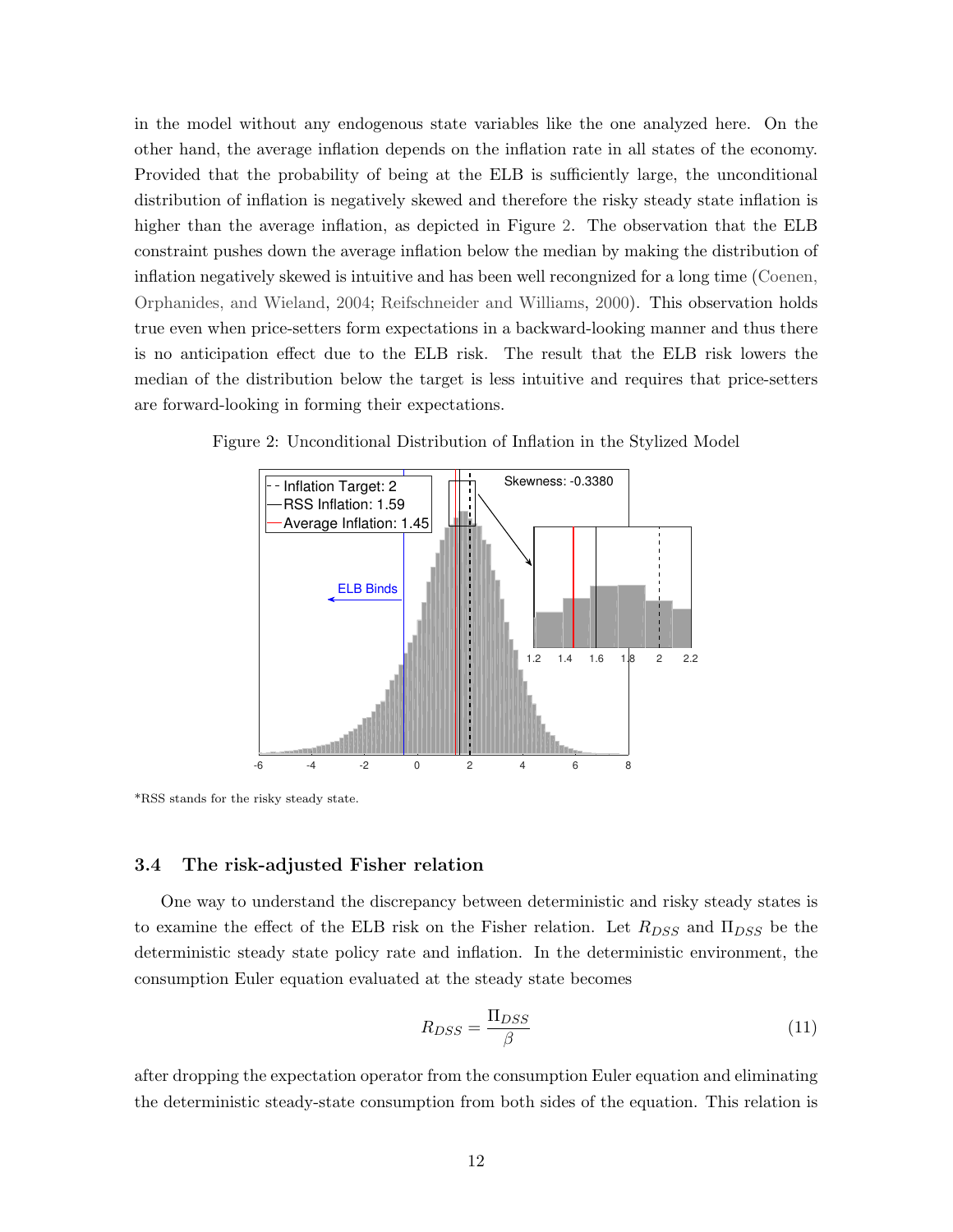often referred to as the Fisher relation.

In the stochastic environment, the consumption Euler equation evaluated at the (risky) steady state can be written as

<span id="page-13-0"></span>
$$
R_{RSS} = \frac{\Pi_{RSS}}{\beta} \cdot \frac{1}{\mathcal{E}_{RSS} \left( \frac{C_{RSS}}{C_{t+1}} \right)^{\chi_c} \frac{\Pi_{RSS}}{\Pi_{t+1}}} \tag{12}
$$

where  $R_{RSS}$ ,  $\Pi_{RSS}$ , and  $C_{RSS}$  are the risky steady-state policy rate, inflation, and consumption.  $E_{RSS}$ . is the conditional expectation operator when the economy is at the risky steady state today. In the stylized model with one shock and without any endogenous state variables,  $E_{RSS}[\cdot] := E_t[\cdot|\delta_t = 1]$ . We will refer to Equation [\(12\)](#page-13-0) as the risk-adjusted Fisher relation. Relative to the standard Fisher relation, there is an adjustment term that reflects the discrepancy between today's economic conditions and the expected economic conditions next period. This term captures the effect of the tail risk in future economic conditions induced by the ELB constraint on household expectations. Notice that the adjustment term is less than one,

$$
\frac{1}{\mathrm{E}_{RSS} \left[ \left( \frac{C_{RSS}}{C_{t+1}} \right)^{\chi_c} \frac{\Pi_{RSS}}{\Pi_{t+1}} \right]} < 1,\tag{13}
$$

because of the fat tail on the lower end of the distributions of future inflation and consumption induced by the ELB constraint.

Figure [3](#page-14-0) plots the standard Fisher relation [\(11\)](#page-12-1), the risk-adjusted Fisher relation [\(12\)](#page-13-0), and the Taylor rule [\(9\)](#page-8-8). Consider, first, the deterministic case. Deterministic steady state equilibria are represented by the intersections of the standard Fisher relation and the Taylor rule. Due to the kink in the Taylor rule induced by the lower bound constraint there exist two deterministic steady state equilibria: One where the lower bound constraint is slack and inflation is at target and another one where the lower bound constraint is binding and inflation is below target.

Now consider the stochastic case. In equilibrium, The risky steady state of a rationalexpectations equilibrium is given by the intersection of the line representing the risk-adjusted Fisher relation and the line representing the Taylor rule. Since the risk-adjustment term is less than one, the risk-adjusted Fisher relation is flatter than the standard Fisher relation. There are two intersections with the Taylor rule: One where the lower bound constraint is binding and one where the lower bound constraint is slack. The two risky steady states are associated with two distinct rational expectations equilibria. As discussed before, we focus on the equilibrium where the policy rate is above the lower bound in the risky steady state.<sup>[10](#page-13-1)</sup>

<span id="page-13-1"></span><sup>&</sup>lt;sup>10</sup>The intersection of the standard Fisher relation and the Taylor-rule equation in a region where the Taylor-rule equation is flat at the ELB is the deflationary steady state explored by [Benhabib, Schmitt-Grohe,](#page-41-1) [and Uribe](#page-41-1) [\(2001\)](#page-41-1). Comparing that intersection with the intersection of the risk-adjusted Fisher relation and the Taylor-rule equation in the ELB region indicates that, in a deflationary rational expectations equilibrium, inflation is higher at the risky steady state than at the deterministic steady state. We have confirmed the validity of this feature in a semi-loglinear model with a three-state discount rate shock. This property of the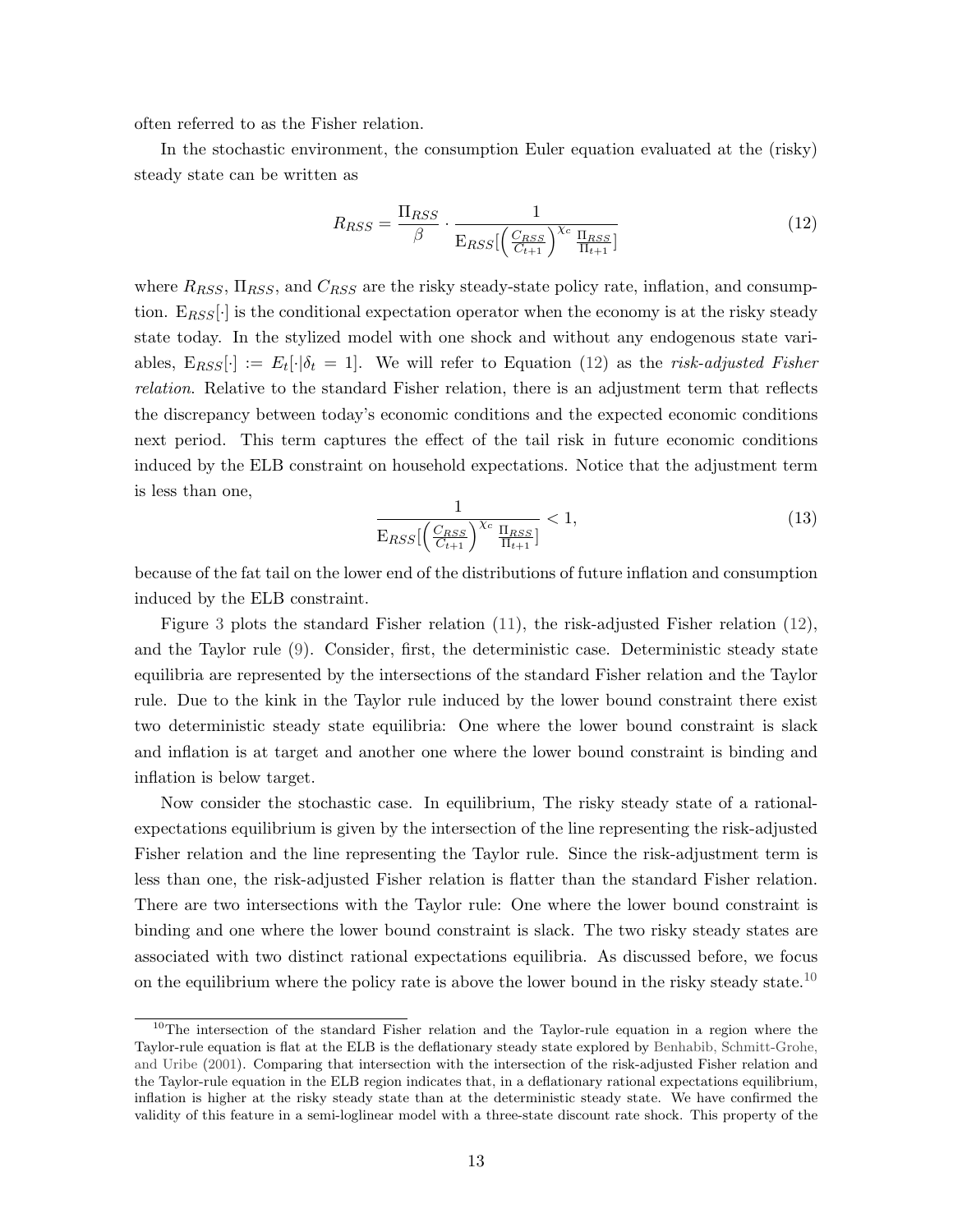In the region where the policy rate is positive, the line representing the risk-adjusted Fisher relation crosses the line representing the Taylor rule at a point below the line for the standard Fisher relation crosses it., as shown in Figure [3.](#page-14-0) Thus, inflation and the policy rate are lower at the risky steady state than at the deterministic steady state.



<span id="page-14-0"></span>Figure 3: The Risk-Adjusted Fisher Relation and the Taylor Rule

†DSS stands for "deterministic steady state," and RSS stands for "risky steady state."

## 3.5 An analytical example

Even though the model we have used so far is stylized, we still had to rely on numerical analysis to expose the discrepancy between deterministic and risky steady states that is induced by ELB risk. We close this section by providing some analytical results on the deflationary bias at the risky steady state in a semi-loglinearized version of the model.

Aggregate private sector behavior and monetary policy of the semi-loglinearized model are described by the following three equations

<span id="page-14-1"></span>
$$
\pi_t = \beta E_t \pi_{t+1} + \kappa y_t \tag{14}
$$

<span id="page-14-2"></span>
$$
y_t = \mathcal{E}_t y_{t+1} - \frac{1}{\chi_c} \left( i_t - \mathcal{E}_t \pi_{t+1} - r_t^n \right) \tag{15}
$$

<span id="page-14-3"></span>
$$
i_t = \max\left[0, r^n + \pi^{targ} + \phi_\pi \left(\pi_t - \pi^{targ}\right)\right],\tag{16}
$$

where  $\pi_t$  and  $y_t$  denote the rate of inflation and output expressed in percentage deviations from the deterministic steady state with stable prices, respectively,  $i_t$  denotes the level of the policy rate, and  $r_t^n$  denotes the natural real rate of interest which is a function of the discount factor shock. To be able to obtain analytical results, we assume that  $r_t^n$  is uniformly

deflationary equilibrium is further explored in [Coyle, Nakata, and Schmidt](#page-42-4) [\(2019\)](#page-42-4).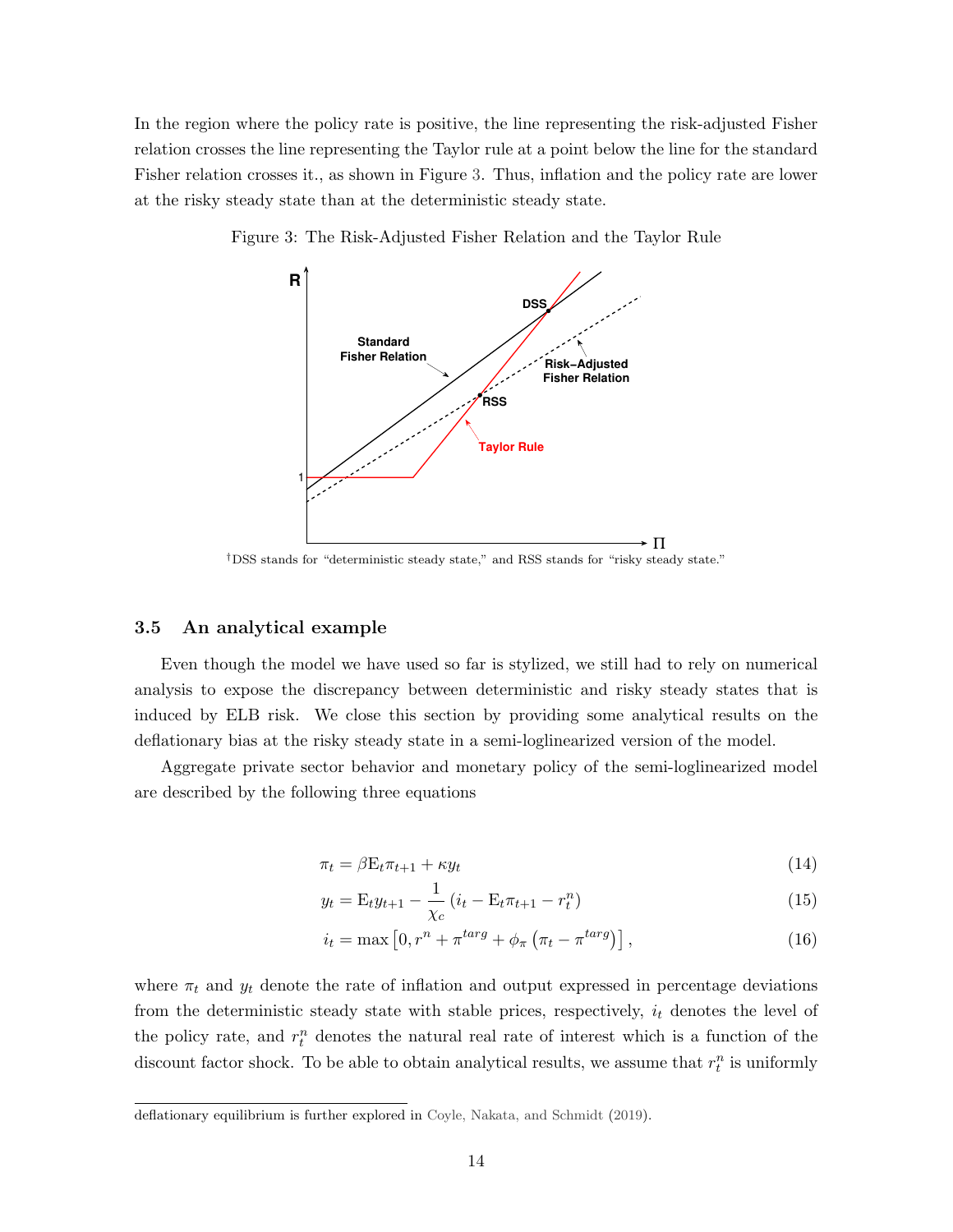distributed,  $r_t^n \sim U(r^n - \epsilon, r^n + \epsilon)$ , with  $r^n = \frac{1}{\beta} - 1$ , and  $\epsilon \geq 0$ . The slope of the loglinearized Phillips curve is a function of the structural model parameters  $\kappa = \frac{\theta(\chi_c + \chi_n)}{\sigma}$  $\frac{+\chi_n\jmath}{\varphi}$ . Finally, we assume that the monetary policy parameters satisfy  $\phi_{\pi} > 1$  and  $\pi^{targ} \geq 0$ . Note that this model has two deterministic steady state equilibria. In the intended steady state equilibrium,  $\pi_{DSS} = \pi^{targ}$  and the lower bound constraint is slack. In the unintended steady state equilibrium,  $\pi_{DSS} = -r^n$  and the lower bound constraint is binding.

We now proceed in two steps. We first show that in any equilibrium of the stochastic model where the lower bound is an occasionally binding constraint, unconditional expected inflation is below the inflation target. We then show that the inflation rate at the risky steady state of any such equilibrium is below the inflation target, and, therefore, below the intended deterministic steady state of inflation.<sup>[11](#page-15-0)</sup>

Using [\(14\)](#page-14-1) to substitute out (expected) output in [\(15\)](#page-14-2), we obtain

<span id="page-15-1"></span>
$$
\pi_t = (1 + \kappa \chi_c^{-1}) \mathbf{E} \pi_{t+1} - \kappa \chi_c^{-1} (i_t - r_t^n), \tag{17}
$$

where we made use of the fact that  $E_t \pi_{t+1} = E \pi_{t+1}$ . Next, substituting [\(17\)](#page-15-1) into [\(16\)](#page-14-3), one obtains an equation that relates the policy rate to expected inflation and the natural real rate shock

<span id="page-15-2"></span>
$$
i_{t} = \max\left[0, \frac{r^{n}}{1 + \kappa \chi_{c}^{-1} \phi_{\pi}} + \frac{\kappa \chi_{c}^{-1} \phi_{\pi}}{1 + \kappa \chi_{c}^{-1} \phi_{\pi}} r_{t}^{n} + \frac{1 - \phi_{\pi}}{1 + \kappa \chi_{c}^{-1} \phi_{\pi}} \pi^{\text{targ}} + \frac{\phi_{\pi} (1 + \kappa \chi_{c}^{-1})}{1 + \kappa \chi_{c}^{-1} \phi_{\pi}} \mathbf{E} \pi_{t+1}\right] (18)
$$

From [\(17\)](#page-15-1) and [\(18\)](#page-15-2), it follows that

$$
\pi_t = \begin{cases}\n(1 + \kappa \chi_c^{-1}) \mathbf{E} \pi_{t+1} + \kappa \chi_c^{-1} r_t^n, \\
\text{if } r_t^n < -\frac{r^n}{\kappa \chi_c^{-1} \phi_\pi} - \frac{1 + \kappa \chi_c^{-1}}{\kappa \chi_c^{-1}} \mathbf{E} \pi_{t+1} - \frac{1 - \phi_\pi}{\kappa \chi_c^{-1} \phi_\pi} \pi^{targ} \\
\frac{1 + \kappa \chi_c^{-1}}{1 + \kappa \chi_c^{-1} \phi_\pi} \mathbf{E} \pi_{t+1} + \frac{\kappa \chi_c^{-1}}{1 + \kappa \chi_c^{-1} \phi_\pi} (r_t^n - r^n) - \frac{\kappa \chi_c^{-1} (1 - \phi_\pi)}{1 + \kappa \chi_c^{-1} \phi_\pi} \pi^{targ}, \\
\text{if } r_t^n \ge -\frac{r^n}{\kappa \chi_c^{-1} \phi_\pi} - \frac{1 + \kappa \chi_c^{-1}}{\kappa \chi_c^{-1}} \mathbf{E} \pi_{t+1} - \frac{1 - \phi_\pi}{\kappa \chi_c^{-1} \phi_\pi} \pi^{targ}.\n\end{cases}
$$

Let  $\mu_t$  be the probability that the lower bound constraint is binding in period t. Then,

$$
\mu_{t} = \begin{cases}\n1, & \text{if } -\frac{1+\kappa\chi_{c}^{-1}\phi_{\pi}}{\kappa\chi_{c}^{-1}\phi_{\pi}}r^{n} - \frac{1+\kappa\chi_{c}^{-1}}{\kappa\chi_{c}^{-1}}\mathbf{E}\pi_{t+1} - \frac{1-\phi_{\pi}}{\kappa\chi_{c}^{-1}\phi_{\pi}}\pi^{targ} \geq \epsilon \\
\frac{1}{2\epsilon}\left(\epsilon - \frac{1+\kappa\chi_{c}^{-1}\phi_{\pi}}{\kappa\chi_{c}^{-1}\phi_{\pi}}r^{n} - \frac{1+\kappa\chi_{c}^{-1}}{\kappa\chi_{c}^{-1}}\mathbf{E}\pi_{t+1} - \frac{1-\phi_{\pi}}{\kappa\chi_{c}^{-1}\phi_{\pi}}\pi^{targ}\right), \\
& \text{if } -\epsilon < -\frac{1+\kappa\chi_{c}^{-1}\phi_{\pi}}{\kappa\chi_{c}^{-1}\phi_{\pi}}r^{n} - \frac{1+\kappa\chi_{c}^{-1}}{\kappa\chi_{c}^{-1}}\mathbf{E}\pi_{t+1} - \frac{1-\phi_{\pi}}{\kappa\chi_{c}^{-1}\phi_{\pi}}\pi^{targ} < \epsilon \\
0, & \text{if } -\frac{1+\kappa\chi_{c}^{-1}\phi_{\pi}}{\kappa\chi_{c}^{-1}\phi_{\pi}}r^{n} - \frac{1+\kappa\chi_{c}^{-1}}{\kappa\chi_{c}^{-1}}\mathbf{E}\pi_{t+1} - \frac{1-\phi_{\pi}}{\kappa\chi_{c}^{-1}\phi_{\pi}}\pi^{targ} \leq -\epsilon.\n\end{cases}
$$

<span id="page-15-0"></span>Taking unconditional expectations of  $\pi_t$ , we have

 $11$ [Mertens and Williams](#page-44-12) [\(2018\)](#page-44-12) show how to solve for expected inflation in a log-linearized New Keynesian model with a lower bound on nominal interest rates and a uniformly distributed price markup shock. We follow their approach to solve for expected inflation. Unlike us, they consider an optimizing central bank with a zero inflation target acting under discretion, and they do not characterize the risky steady state.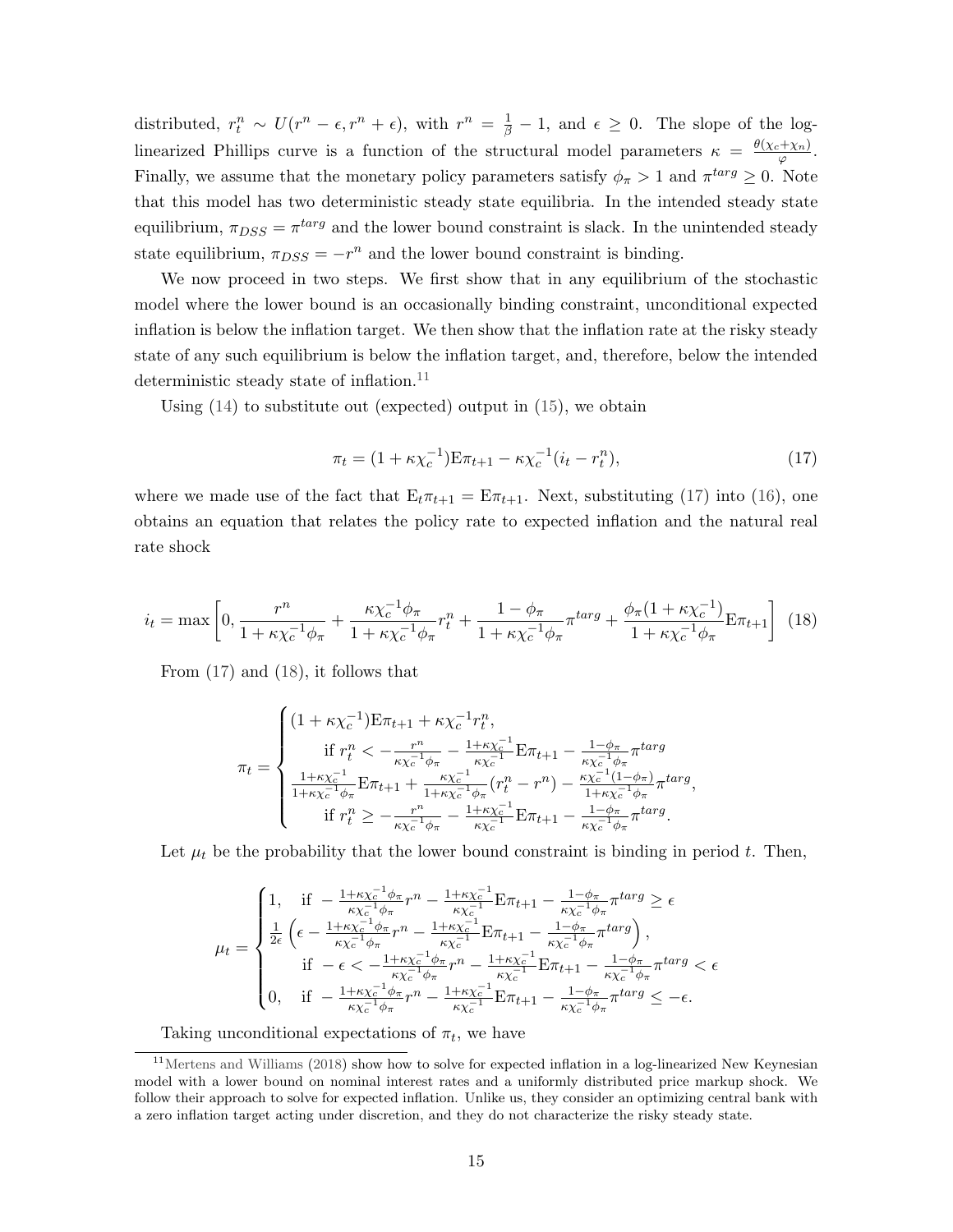$$
\mathbf{E}\pi_{t} = \begin{cases}\n\left(1 + \kappa \chi_{c}^{-1}\right) \mathbf{E}\pi_{t+1} + \kappa \chi_{c}^{-1} r^{n}, & \text{if } \mu_{t} = 1 \\
-\frac{1}{4\epsilon} \frac{(\kappa \chi_{c}^{-1})^{2} \phi_{\pi}}{1 + \kappa \chi_{c}^{-1} \phi_{\pi}} \left(\epsilon - \frac{1 + \kappa \chi_{c}^{-1} \phi_{\pi}}{\kappa \chi_{c}^{-1} \phi_{\pi}} r^{n} - \frac{1 + \kappa \chi_{c}^{-1}}{\kappa \chi_{c}^{-1}} \mathbf{E}\pi_{t+1} - \frac{1 - \phi_{\pi}}{\kappa \chi_{c}^{-1} \phi_{\pi}} \pi^{targ}\right)^{2} \\
+\frac{1 + \kappa \chi_{c}^{-1}}{1 + \kappa \chi_{c}^{-1} \phi_{\pi}} \mathbf{E}\pi_{t+1} - \frac{\kappa \chi_{c}^{-1} (1 - \phi_{\pi})}{1 + \kappa \chi_{c}^{-1} \phi_{\pi}} \pi^{targ}, & \text{if } 0 < \mu_{t} < 1 \\
\frac{1 + \kappa \chi_{c}^{-1}}{1 + \kappa \chi_{c}^{-1} \phi_{\pi}} \mathbf{E}\pi_{t+1} - \frac{\kappa \chi_{c}^{-1} (1 - \phi_{\pi})}{1 + \kappa \chi_{c}^{-1} \phi_{\pi}} \pi^{targ}, & \text{if } \mu_{t} = 0.\n\end{cases}
$$

In equilibrium,  $E\pi_t = E\pi_{t+1}$ . In any equilibrium in which the probability of a binding lower bound constraint is one,  $E\pi = -r^n$ . That is, expected inflation is equal to the unintended deterministic steady state. In any equilibrium, in which the probability of a binding lower bound constraint is zero,  $E\pi = \pi^{targ}$ . That is, expected inflation is equal to the intended deterministic steady state. In both cases, actual inflation fluctuates symmetrically around the respective deterministic steady state. We are, however, interested in equilibria where the lower bound constraint is *occasionally* binding. For the remainder, we thus focus on equilibria where  $0 < \mu_t < 1$ . According to the above functional relationship between  $E\pi_{t+1}$  and  $E\pi_t$ , there can be up to two such equilibria. Rearranging terms, in these equilibria

$$
\kappa \chi_c^{-1} (\phi_\pi - 1) \left( \mathbf{E} \pi - \pi^{targ} \right) = -\frac{1}{4\epsilon} (\kappa \chi_c^{-1})^2 \phi_\pi \left( \epsilon - \frac{1 + \kappa \chi_c^{-1} \phi_\pi}{\kappa \chi_c^{-1} \phi_\pi} r^n - \frac{1 + \kappa \chi_c^{-1}}{\kappa \chi_c^{-1}} \mathbf{E} \pi - \frac{1 - \phi_\pi}{\kappa \chi_c^{-1} \phi_\pi} \pi^{targ} \right)^2
$$

Hence, given  $\phi_{\pi} > 1$ , any equilibrium where the lower bound constraint is occasionally binding features below-target unconditional inflation expectations,  $E\pi < \pi^{targ.12}$  $E\pi < \pi^{targ.12}$  $E\pi < \pi^{targ.12}$  If two such equilibria exist, unconditional inflation expectations in one of them will be strictly higher than in the other. This is the one that we focus on in our quantitative analysis.

We can now proceed with the second step and show that in any equilibrium where the lower bound constraint is occasionally binding, the risky steady state of inflation is below the inflation target, and, therefore, below the intended deterministic steady state of inflation. At the risky steady state, the policy rate is given by

<span id="page-16-1"></span>
$$
i_{RSS} = \max \left[ 0, r^n + \frac{1 - \phi_\pi}{1 + \kappa \chi_c^{-1} \phi_\pi} \pi^{targ} + \frac{\phi_\pi (1 + \kappa \chi_c^{-1})}{1 + \kappa \chi_c^{-1} \phi_\pi} \mathbf{E} \pi \right]
$$
(19)

Substituting [\(19\)](#page-16-1) into [\(17\)](#page-15-1), evaluated at the risky steady state, one obtains

$$
\pi_{RSS} = \begin{cases}\n\left(1 + \kappa \chi_c^{-1}\right) \mathbf{E} \pi + \kappa \chi_c^{-1} r^n, & \text{if } \mathbf{E} \pi \leq -\frac{1 + \kappa \chi_c^{-1} \phi_\pi}{\phi_\pi \left(1 + \kappa \chi_c^{-1}\right)} r^n - \frac{1 - \phi_\pi}{\phi_\pi \left(1 + \kappa \chi_c^{-1}\right)} \pi^{targ} \\
\frac{1 + \kappa \chi_c^{-1}}{1 + \kappa \chi_c^{-1} \phi_\pi} \mathbf{E} \pi + \frac{\kappa \chi_c^{-1} (\phi_\pi - 1)}{1 + \kappa \chi_c^{-1} \phi_\pi} \pi^{targ}, & \text{if } \mathbf{E} \pi > -\frac{1 + \kappa \chi_c^{-1} \phi_\pi}{\phi_\pi \left(1 + \kappa \chi_c^{-1}\right)} r^n - \frac{1 - \phi_\pi}{\phi_\pi \left(1 + \kappa \chi_c^{-1}\right)} \pi^{targ}.\n\end{cases}\n\tag{20}
$$

Consider, first, the case where the lower bound constraint is binding in the risky steady state

<span id="page-16-0"></span><sup>&</sup>lt;sup>12</sup>The closed-form solutions for expected inflation and inflation are rather complicated and not of particular interest for what follows.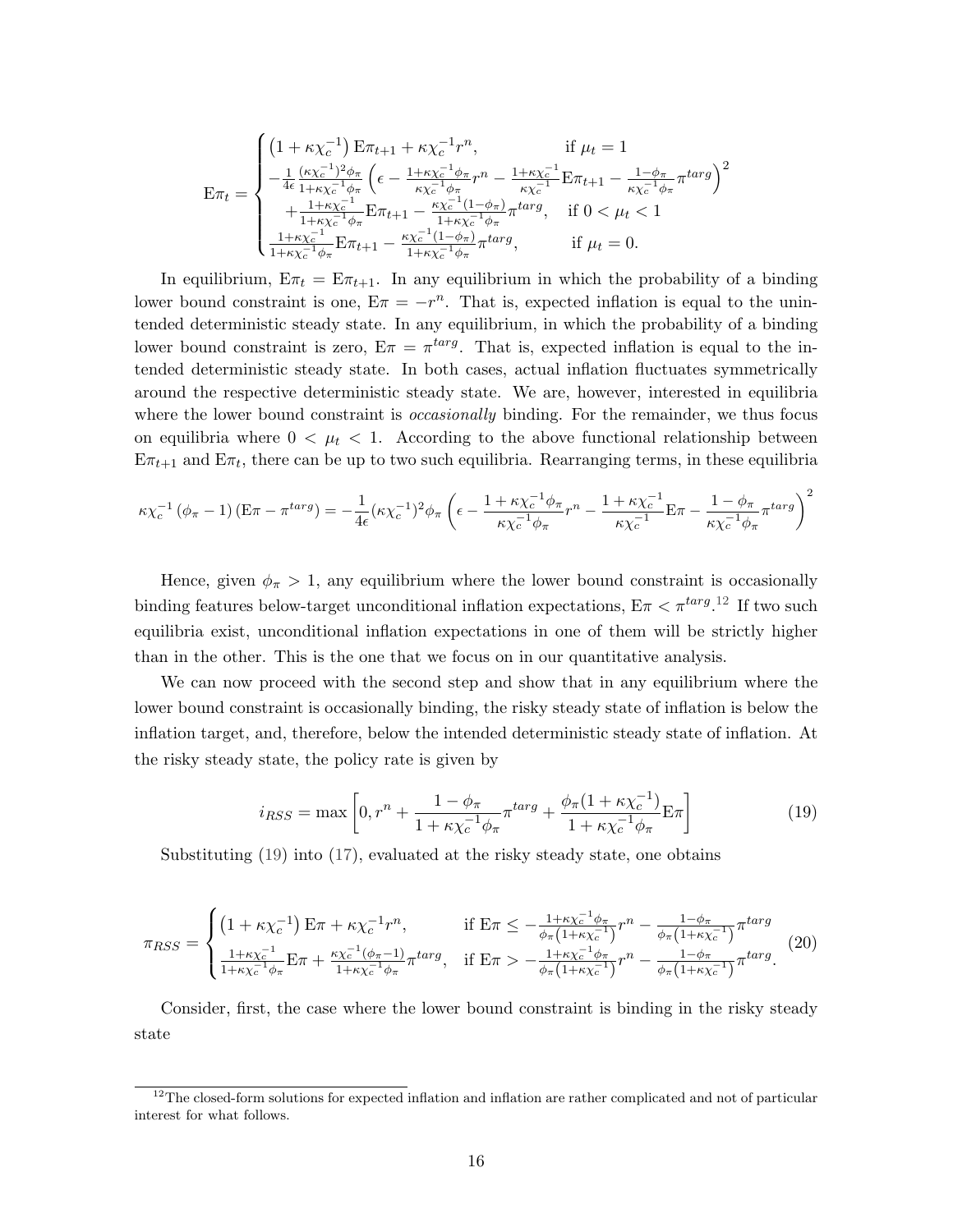$$
\pi_{RSS} = \left(1 + \kappa \chi_c^{-1}\right) \mathbf{E} \pi + \kappa \chi_c^{-1} r^n
$$

$$
< -\frac{1}{\phi_\pi} r^n - \frac{1 - \phi_\pi}{\phi_\pi} \pi^{\text{targ}},
$$

and, hence,  $\phi_{\pi}(\pi_{RSS} - \pi^{targ}) < -(r^n + \pi^{targ}) < 0$ . That is, the risky steady state of inflation is below the target. Next, consider the case where the lower bound constraint is not binding in the risky steady state. Rearranging terms, we have

$$
\pi_{RSS} - \pi^{targ} = \frac{1 + \kappa \chi_c^{-1}}{1 + \kappa \chi_c^{-1} \phi_\pi} \left( \mathbf{E} \pi - \pi^{targ} \right)
$$

From  $E\pi < \pi^{targ}$  follows  $\pi_{RSS} < \pi^{targ}$ . Hence, even when the policy rate is not constrained by the lower bound at the risky steady state, risky steady state inflation will be below its target.

# <span id="page-17-0"></span>4 The Risky Steady State in an Empirical Model with the ELB

We now quantify the magnitude of the wedge between the deterministic and risky steady states in an empirically rich model calibrated to match key features of the U.S. economy.

### 4.1 Model

Our empirical model adds four additional features as well as two additional shocks on top of the stylized New Keynesian model of the previous section. The four additional features are (i) a non-stationary productivity process, (ii) consumption habits, (iii) sticky wages, and (iv) an interest rate smoothing term in the interest-rate feedback rule. The two additional shocks are a productivity shock and a monetary policy shock. Since these features are standard, we relegate the detailed description of them to Appendix [C](#page-50-0) and only show the equilibrium conditions of the model here. Let  $\tilde{Y}_t = \frac{Y_t}{A_t}$  $\frac{Y_t}{A_t}, \tilde{C}_t = \frac{C_t}{A_t}$  $\frac{C_t}{A_t}, \tilde{w}_t = \frac{w_t}{A_t}$  $\frac{w_t}{A_t}$ , and  $\tilde{\lambda}_t = \frac{\lambda_t}{A_t^{-\gamma}}$  $\frac{\lambda_t}{A_t^{-\chi_c}}$  be the stationary representations of output, consumption, real wage, and marginal utility of consumption, respectively, where  $A_t$  is a non-stationary productivity path. The stationary equilibrium is characterized by the following system of equations:

$$
\tilde{\lambda}_t = \frac{\beta}{a^{\chi_c}} \delta_t R_t \mathbf{E}_t \tilde{\lambda}_{t+1} \left( \Pi_{t+1}^p \right)^{-1} \exp(-\chi_c a_{t+1}), \tag{21}
$$

$$
\tilde{\lambda}_t = (\tilde{C}_t - \frac{\zeta}{a}\tilde{C}_{t-1}\exp(-a_t))^{-\chi_c},\tag{22}
$$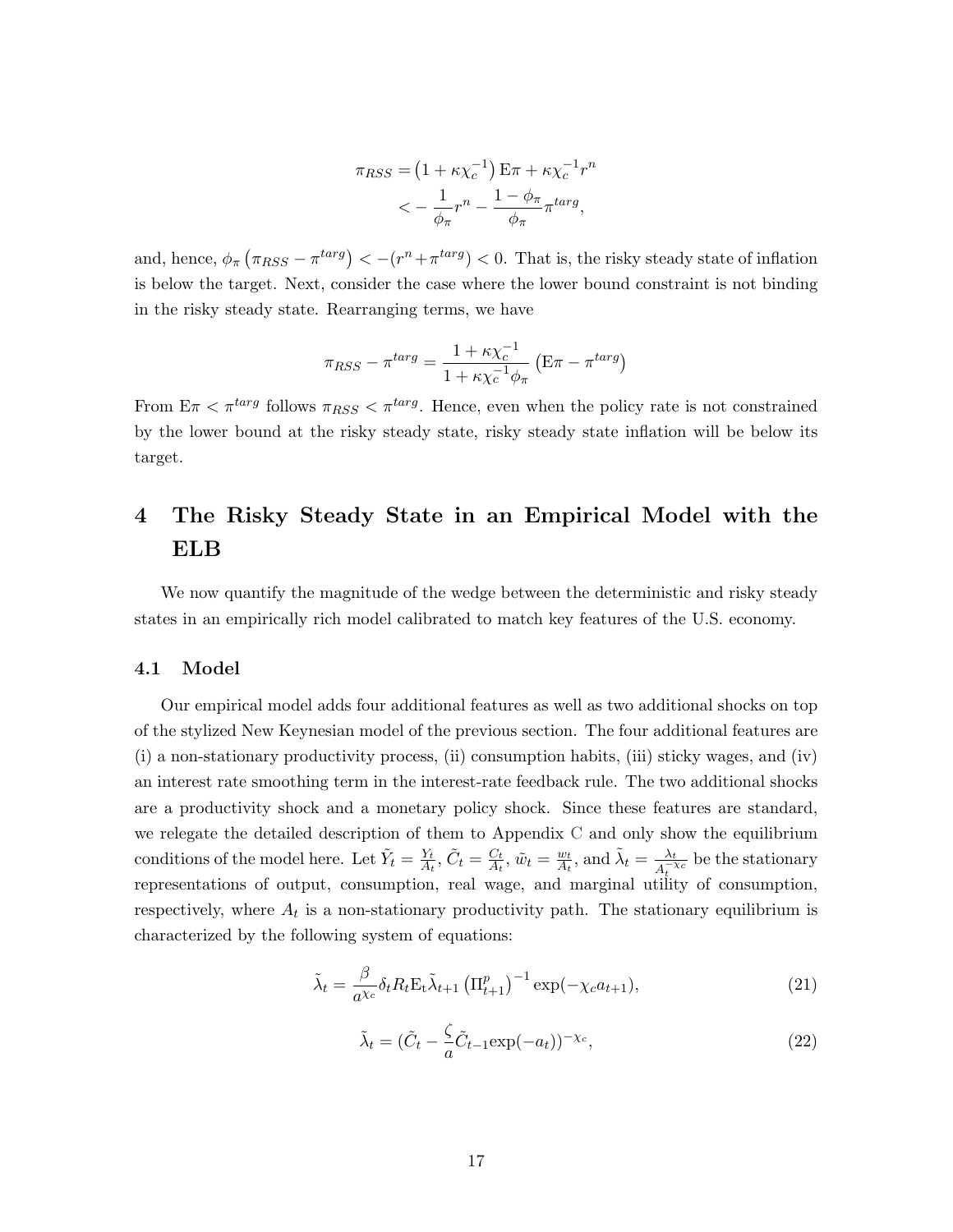$$
\frac{N_t \tilde{w}_t}{\tilde{\lambda}_t^{-1}} \left[ \varphi_w \left( \frac{\Pi_t^w}{\overline{\Pi}^w} - 1 \right) \frac{\Pi_t^w}{\overline{\Pi}^w} - (1 - \theta^w) - \theta^w \frac{N_t^{\chi_n}}{\tilde{\lambda}_t \tilde{w}_t} \right] \n= \frac{\beta \varphi_w}{a^{\chi_c - 1}} \delta_t E_t \frac{N_{t+1} \tilde{w}_{t+1}}{\lambda_{t+1}^{-1}} \left( \frac{\Pi_{t+1}^w}{\overline{\Pi}^w} - 1 \right) \frac{\Pi_{t+1}^w}{\overline{\Pi}^w} \exp\left( (1 - \chi_c) a_{t+1} \right),
$$
\n(23)

$$
\Pi_t^w = \frac{\tilde{w}_t}{\tilde{w}_{t-1}} \Pi_t^p \exp\left(a_t\right),\tag{24}
$$

$$
\frac{\tilde{Y}_t}{\tilde{\lambda}_t^{-1}} \left[ \varphi_p \left( \frac{\Pi_t^p}{\bar{\Pi}^p} - 1 \right) \frac{\Pi_t^p}{\bar{\Pi}^p} - (1 - \theta^p) - \theta^p \tilde{w}_t \right] \n= \frac{\beta \varphi_p}{a^{\chi_c - 1}} \delta_t \mathcal{E}_t \frac{\tilde{Y}_{t+1}}{\tilde{\lambda}_{t+1}} \left( \frac{\Pi_{t+1}^p}{\bar{\Pi}^p} - 1 \right) \frac{\Pi_{t+1}^p}{\bar{\Pi}^p} \exp\left( (1 - \chi_c) a_{t+1} \right),
$$
\n(25)

$$
\tilde{Y}_t = \tilde{C}_t + \frac{\varphi_p}{2} \left[ \frac{\Pi_t^p}{\overline{\Pi}^p} - 1 \right]^2 \tilde{Y}_t + \frac{\varphi_w}{2} \left[ \frac{\Pi_t^w}{\overline{\Pi}^w} - 1 \right]^2 \tilde{w}_t N_t, \tag{26}
$$

$$
\tilde{Y}_t = N_t,\tag{27}
$$

and

<span id="page-18-1"></span>
$$
R_t = \max\left[R_{ELB}, R_t^*\right],\tag{28}
$$

where

<span id="page-18-0"></span>
$$
R_t^* = \bar{R} \left(\frac{R_{t-1}^*}{\bar{R}}\right)^{\rho_R} \left(\frac{\Pi_t^p}{\Pi^{targ}}\right)^{(1-\rho_r)\phi_\pi} \left(\frac{\tilde{Y}_t}{\bar{Y}}\right)^{(1-\rho_r)\phi_y} \exp\left(\epsilon_{R,t}\right),\tag{29}
$$

and the following process for the discount rate and the technology growth:

$$
(\delta_t - 1) = \rho_\delta(\delta_{t-1} - 1) + \epsilon_{\delta, t},\tag{30}
$$

$$
\ln(A_t) = \ln(a) + \ln(A_{t-1}) + a_t,\tag{31}
$$

$$
a_t = \rho_a a_{t-1} + \epsilon_{a,t}.\tag{32}
$$

 $\epsilon_{\delta,t}$ ,  $\epsilon_{a,t}$ , and  $\epsilon_{R,t}$  are normally distributed with mean zero and standard deviation of  $\sigma_{\epsilon,\delta}$ ,  $\sigma_{\epsilon,a}$ , and  $\sigma_{\epsilon,R}$ , respectively. While the discount rate shock and the technology shock follow AR(1) processes, the monetary policy shock is i.i.d., a common assumption in the literature.  $\zeta$  is the degree of consumption habits in the household's utility function and a is the trend growth rate of productivity.  $\varphi_p$  and  $\varphi_w$  are the price and wage adjustment costs.  $\rho_R$  is the weight on the lagged shadow policy rate in the truncated interest-rate feedback rule.  $\bar{\Pi}^p$  and  $\bar{\Pi}^w$  are price and wage inflation rates in the determistic steady state, and they are equal to  $\Pi^{targ}$ . In the truncated interest-rate feedback rule,  $\overline{R}$  is the intercept of the policy rule and is given by the deterministic steady state policy rate. That is,

<span id="page-18-2"></span>
$$
\bar{R} = \frac{a^{\chi_c} \Pi^{targ}}{\beta} \tag{33}
$$

This specification of the intercept term of the policy rule is universal in the literature on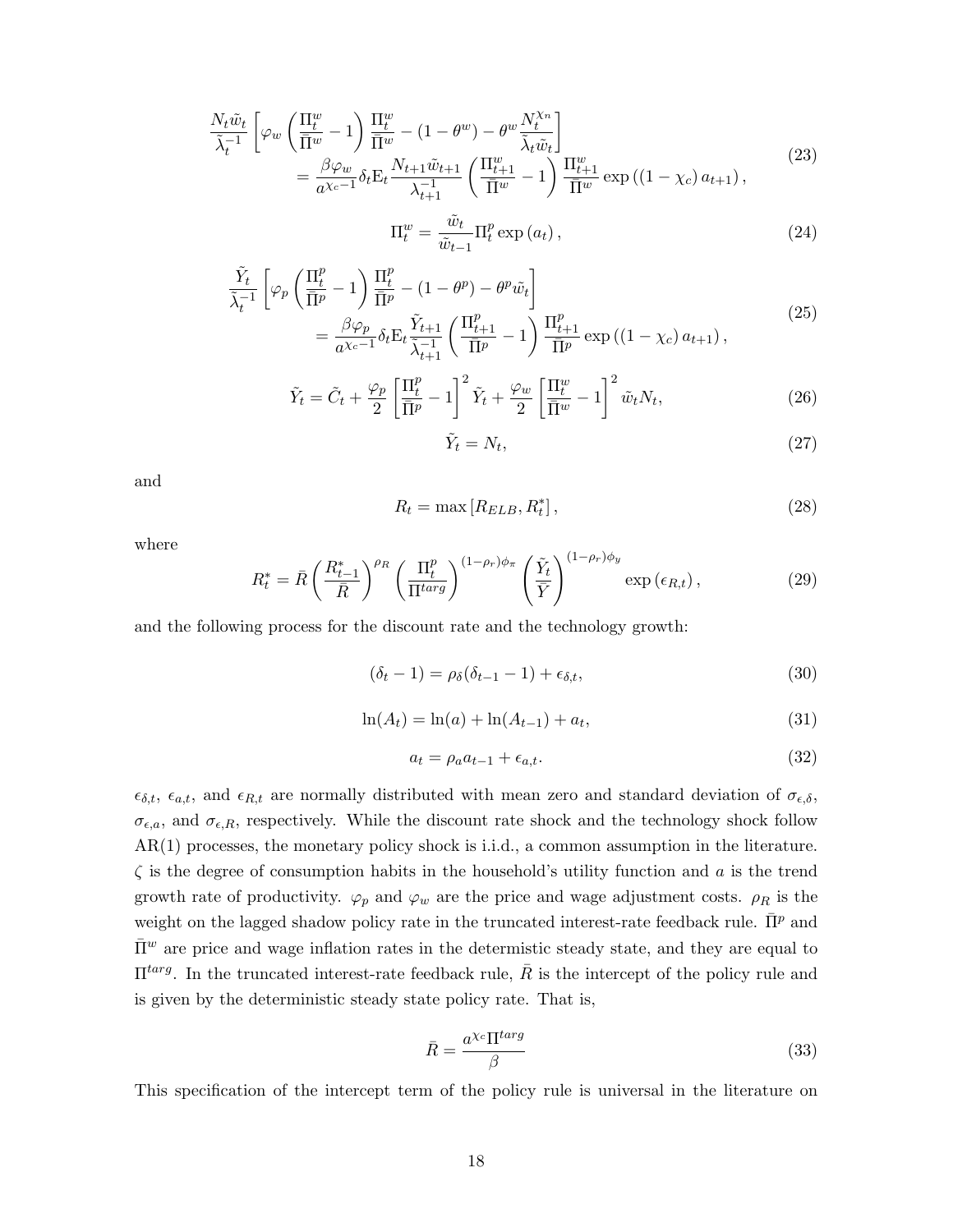New Keynesian DSGE models. In Section [5,](#page-29-0) we consider an alternative specification of the intercept term that allows the central bank to achieve its inflation objective at the risky steady state.  $\bar{Y}$  is the level of output (normalized by  $A_t$ ) at the deterministic steady state and is a function of the structural parameters.  $\tilde{Y}_t/\bar{Y}$  is the deviation of the stationarized output from its deterministic steady state and will be referred to as the output gap in this paper.

## 4.2 Calibration

We calibrate our model to match key features of the output gap, inflation, and the policy rate in the U.S. since the mid 1990s, which are shown in Figure [4.](#page-20-0) We focus on this relatively recent past for two reasons. First, long-run inflation expectations were low and stable during this period. As shown in Figure [5,](#page-20-1) the median of CPI inflation forecasts 5-10 years ahead in the Survey of Professional Forecasters, a commonly used measure of long-run inflation expectations, declined to 2.5 percent in the second half of the 1990s and has been relatively stable since then, except for recent small declines during the ELB episode.[13](#page-19-0) Second, the ELB was either a concern or a binding constraint to the Federal Reserve during this period. The concern for the ELB surged in the U.S. in the second half of the 1990s when the Bank of Japan lowered the policy rate to the lower bound for the first time in the Post WWII history among major advanced economies.[14](#page-19-1)

We set the time discount rate to 0.99875 so that the contribution of the discount rate to the deterministic steady state real rate is 50 basis points. We set the target rate of inflation in the interest-rate feedback rule to 2 percent as this is the FOMC's official target rate of inflation. In our baseline calibration, we set the trend growth rate of productivity to 1.25 percent so that the policy rate is 3.75 percent at the economy's deterministic steady state. Later in this section, we will consider alternative values for this productivity parameter, which imply alternative policy rates at the deterministic steady state.

In the household utility function, the degree of consumption habits, the inverse Frisch labor elasticity, and the inverse intertemporal elasticity of substitution are set to 0.5, 1 and 1, respectively. These are all within the range of standard values found the literature. Following Erceg and Lindé  $(2014)$ , the parameters governing the steady-state markups for intermediate goods and the intermediate labor inputs are set to 11 and 4 and the parameters governing the price adjustment costs for prices and wages to 1000 and 300. In a hypothetical log-linear environment, these values would correspond to 90 and 85 percent probabilities that prices and wages cannot adjust each quarter in the Calvo version of the model, respectively. High

<span id="page-19-0"></span> $13$ The long-run inflation expectations measured by PCE inflation are available only from 2007. The average differential between CPI and PCE inflation rates over the past two decades is about 50 basis points. Thus, the stability of CPI inflation expectations at 2.5 percent can be interpreted as the stability of PCE inflation expectations at 2 percent.

<span id="page-19-1"></span><sup>&</sup>lt;sup>14</sup>Some of the earliest research on the ELB were initiated within the Federal Reserve System in this period. See, for example, [Clouse, Henderson, Orphanides, Small, and Tinsley](#page-41-6) [\(2003\)](#page-41-6), [Reifschneider and Williams](#page-44-3) [\(2000\)](#page-44-3), and [Wolman](#page-45-3) [\(1998\)](#page-45-3).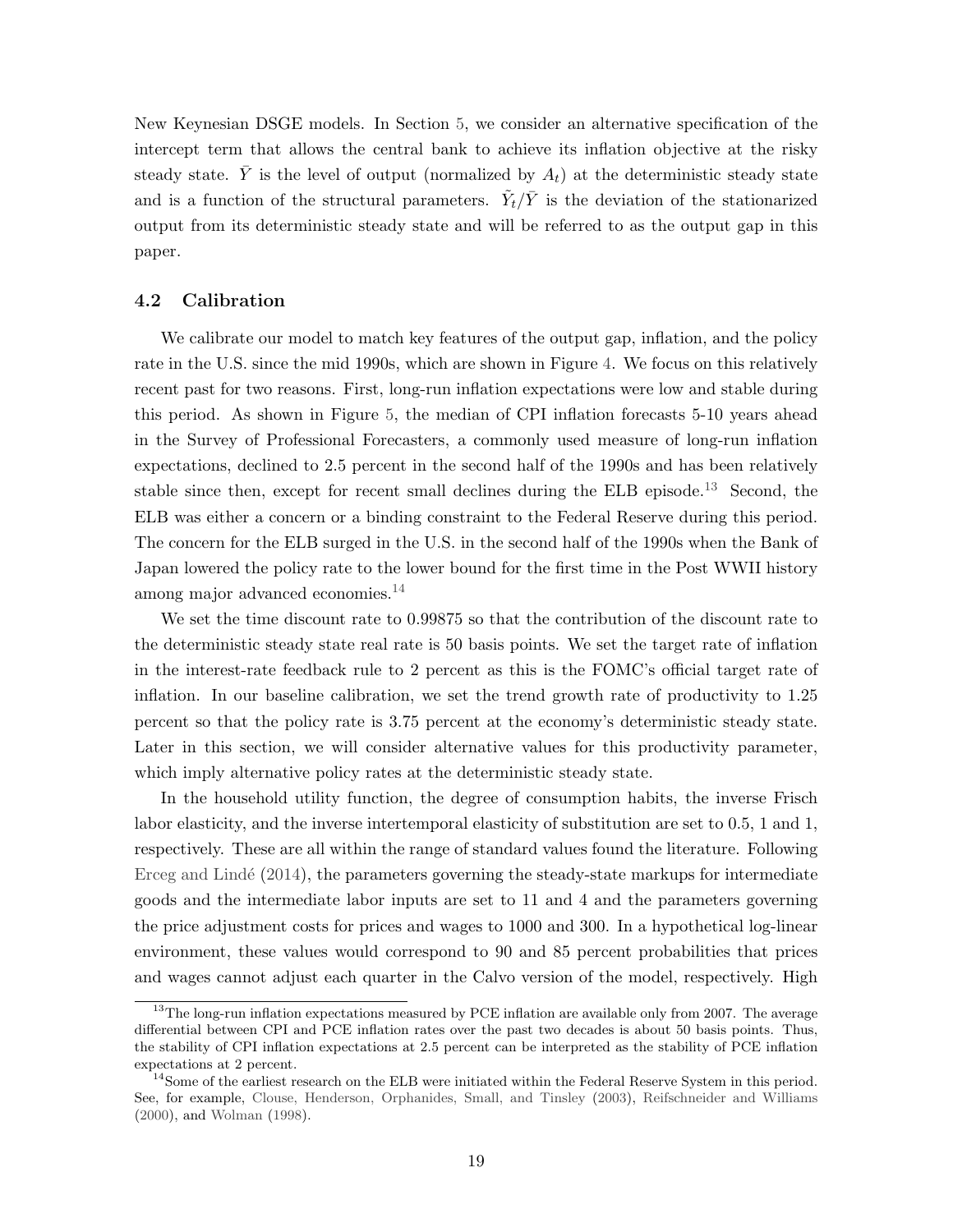<span id="page-20-0"></span>

Figure 4: Policy Rate, Inflation, and Output Gap†

<span id="page-20-1"></span>†The measure of the output gap is based on the public version of the FRB/US model. The inflation rate is computed as the annualized quarterly percentage change (log difference) in the personal consumption expenditure core price index (St. Louis Fed's FRED). The quarterly average of the (annualized) federal funds rate is used as the measure for the policy rate (St. Louis Fed's FRED). Dashed vertical lines mark the beginning and the end of the ELB era. Horizontal lines represent target values for the respective variables.

Figure 5: Long-Run Inflation Expectations†



†Source: Federal Reserve Board, Survey of Professional Forecasters, accessed August 2019, https://www.philadelphiafed.org/research-and-data/real-time-center/survey-of-professional-forecasters/. Dashed vertical lines mark the beginning and the end of the ELB era.

degrees of stickiness in prices and wages help the model to capture the moderate decline in inflation in the data while the federal funds rate was constrained at the ELB.

The coefficients on inflation and the output gap in the interest-rate feedback rule are set to 3 and 0.25. The coefficient on the output gap, 0.25, is standard. The coefficient on inflation is a bit higher compared to the values commonly used in the literature. A higher coefficient serves two purposes. First, it reduces the volatility of inflation relative to the volatility of the output gap. Second, a higher value makes the existence of the equilibrium more likely.[15](#page-20-2)

<span id="page-20-2"></span><sup>&</sup>lt;sup>15</sup>[Richter and Throckmorton](#page-44-10) [\(2015\)](#page-44-10) show that the model with occasionally binding ELB constraints may not have minimum-state-variable solutions when this coefficient is low even if the Taylor principle is satisfied.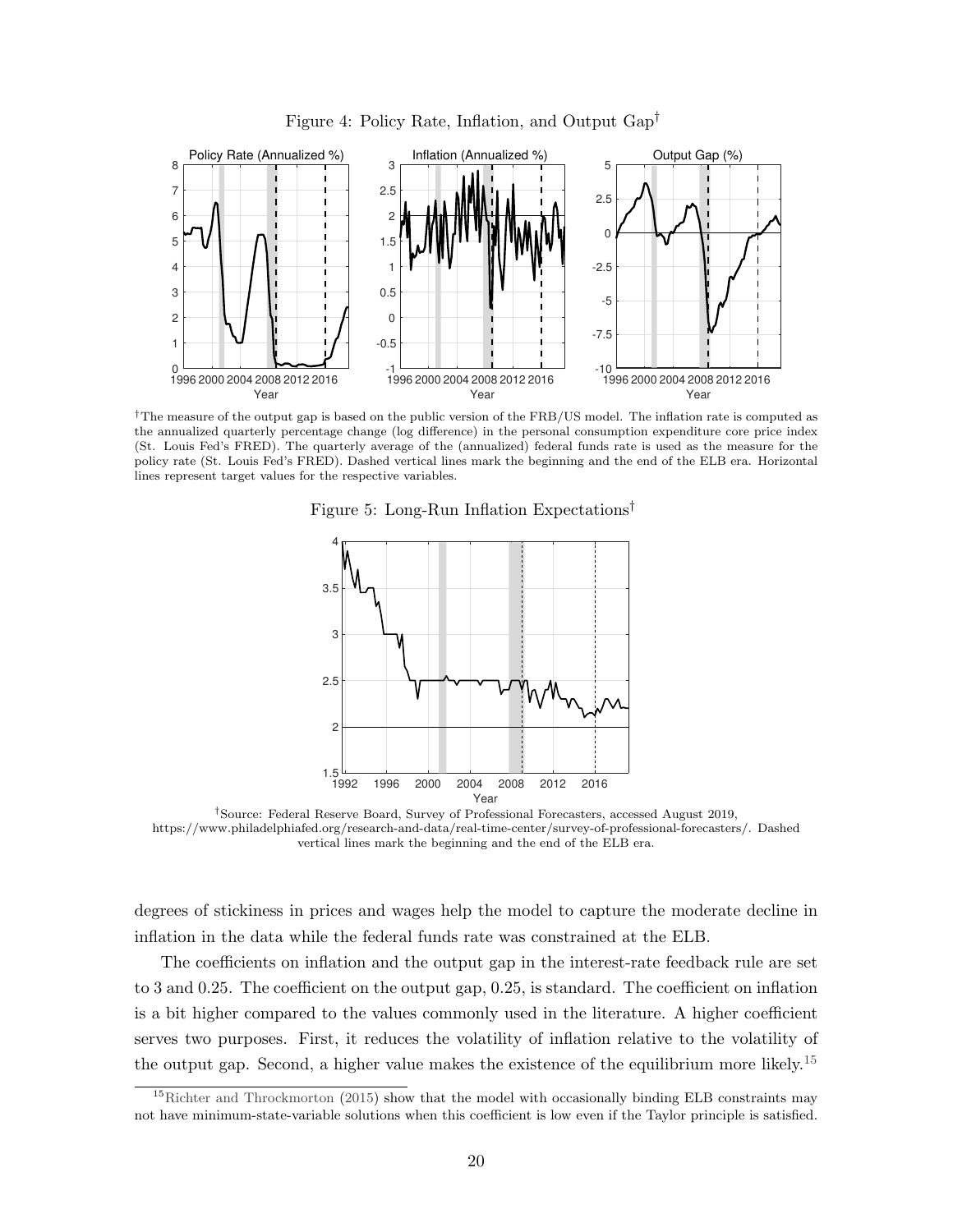| Parameter                   | Description                                                | Parameter Value    |
|-----------------------------|------------------------------------------------------------|--------------------|
| $\beta$                     | Discount rate                                              | 0.99875            |
| $\alpha$                    | Trend growth rate of productivity                          | $\frac{1.25}{400}$ |
|                             | Degree of consumption habits                               | 0.5                |
| $\chi_c$                    | Inverse intertemporal elasticity of substitution for $C_t$ | 1                  |
| $\chi_n$                    | Inverse labor supply elasticity                            | 1                  |
| $\theta_p$                  | Elasticity of substitution among intermediate goods        | 11                 |
| $\theta_w$                  | Elasticity of substitution among intermediate labor inputs | 4                  |
| $\varphi_p$                 | Price adjustment cost                                      | 1000               |
| $\varphi_w$                 | Wage adjustment cost                                       | 300                |
| Interest-rate feedback rule |                                                            |                    |
| $400(\Pi^{targ}-1)$         | (Annualized) target rate of inflation                      | $\overline{2}$     |
| $\rho_R$                    | Interest-rate smoothing parameter in the Taylor rule       | 0.8                |
| $\phi_\pi$                  | Coefficient on inflation in the Taylor rule                | 3                  |
| $\phi_y$                    | Coefficient on the output gap in the Taylor rule           | 0.25               |
| $400(R_{ELB} - 1)$          | (Annualized) effective lower bound                         | 0.13               |
| Shocks                      |                                                            |                    |
| $\rho_d$                    | $AR(1)$ coefficient for the discount factor shock          | 0.85               |
| $\sigma_{\epsilon,\delta}$  | Standard deviation of shocks to the discount factor        | 0.62<br>100        |
| $\rho_a$                    | $AR(1)$ coefficient for the technology shock               | 0.9                |
| $\sigma_{\epsilon,a}$       | Standard deviation of innovations to the technology shock  | 0.1                |
| $\sigma_{\epsilon,r}$       | Standard deviation of the monetary policy shock            | 3.98<br>100        |

Table 3: Parameter Values for the Empirical Model

Erceg and Lindé  $(2014)$  argue that an inflation coefficient of this magnitude is consistent with an IV-type regression estimate of this coefficient based on a recent sample. The interest rate smoothing parameter for the policy rule is set to 0.8. This high degree of interest rate smoothing helps in increasing the expected duration of the lower bound episodes, improving the model's implication in this dimension. The ELB on the policy rate is set to 0.13 percent, the average of the annualized federal funds rate during the recent ELB episode (from 2009:Q1 to 2015:Q4).

The persistence parameters of the discount rate shock and the technology shock are set to 0.85 and 0.9, respectively. As discussed earlier, the monetary policy shock is assumed to be i.i.d. The standard deviation of the monetary policy shock is set to the standard deviation of the residuals in the interest-rate feedback rule computed using the U.S. data before the federal funds rate hit the ELB ( $\sigma_r = \frac{0.19}{100}$ ). The standard deviations of the discount factor shock and the technology shock are chosen so that (i) the volatility of the policy rate from the model is consistent with that in the data and (ii) the TFP shock accounts for about 10 percent of the standard deviation of output.

Table [4](#page-22-0) shows the key statistics for the output gap, inflation and the policy rate in the model and in the data. The measure of the output gap is based on the estimate of potential output from the FRB/US model. As for the measure of inflation, we use core PCE Price Index inflation.

The standard deviation of the output gap in the model is 2.7, which is the same as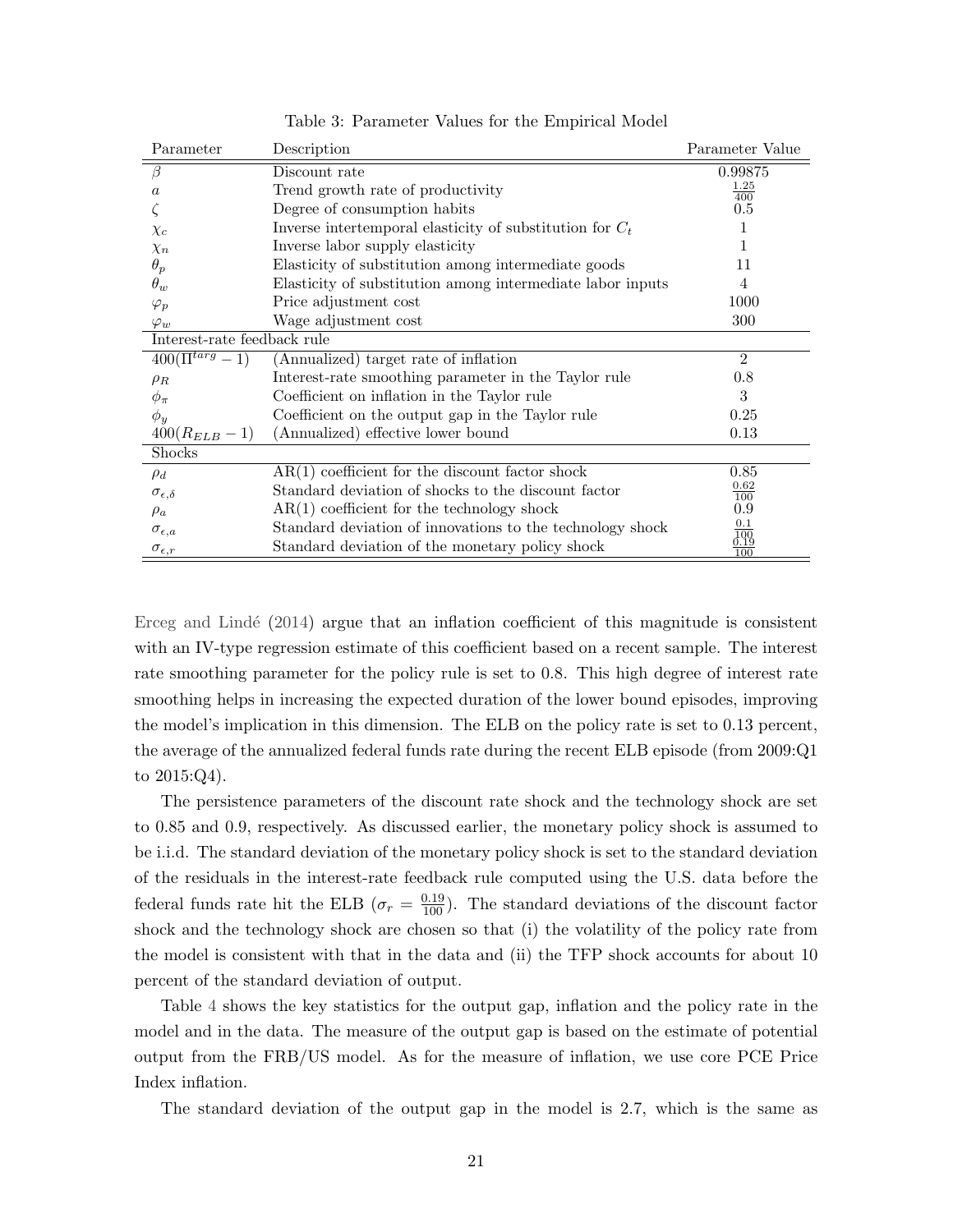<span id="page-22-0"></span>

| Moment           | Variable                 | Model        | Data <sup>7</sup><br>$(1996Q1 - 2019Q2)$ |
|------------------|--------------------------|--------------|------------------------------------------|
|                  | Output gap               | 2.7          | 2.7                                      |
| $St.Dev.(\cdot)$ | Inflation                | 0.4          | 0.5                                      |
|                  | Policy rate              | 2.3          | 2.2                                      |
|                  | Output gap               | $-2.7$       | $-3.6$                                   |
| E(X ELB)         | Inflation                | 1.2          | 1.5                                      |
|                  | Policy rate              | 0.13         | 0.13                                     |
| ELB              | Frequency                | 16.0%        | 30.0%                                    |
|                  | Expected/Actual Duration | 5.7 quarters | 28 quarters                              |

Table 4: Key Moments

†The measure of the output gap is based on the public version of the FRB/US model. Inflation rate is computed as the annualized quarterly percentage change (log difference) in the personal consumption expenditure core price index. The quarterly average of the (annualized) federal funds rate is used as the measure for the policy rate.

the sample standard deviation from the data. The conditional mean of the output gap at the ELB in the model is -2.7 percent, which is is a bit higher than the estimate from the data. The standard deviation of inflation in the model is 0.4 percent, which is in line with what's observed in the data, while the ELB conditional mean of inflation in the model is 1.2 percent, which is somewhat lower than what's observed in the data. The model-implied unconditional probability of being at the ELB and the expected ELB duration are 16.0 percent and 5.7 quarters, respectively. While these numbers are substantially higher than those in other existing models with occasionally binding ELB constraints, they are substantially lower than the empirical counterparts over the past two decades in the  $U.S.<sup>16,17</sup>$  $U.S.<sup>16,17</sup>$  $U.S.<sup>16,17</sup>$  $U.S.<sup>16,17</sup>$  $U.S.<sup>16,17</sup>$  In particular, the duration of the recent ELB experience is seen by the model as surprisingly long. Consistent with this interpretation, the data on liftoff expectations shows that market participants have underestimated how long the policy rate will be kept at the ELB throughout the recent ELB episode, as described in Appendix [E.](#page-58-0)

<span id="page-22-1"></span><sup>&</sup>lt;sup>16</sup>In most existing models with an occasionally binding ELB constraint, the probability of being at the ELB is comfortably less than 10 percent—often less than 5 percent—and the expected ELB duration is less than one year. A few exceptions are [Nakata](#page-44-11) [\(2017\)](#page-44-11) and [Hirose and Sunakawa](#page-43-8) [\(2017\)](#page-43-8). In [Nakata](#page-44-11) [\(2017\)](#page-44-11), the probability of being at the ELB is 14.1 percent and the expected ELB duration is 8.6 quarters. In [Hirose and](#page-43-8) [Sunakawa](#page-43-8) [\(2017\)](#page-43-8), they are 11.8 percent and 4.3 quarters.

<span id="page-22-2"></span><sup>&</sup>lt;sup>17</sup>More generally, since we have only one ELB episode in the U.S. recently, the probability of being at the ELB in the data is very sensitive to the starting date of the sample period considered. In particular, the earlier the starting date, the lower the frequency. While the choice of our reference sample can be justified by the fact that it focuses on an episode where long-run inflation expectations and long-run real interest rates have become markedly lower than has previously been the case, there is arguably some arbitrariness in this choice. We report the ELB frequency for this sample in the table just as a reference, without insisting that the value is a reasonable approximation to the "true" frequency in the U.S. economy. Also, note that because of the likely decline in the long-run neutral rate in recent years, the ELB is likely to be binding more frequently in the future than in the past.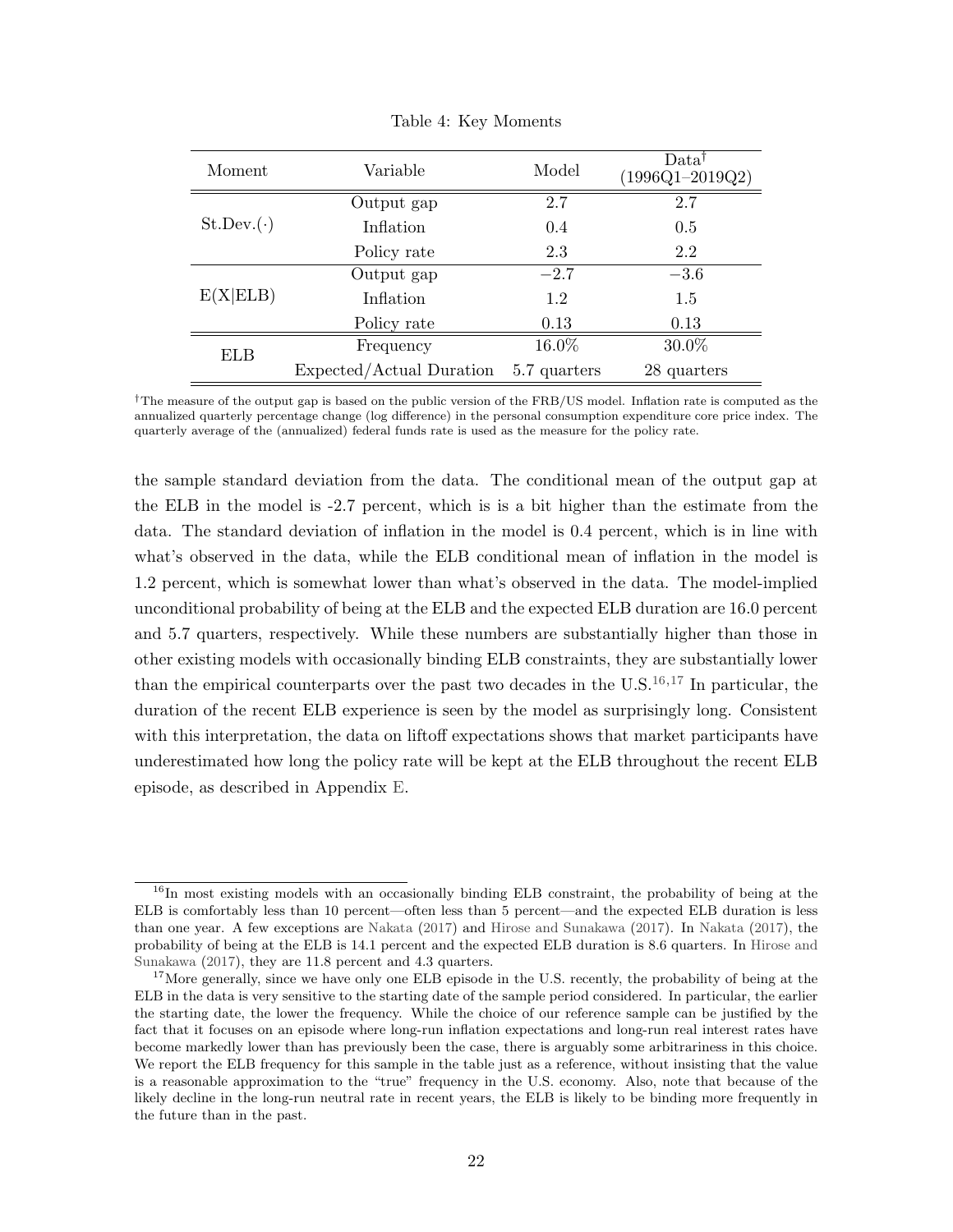#### 4.3 Main results

Table [5](#page-23-0) shows the risky and deterministic steady state values of inflation, the output gap, and the policy rate from our empirical model. For this model, the risky steady state is computed by simulating the model for a long period while setting the realization of the exogenous disturbances to zero. All (stationarized) endogenous variables eventually converge in that simulation, and that point of convergence is the risky state of the economy. By construction, the deterministic steady state of inflation is given by the target rate of inflation and the output gap is zero at the deterministic steady state. As explained earlier, parameter values ( $\beta$ ,  $\chi_c$  and a) are chosen so that the deterministic steady state of the policy rate is 3.75 percent.

<span id="page-23-0"></span>

|                                  | Inflation | Output gap | Policy rate |
|----------------------------------|-----------|------------|-------------|
| Deterministic steady state       |           |            | 3.75        |
| Risky steady state               | 1.66      | 0.29       | 2.94        |
| (Wedge)                          | $(-0.34)$ | (0.29)     | $(-0.81)$   |
| Risky steady state $w/o$ the ELB | 1.91      | 0.01       | 3.48        |
| (Wedge)                          | $(-0.09)$ | (0.01)     | $(-0.27)$   |

Table 5: The Risky Steady State in the Empirical Model

Consistent with our earlier analyses based on a stylized model, inflation and the policy rate are lower, and the output gap is higher, at the risky steady state than at the deterministic steady state. Inflation falls 34 basis points below the target rate of inflation at the risky steady state. This is large given the small standard deviation of inflation. The policy rate at the risky steady state falls 81 basis points below its deterministic counterpart and is 2.94 percent. The risky steady state policy rate of 2.94 percent is in line with the average of the median projections of the long-run federal funds rate in the Summary of Economic Projections over the past few years. Finally, the output wedge between the deterministic and risky steady states is small, with the output gap standing at 0.29 percentage point at the risky steady state.

As explained in the previous section, the discrepancy between the deterministic and risky steady states is not only driven by the lower bound constraint on policy rates, but is also affected by other nonlinear features of the model. To isolate the effects of the lower bound constraint, the fourth line of Table [5](#page-23-0) shows the risky steady state of the model without the lower bound constraint. Inflation, the output gap, and the policy rate are 1.91, 0.01, and 3.48 percent, respectively. Thus, most of the wedge between the deterministic and risky steady states in the model with the ELB constraint is attributed to the nonlinearity associated with the ELB constraint, as opposed to other nonlinear features of the model. For inflation, the ELB risk accounts for 25 basis points of the overall steady state deflationary bias.

To visualize the difference between the deterministic and risk steady state in our economy, Figure [6](#page-24-0) contrasts the paths of the model's key variables from our empirical model (shown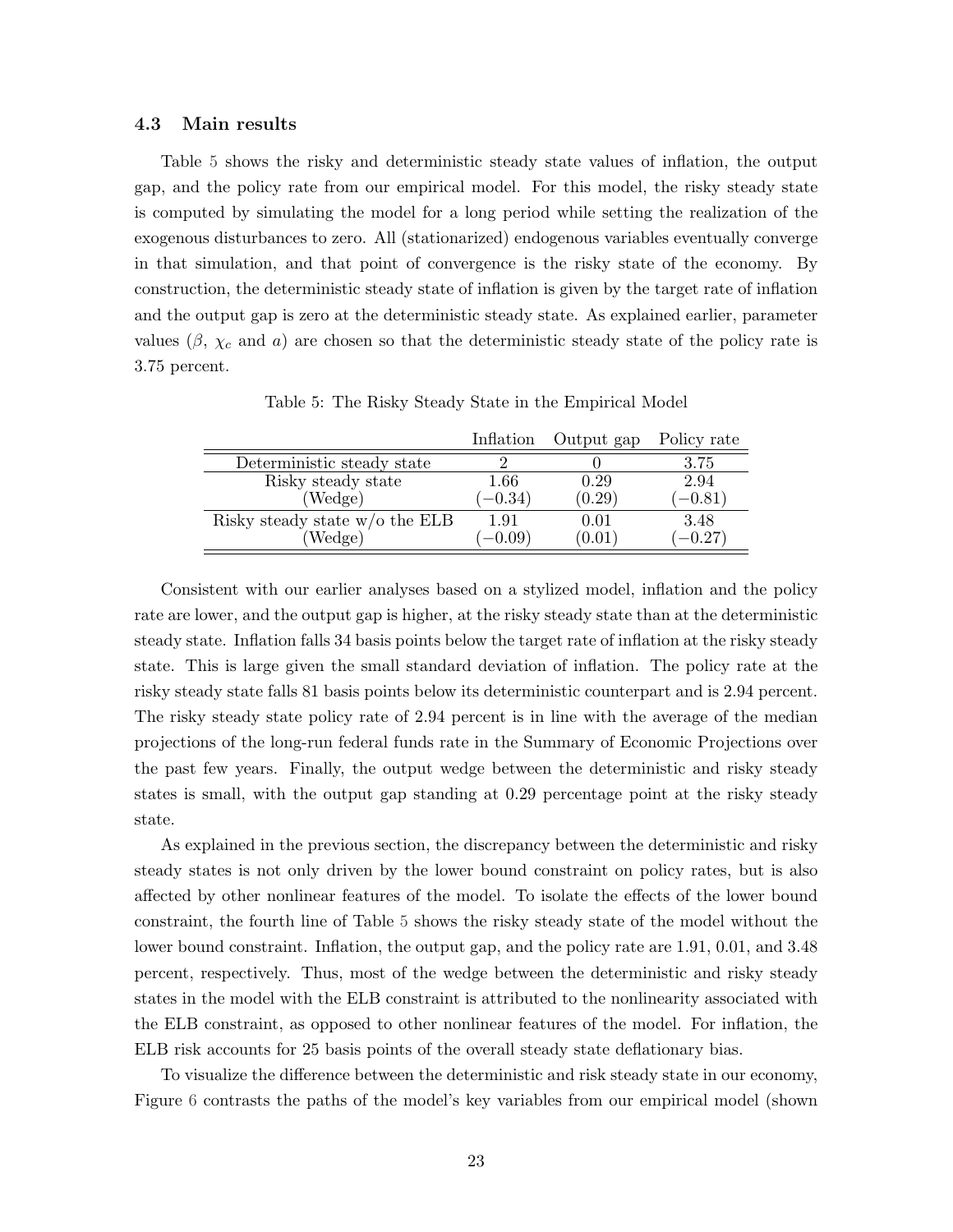<span id="page-24-0"></span>

Figure 6: The Effect of the ELB Risk: A Recession Scenario

by solid black lines) to those from a perfect foresight version of our model that abstracts from uncertainty (shown by dashed black lines). In each version of the model, the size of the initial shock is set so that the inflation rate and the output gap at time 1 are 0.5 percent and -7 percent, respectively. Under the perfect foresight version of the model, the model's endogenous variables eventually converge to the determistic steady state. The policy rate leaves the ELB after 10 quarters and gradually returns to its deterministic steady state of 3.75 percent. Inflation increases monotonically and converges to 2 percent, whereas the output gap converges to zero. In our model that correctly takes into account the effect of uncertainty on the private sector's decision making, the policy rate leaves the ELB after 15 quarters and eventually converges to its risky steady state of 2.94 percent. Inflation monotonically increases, but never reaches the central bank's inflation objective of 2 percent, whereas the output gap eventually converges to a small positive value.

#### 4.4 Long-run interest rates

There are substantial uncertainties surrounding the level of the long-run real equilibrium interest rate on short-term risk free assets. Many economists recently have argued that various structural factors—including a lower trend growth rate of productivity, demographic trends, and global factors—have contributed to a persistent downward trend in long-run equilibrium interest rates of risk free assets.<sup>[18](#page-24-1)</sup> A lower long-run equilibrium interest rate means that the probability of hitting the ELB is higher, which ceteris paribus increases the magnitude of the undershooting of the inflation target at the risky steady state.

The high degree of uncertainty regarding the long-run equilibrium interest rate in the United States is rflected in U.S. policymakers' long-run projections for the federal funds rate in the Summary of Economic Projections (SEPs) released four times a year. According to Figure [7,](#page-25-0) at any given point in time, there is a wide range of views regarding the long-run

<span id="page-24-1"></span><sup>18</sup>See, for example, [Hamilton, Harris, Hatzius, and West](#page-43-9) [\(2015\)](#page-43-9) and [Rachel and Smith](#page-44-13) [\(2015\)](#page-44-13).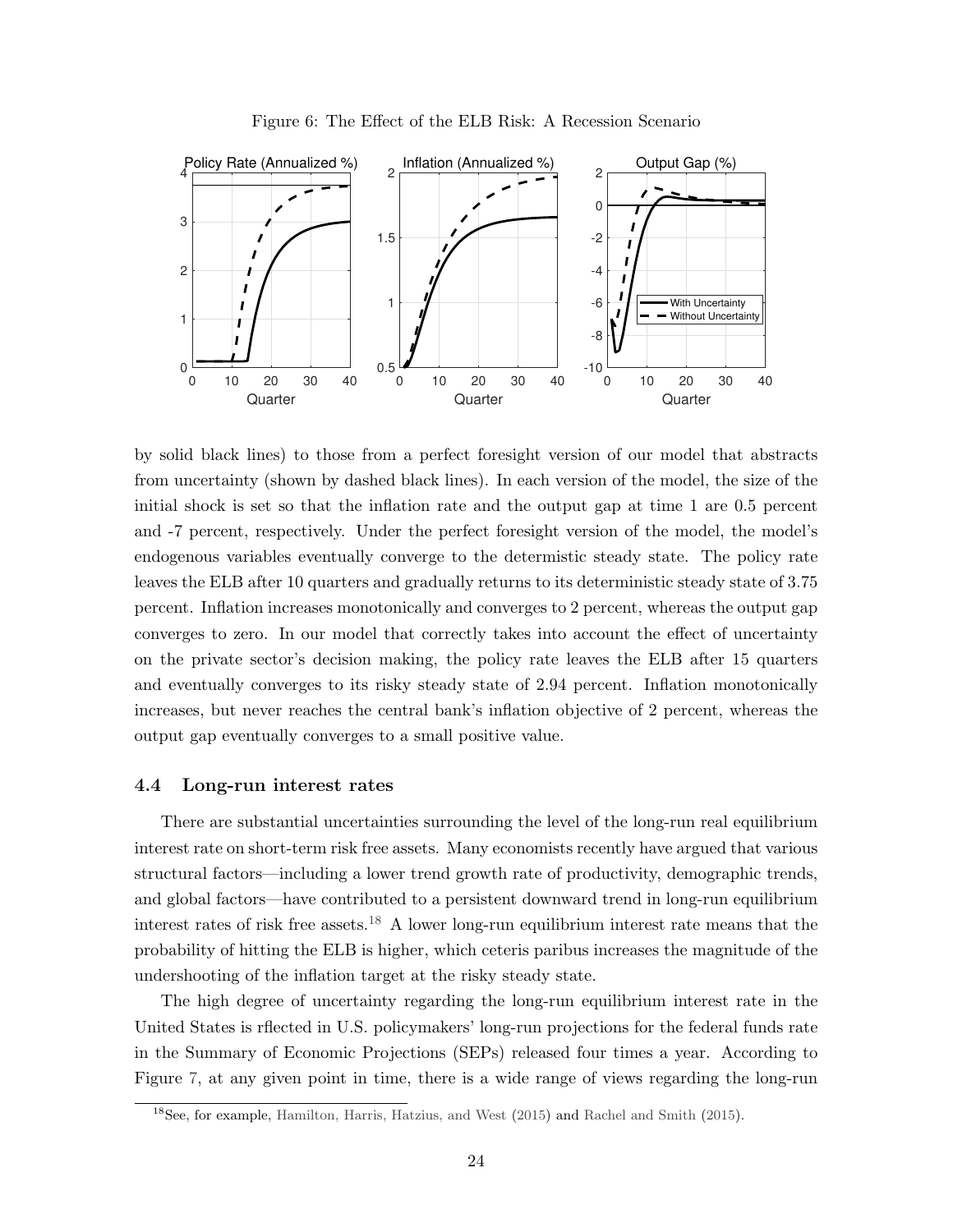level of the federal funds rate. In the June-2019 SEPs, the lowest and highest projections are 2.38 percent and 3.25 percent, respectively. The projected rates have come down quite a bit over the past six years since the beginning of SEPs. The median projection was 4.25 percent in early 2012, versus 2.5 in the June-2019 SEPs.



<span id="page-25-0"></span>Figure 7: The Evolution of the Long-Run Federal Funds Rate Projections

Source: Data come from the Summary of Economic Projections (https://www.federalreserve.gov/monetarypolicy/ fomccalendars.htm or https://www.federalreserve.gov/monetarypolicy/fomc historical.htm).

Figure [8](#page-26-1) shows how sensitive the risky steady state of our empirical model is to alternative assumptions about the deterministic steady state interest rate. In this exercise, we vary the long-run deterministic steady state policy rate by varying the trend growth rate. As shown in the top-left panel, the probability of the policy rate being at the ELB increases as the deterministic steady state policy rate declines. With the deterministic steady state policy rate at 3.4 percent—at the left edge of the panel—the probability of being at the ELB is 29 percent.<sup>[19](#page-25-1)</sup> A higher probability of being at the ELB increases the wedge between the deterministic and risky steady states. With the deterministic steady state policy rate at 3.4 percent, the risky steady state inflation, output, and the policy rates are 1.35 percent, 0.65 percent, and 2.05 percent.[20](#page-25-2)

The lower the deterministic steady state of the policy rate, the larger the fraction of the overall wedge between the risky and deterministic steady states of output and inflation explained by the ELB risk. This follows from the fact that risky steady state output and inflation are an increasing function of the deterministic steady state policy rate in the model with the ELB constraint, whereas they are insensitive to the policy rate in the model without ELB constraint. For inflation, the ELB risk accounts for 55 basis points of the overall steady

<span id="page-25-2"></span><span id="page-25-1"></span><sup>&</sup>lt;sup>19</sup>This probability is comparable to the estimate in [Kiley and Roberts](#page-43-4)  $(2017)$ .

<sup>&</sup>lt;sup>20</sup>Note that an increase in the output gap does not necessarily mean an increase in the level of output because output measures are stationarized by the trend growth rate.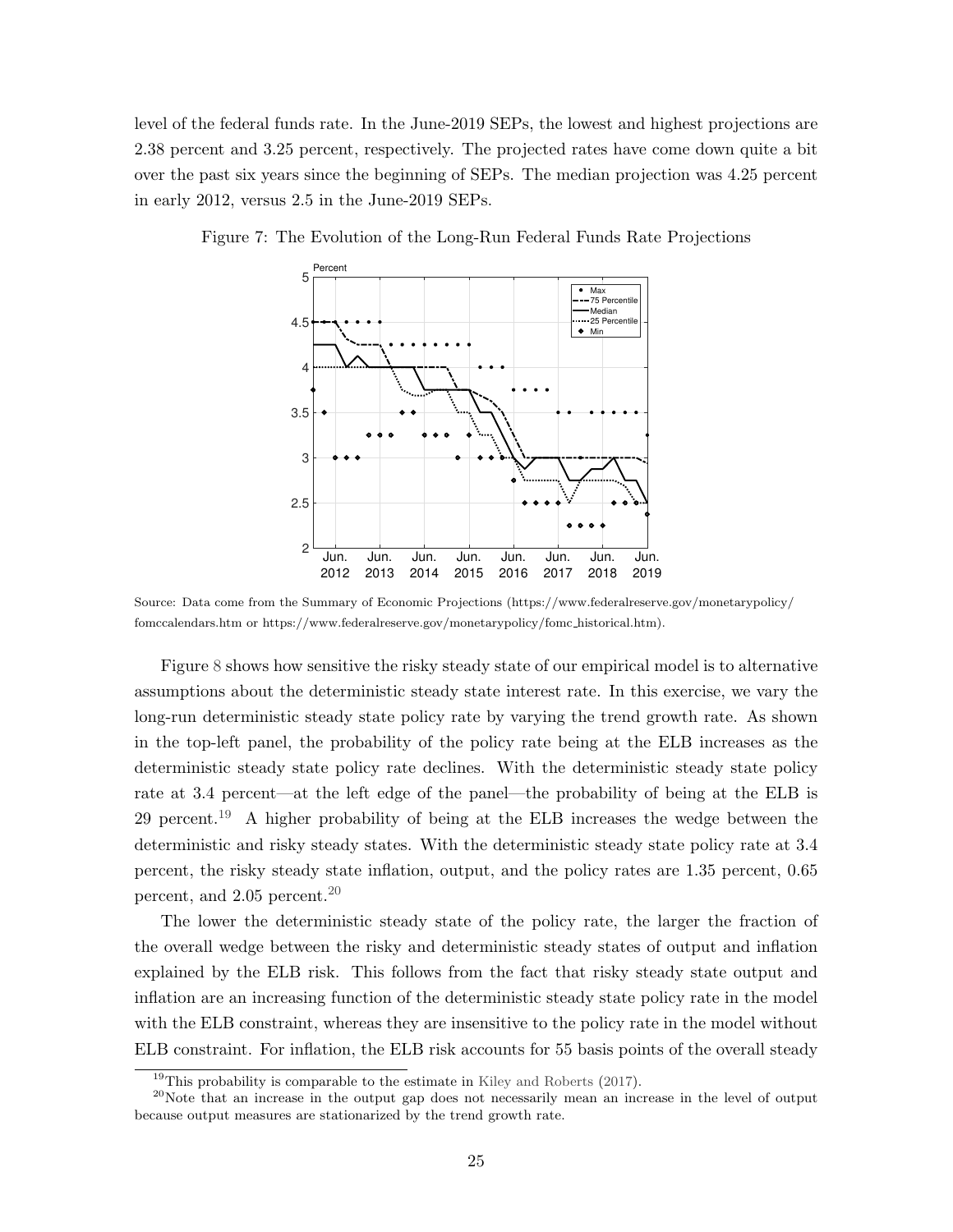<span id="page-26-1"></span>state deflationary bias of 65 basis points when the deterministic steady state policy rate is 3.4 percent. $21$ 



Figure 8: Long-Run Interest Rates and the Risky Steady State†

†DSS stands for "deterministic steady state," and RSS stands for "risky steady state." Solid vertical lines mark the deterministic steady state policy rate in the baseline calibration (3.75 percent).

## <span id="page-26-0"></span>4.5 Unconventional monetary policies

In this subsection, we analyze how our quantitative results are affected by two unconventional monetary policies that have been used by several central banks in the aftermath of the Global Financial Crisis. The first is forward guidance to keep the policy rate lower for longer than would be warranted by future economic conditions alone. The second is negative interest rate policy.

### 4.5.1 "Lower-for-longer" forward guidance

In our model, "lower-for-longer" forward guidance is captured by the policy inertia parameter,  $\rho_R$ . Unlike an interest-rate feedback rule that responds to the lagged actual policy rate, our policy rule responds to the lagged shadow policy rate—see equation [\(29\)](#page-18-0)—and thus makes the period for which the policy rate is kept at the ELB beyond the point in time

<span id="page-26-2"></span> $^{21}$ [Hamilton, Harris, Hatzius, and West](#page-43-9) [\(2015\)](#page-43-9) argue that any value between 0 and 2 percent is a plausible value for the long-run real rate. Thus, the long-run nominal rate of 2.05 percent—or equivalently, the long-run real rate of 0.05 percent—in this example is within their plausible range.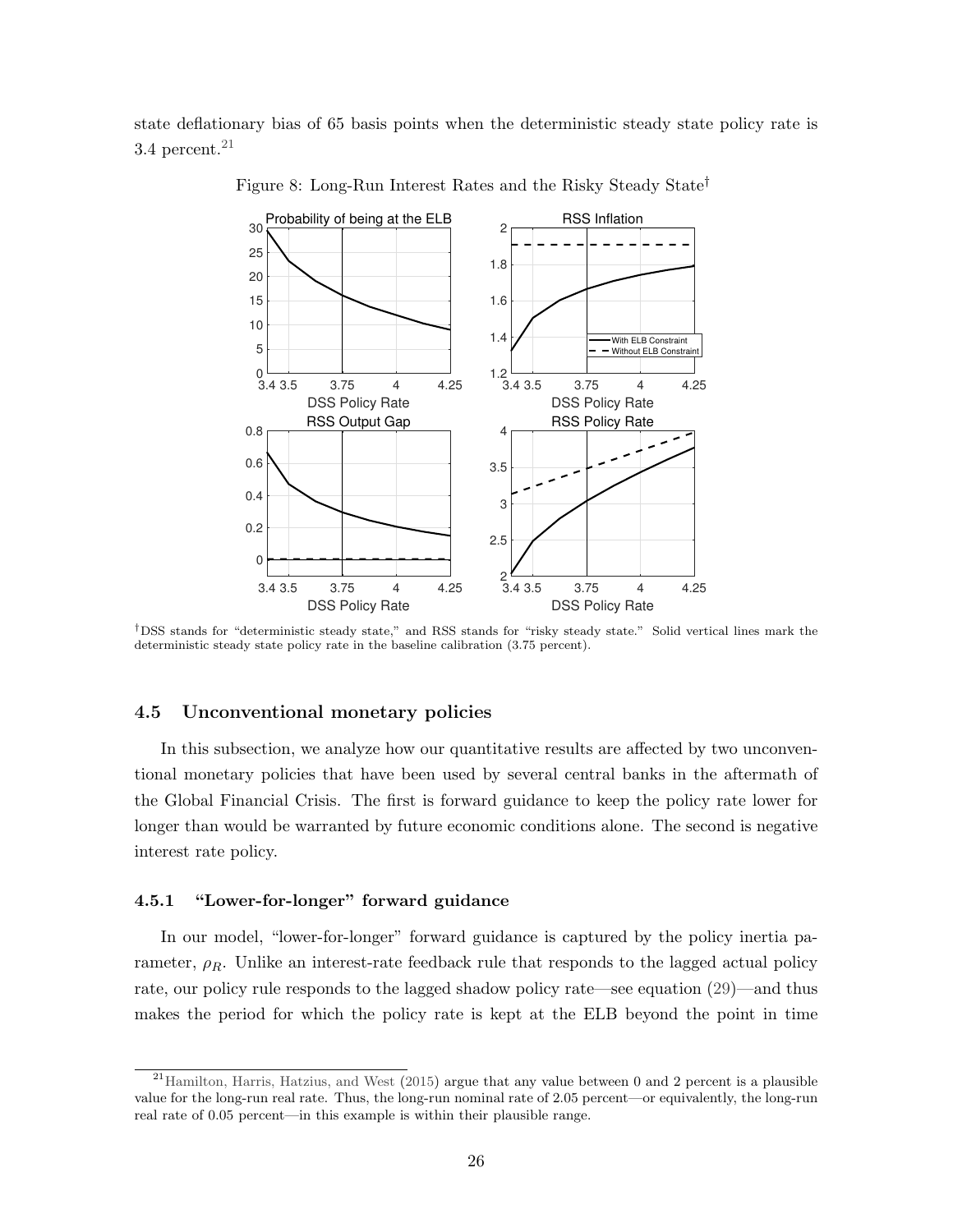where current economic conditions would call for an increase in the policy rate depend on the severity of the previous economic downturn.<sup>[22](#page-27-0)</sup>

In Figure [9,](#page-27-1) we show the dynamics of the economy in the recession scenario considered in Figure [6](#page-24-0) for three alternative values of  $\rho_R$ —0.85, 0.9 and 0.95—as well as those under the baseline value of 0.8. According to the figure, a higher value of the policy inertia parameter is associated with higher inflation and output at the ELB as well as a shorter ELB duration.<sup>[23](#page-27-2)</sup> Even though a higher policy inertia parameter would lead to a longer ELB duration if the path of inflation and output were unchanged, a longer ELB duration mitigates the declines in inflation and output at the ELB through expectations, which puts downward pressure on the ELB duration. In equilibrium, the ELB duration is shorter with a higher policy inertia parameter. It is interesting to note that, if the policy inertia parameter is sufficiently high, inflation is above 2 percent even when the policy rate is at the ELB.

<span id="page-27-1"></span>

Figure 9: A Recession Scenario with Forward Guidance

Figure [10](#page-28-0) shows how the risky steady state inflation, the probability of being at the ELB, and welfare depend on the policy inertia parameter. The risky steady state inflation is higher with a higher policy inertia. The probability of being at the ELB is lower because a higher risky steady state inflation is associated with a higher risky steady state policy rate and also because a higher policy inertia lowers the volatility of the policy rate. With better stabilization outcomes both at and away from the ELB, welfare is higher with a higher policy inertia parameter, but only up to a point, as shown in the right panel of Figure [10.](#page-28-0) If the policy inertia is sufficiently high, the economy suffers from too high inflation, and a further increase in the policy inertia parameter lowers welfare.

<span id="page-27-0"></span><sup>&</sup>lt;sup>22</sup>See Gust, Herbst, López-Salido, and Smith [\(2017\)](#page-43-6), [Hills and Nakata](#page-43-10) [\(2018\)](#page-43-10), and [Nakata and Schmidt](#page-44-14) [\(2019c\)](#page-44-14) for more details.

<span id="page-27-2"></span><sup>&</sup>lt;sup>23</sup>[Bilbiie](#page-41-2) [\(2018\)](#page-41-2) shows that when the policy rate is temporary at the ELB due to a confidence shock, "lower-for-longer" forward guidance reduces output and inflation at the ELB.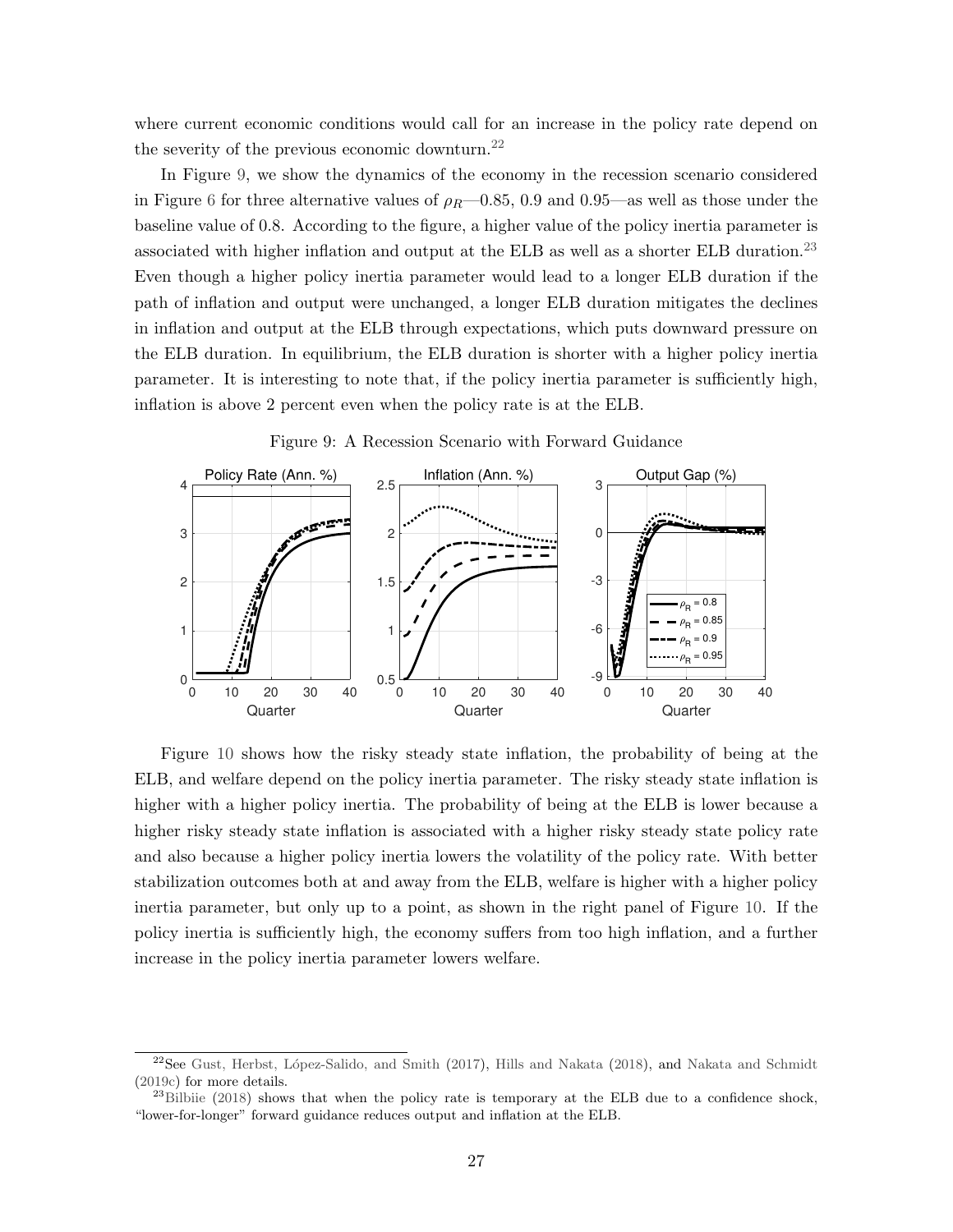<span id="page-28-0"></span>Figure 10: The Risky Steady State Inflation, Probability of Being at the ELB, and Welfare: Forward Guidance



### 4.5.2 Negative interest rate policy

In our baseline calibration, we imposed a lower bound of 0.13 (annualized) percent based on the mid-point of the target range for the federal funds rate in place from December 2008 to December 2015 in the U.S. However, other central banks lowered the policy rate into negative territory.

Figure 11: A Recession Scenario with Negative Interest Rate Policy

<span id="page-28-1"></span>

Figure [11](#page-28-1) shows the dynamics of the economy in the same recession scenario considered earlier under three alternative values of the lower bound—0, -0.5 and -1—as well as under the baseline value. Not surprisingly, the declines in output and inflation at the ELB are smaller the lower the ELB, because there is more scope for the central bank to lower the policy rate if the ELB is lower.<sup>[24](#page-28-2)</sup> The better stabilization outcomes at the ELB mitigate the deflationary bias problem away from the ELB through expectations. As shown in the left panel of Figure [12,](#page-29-1) the risky steady state inflation is higher if the ELB is lower. Consistent

<span id="page-28-2"></span> $^{24}$ [Cuba-Borda and Singh](#page-42-6) [\(2019\)](#page-42-6) shows that when the policy rate is at the ELB due to a confidence shock, lowering the ELB reduces output and inflation at the ELB.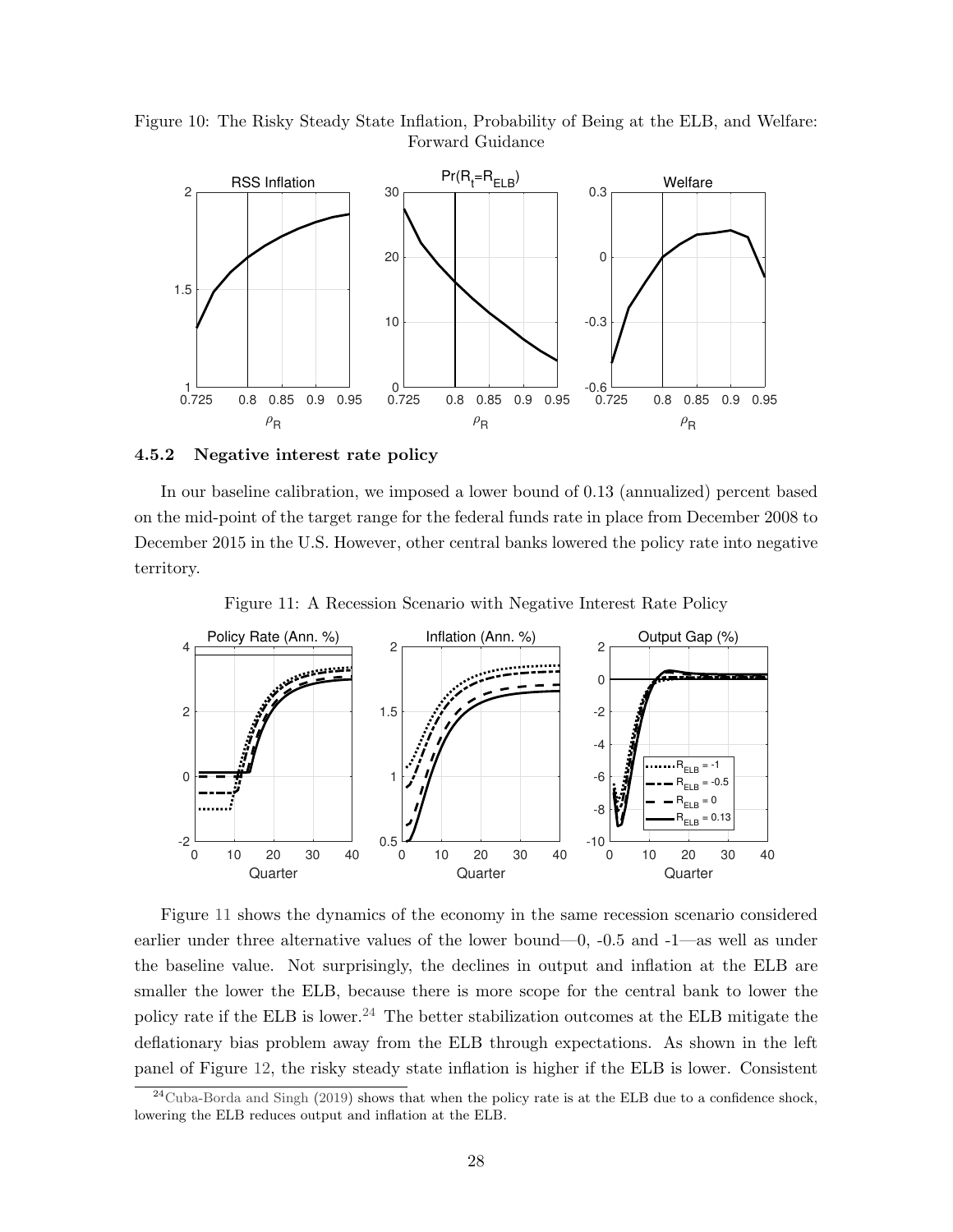with higher risky steady state inflation, the probability of being at the ELB is lower when the ELB is lower. Finally, a lower ELB is associated with higher welfare because a lower ELB improves allocations both at and away from the ELB. In our model, there is no cost of lowering the policy rate into negative territory. As a result, welfare monotonically increases as we decrease the ELB.[25](#page-29-2) This feature is in stark contrast to "lower-for-longer" forward guidance policy in which a further increase in the policy inertia parameter lowers welfare when the policy inertia parameter is sufficiently high.

<span id="page-29-1"></span>Figure 12: The Risky Steady State Inflation, Probability of Being at the ELB, and Welfare: Negative Interest Rate Policy



Note: The horizontal axis is expressed in the unit of annualized percent.

# <span id="page-29-0"></span>5 The risk-adjusted monetary policy rule

If the ELB risk makes the task of the central bank in meeting its inflation objective more difficult, a natural question is what, if anything, the central bank can do to counteract the ELB risk. In the previous section, we have shown that unconventional monetary policies— "lower-for-longer" forward guidance and negative interest rate policy—that improve stabilization outcomes at the ELB can mitigate the deflationary bias away from the ELB through expectations. These two policies improve welfare, but fall short of achieving 2 percent inflation at the risky steady state. In this section, we propose a simple modification of the standard interest rate rule [\(28\)](#page-18-1)-[\(29\)](#page-18-0)—the risk-adjusted monetary policy rule—that allows the central bank to achieve its inflation objective at the risky steady state.<sup>[26](#page-29-3)</sup>

<span id="page-29-2"></span><sup>25</sup>As recently argued by [Brunnermeier and Koby](#page-41-7) [\(2019\)](#page-41-7) and [Eggertsson, Juelsrud, Summers, and Wold](#page-42-7) [\(2019\)](#page-42-7), if the lower bound is sufficiently negative, a further reduction in the policy rate can be contractionary. Because our model abstracts from any costs a negative policy rate may have on the economy, the effect of lowering the ELB in our model can be seen as the upper bound of what the central bank can actually achieve by lowering the policy rate into negative territory in reality.

<span id="page-29-3"></span><sup>&</sup>lt;sup>26</sup>We interpret the central bank's inflation objective as specifying the desired rate of inflation at the risky steady state, as opposed to the desired unconditional average rate of inflation. See Appendix [F](#page-60-0) for an extensive discussion on this interpretation.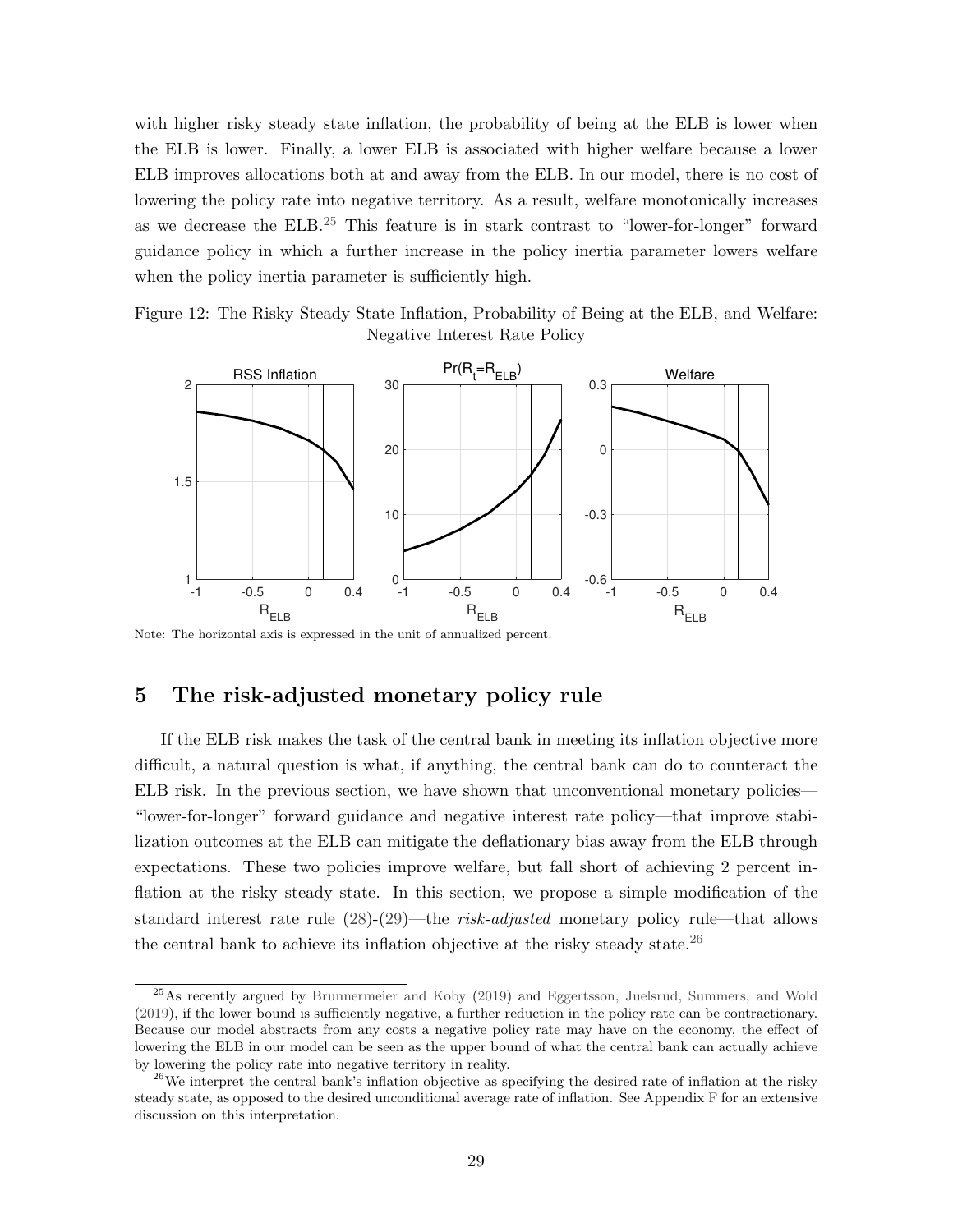#### 5.1 The proposed rule

Let the *intercept-adjusted* monetary policy rule be given by  $(28)$  and

<span id="page-30-0"></span>
$$
R_t^* = S_R \frac{a^{\chi_c} \Pi^{targ}}{\beta} \left( \frac{R_{t-1}^*}{S_R \frac{a^{\chi_c} \Pi^{targ}}{\beta}} \right)^{\rho_R} \left( \frac{\Pi_t^p}{\Pi^{targ}} \right)^{(1-\rho_R)\phi_\pi} \left( \frac{\tilde{Y}_t}{\bar{Y}} \right)^{(1-\rho_R)\phi_y},\tag{34}
$$

where  $S_R$  that appears in front of  $\frac{a^{\chi_c} \prod^{targ}}{\beta}$  $\frac{\Pi^{targ}}{\beta}$  is the intercept adjustment term and  $S_R \frac{a^{\chi_c} \Pi^{targ}}{\beta}$ β is the adjusted intercept. We call  $S_R$  an intercept-adjustment term because this term would show up as the intercept in the linearized version of the policy rule.

A key feature of equation [\(34\)](#page-30-0) is that the presence of the intercept-adjustment parameter breaks the standard link between the intercept and the model's structural parameters. When the standard monetary policy rule is specified in the context of structural models, the intercept is a function of the model's structural parameters—a,  $\beta$ ,  $\chi_c$ , and  $\Pi^{targ}$  in our model—as seen in equation [\(33\)](#page-18-2). Thus, under the standard monetary policy rule, one needs to adjust at least one of the structural parameters of the model to change the intercept. Under the intercept-adjusted policy rule, the intercept is a free parameter of the model.

Our proposal is to use the intercept-adjusted policy rule with the value for  $S_R$  chosen so that the risky steady state inflation and the inflation target parameter coincide. We will refer to the intercept-adjusted policy rule with  $S_R$  so chosen as the *risk-adjusted* policy rule. The size of the intercept adjustment that equates the risky steady state of inflation to the inflation target parameter depends on the specifics of the model and needs to be found numerically.

The left panel in Figure [13](#page-31-0) shows how the risky steady state of inflation changes with the adjusted intercept in the empirical model of the previous section. Since the risky steady state of inflation is below 2 percent under the standard policy rule, the necessary adjustment would be to lower the intercept, as a lower intercept implies, all else being equal, a more accommodative policy stance, generating upward pressures on inflation. According to the panel, lowering the intercept by about 50 basis point (from 3.75 percent to 3.26 percent) leads to the risky steady state inflation of 2 percent.

Table [6](#page-31-1) reports the risky steady state of the empirical model under the risk-adjusted monetary policy rule. By construction, under the risk-adjusted policy rule, the risky steady state of inflation is 2 percent. Even though the intercept in the policy rule is lower in the risk-adjusted policy rule than in the standard policy rule, the risky steady state policy rate is higher—3.45 percent (versus 2.94 percent in the model with the standard monetary policy rule)—reflecting a higher risky steady state inflation.<sup>[27](#page-30-1)</sup>

The risky steady state output gap is positive, but it is a bit lower under the risk-adjusted policy rule than under the standard policy rule. The lower risky steady state output gap is explained by the lower frequency of being at the ELB (11.8 percent under the risk-adjusted

<span id="page-30-1"></span> $27$ If the long-run natural rate of interest is interpreted as the level of the policy rate that is consistent with the achievement of the central bank's inflation objective, then the ELB risk can be seen as pushing down the long-run natural rate of interest.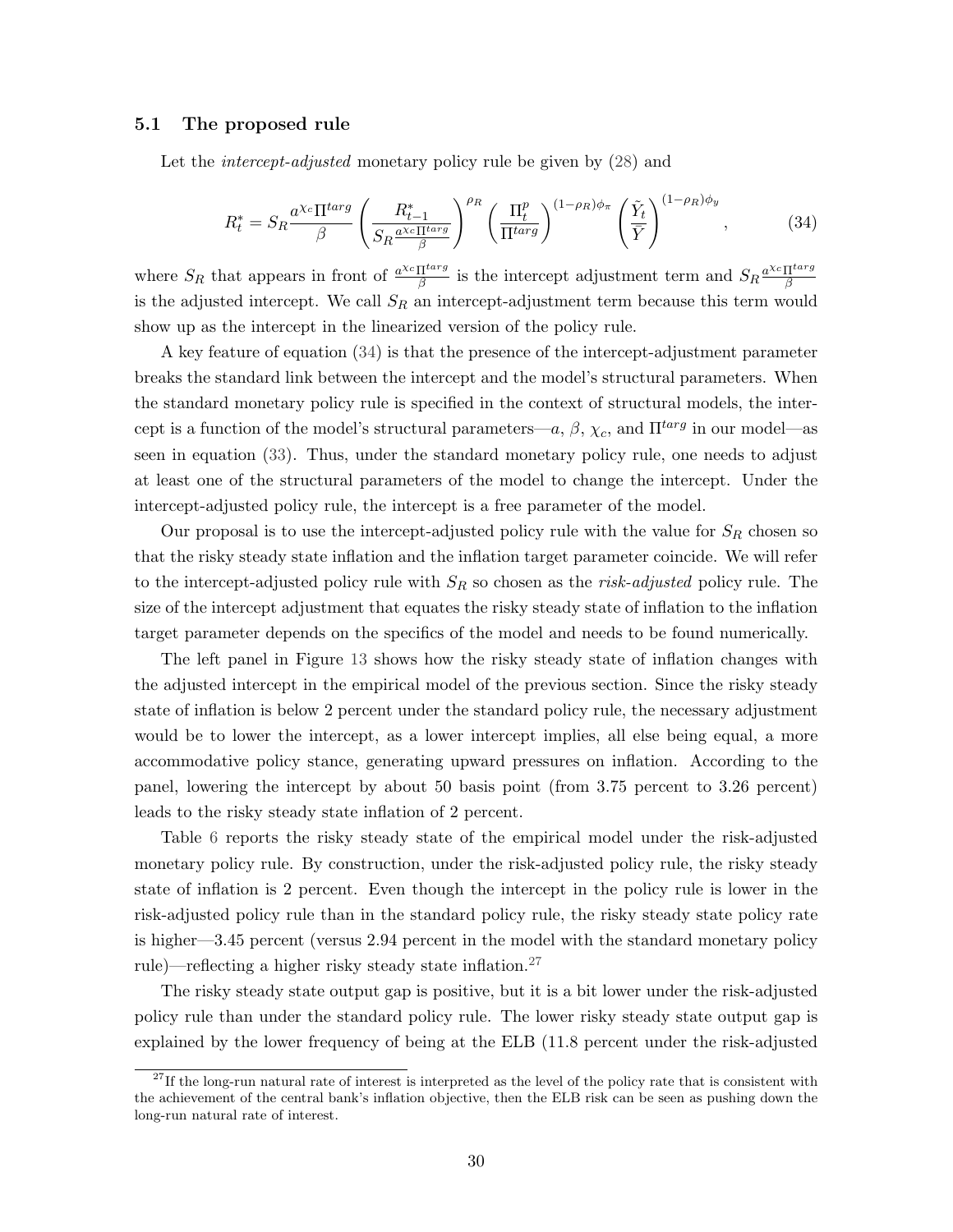<span id="page-31-0"></span>Figure 13: The Risky Steady State Inflation, Probability of Being at the ELB, and Welfare: The Risk-Adjusted Monetary Policy Rule



Notes: The figure shows how the risky steady state inflation varies with the adjusted intercept. Both the risky steady state inflation and the adjusted intercept are expressed in annualized percent.

rule versus 16.2 percent under the standard rule), which in turn is explained by the higher risky steady state policy rate. This positive relationship between the intercept adjustment term and the probability of being at the ELB can be also seen in the middle panel of Figure [13.](#page-31-0) Note that the risky steady state policy rate is higher than the intercept of the policy rule (3.45 percent versus 3.26 percent) because inflation is at the target and the output gap is positive at the risky steady state.

<span id="page-31-1"></span>Table 6: The Risky Steady State with the Risk-Adjusted Monetary Policy Rule

|                       | Inflation Output Gap Policy Rate |       |
|-----------------------|----------------------------------|-------|
| Risky steady state    | 0.19                             | 3.45  |
| Adjusted Intercept    |                                  | 3.26  |
| $Prob(R_t = R_{ELB})$ |                                  | 11.8% |

Figure [14](#page-32-0) shows the dynamics of the economy in the same recession scenario as in the previous section under three alternative values of the intercept  $(S_R R_{DSS} = (2.5, 3.26, 3.75))$  to understand the implications of adopting the risk-adjusted monetary policy rule at the ELB. According to the figure, the higher inflation away from the ELB associated with a lower inter-cept adjustment term mitigates the declines in output and inflation through expectations.<sup>[28](#page-31-2)</sup> The smaller declines in inflation and output at the ELB in turn are associated with a shorter ELB duration.

<span id="page-31-2"></span><sup>&</sup>lt;sup>28</sup>As discussed shortly, lowering the intercept of the policy rule is mathematically equivalent to increasing the inflation target parameter. As discussed in [Cuba-Borda and Singh](#page-42-6) [\(2019\)](#page-42-6), an increase in the inflation target does not affect the allocations in the deflationary equilibrium, provided that there is no possibility of switching to the target regime. If there is a positive probability of switching to the target regime, [Nakata and](#page-44-5) [Schmidt](#page-44-5) [\(2019b\)](#page-44-5) and [Coyle and Nakata](#page-42-1) [\(2019\)](#page-42-1) show that an increase in the inflation target worsens allocations at the ELB.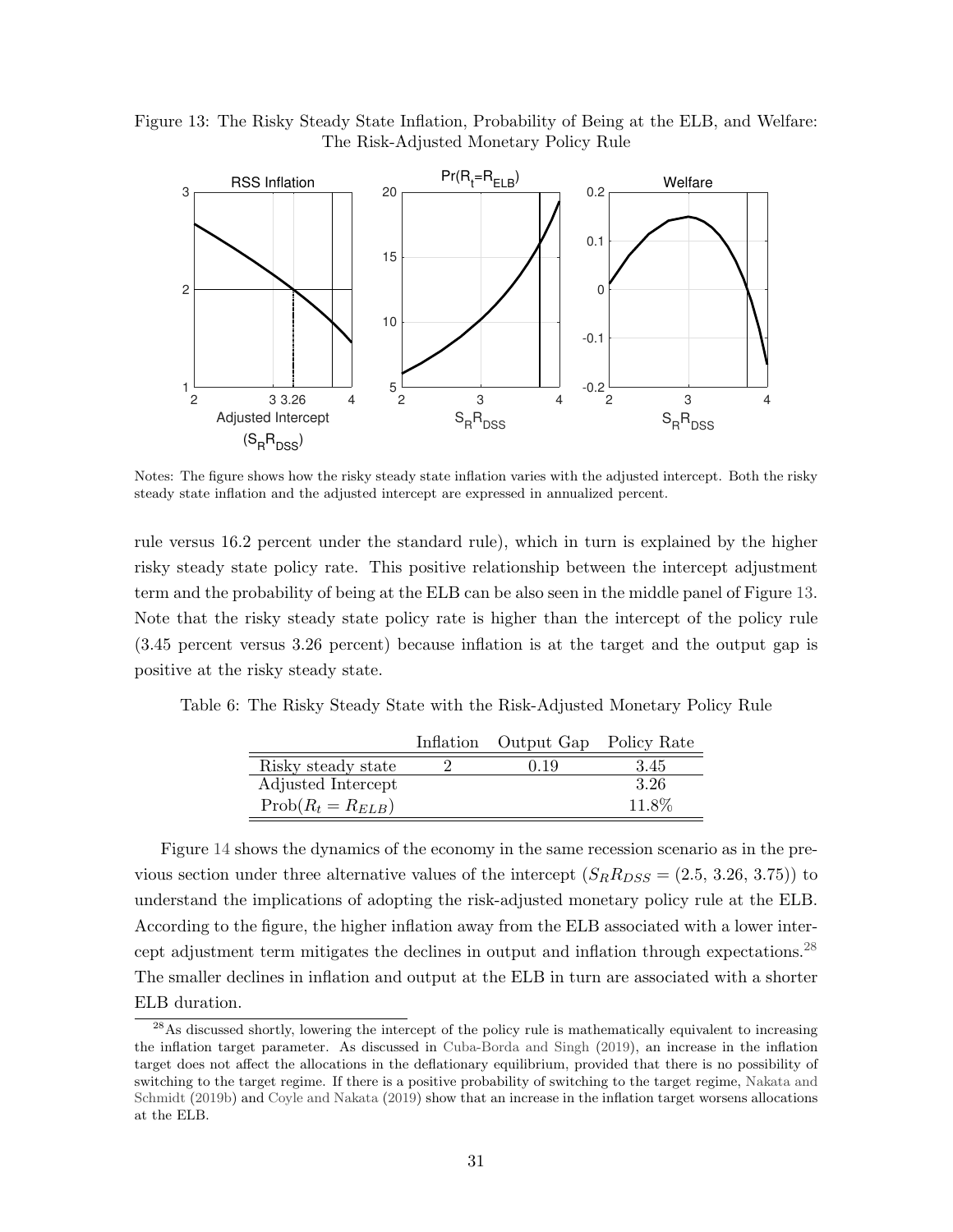<span id="page-32-0"></span>

Figure 14: A Recession Scenario with the Risk-Adjusted Monetary Policy Rule

Turning to the right panel of Figure [13,](#page-31-0) welfare increases as we lower the intercept of the policy rule from the baseline value—indicated by the thin vertical line. However, if the intercept is sufficiently low, a further decrease in the intercept lowers welfare. As discussed in the next subsection, lowering the intercept of the policy rule is mathematically equivalent to increasing the inflation target. As a result, in terms of welfare, lowering the intercept involves involves costs and benefits similar to those associated with increasing the inflation target. On the one hand, a lower intercept is associated with more inefficient outcomes in normal times because inflation is too high. On the other hand, a lower intercept is associated with a lower ELB frequency and better stabilization outcomes at the ELB. The intercept adjustment that maximizes welfare is lower than the level that induces the risky steady state inflation of 2 percent, which is 3.26 percent.

To better understand how our proposed policy rule works, it is useful to graphically illustrate how the intercept adjustment affects the risky steady state of inflation and the policy rate. Figure [15](#page-33-0) plots the standard Fisher relation, the risk-adjusted Fisher relation, the standard policy rule, and the risk-adjusted policy rule. The risky (deterministic) steady state of the model with the standard policy rule is given by the intersection of the riskadjusted (standard) Fisher relation and the standard policy rule. The risky steady state of the model with the risk-adjusted policy rule is given by the intersection of the risk-adjusted Fisher relation and the risk-adjusted policy rule. According to the figure, and as discussed in Section [3.4,](#page-12-2) the presence of risk lowers the line representing the Fisher relation, pushing down the steady state inflation rate in the absence of an adjustment in the policy rule. The risk adjustment in the policy rule lowers the level of the policy rate corresponding to a given inflation rate, pushing up the risky steady state inflation back to the level consistent with the inflation target parameter.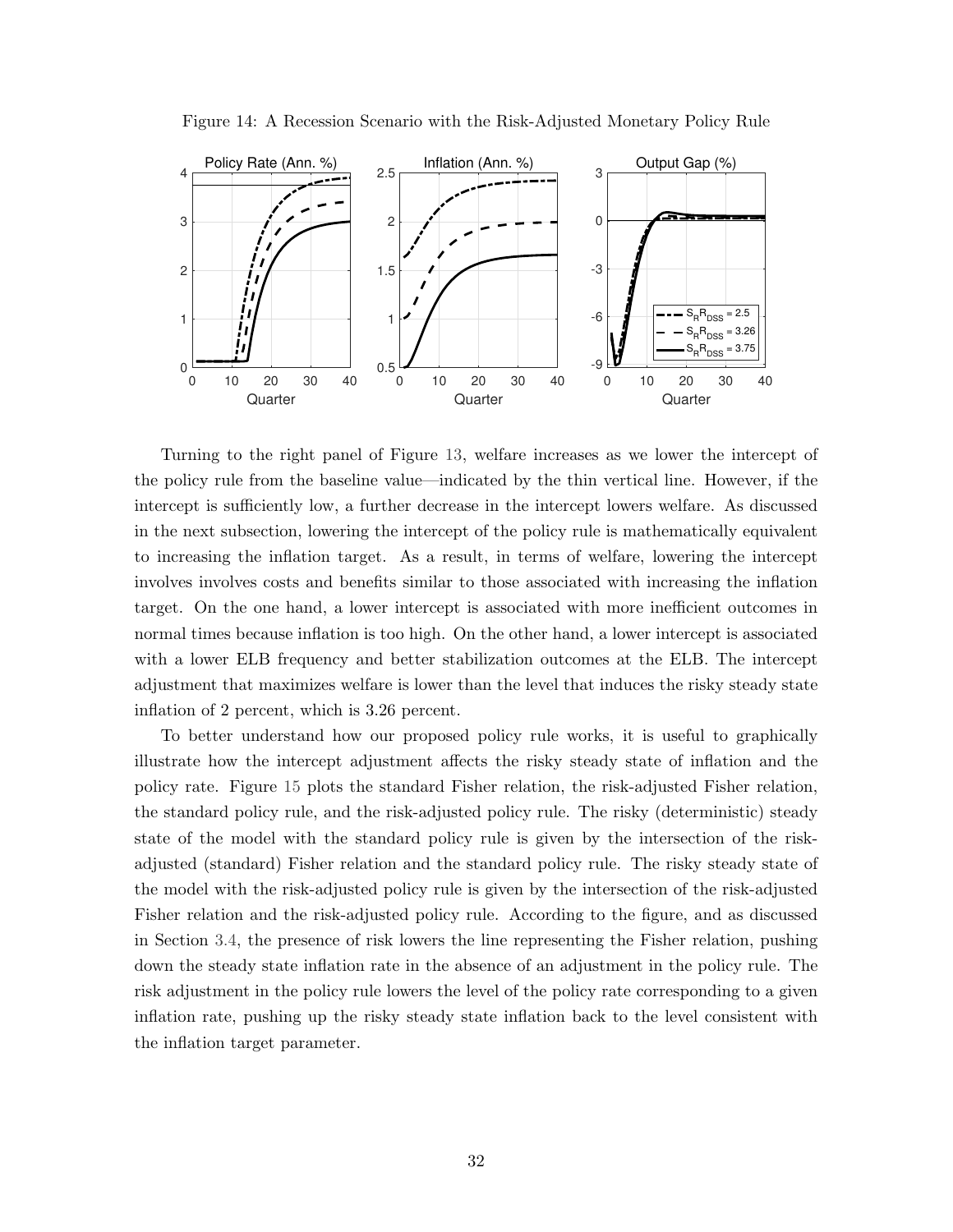<span id="page-33-0"></span>Figure 15: The Risk-Adjusted Fisher Relation and the Risk-Adjusted Monetary Policy Rule



†DSS stands for "deterministic steady state," and RSS stands for "risky steady state."

## 5.2 Comparison with the inflation target parameter adjustment

The intercept adjustment in equation [\(34\)](#page-30-0) is mathematically equivalent to an adjustment in the value assigned to the inflation target parameter in the standard policy rule. Let  $\Pi^{CB}$  be the value of the central bank's inflation objective. The standard policy rule with an adjusted value for the inflation target parameter is given by

$$
R_t^* = \frac{a^{\chi_c} S_\Pi \Pi^{CB}}{\beta} \left( \frac{R_{t-1}^*}{\frac{a^{\chi_c} S_\Pi \Pi^{CB}}{\beta}} \right)^{\rho_R} \left( \frac{\Pi_t^p}{S_\Pi \Pi^{CB}} \right)^{(1-\rho_R)\phi_\pi} \left( \frac{\tilde{Y}_t}{\bar{Y}} \right)^{(1-\rho_R)\phi_y},
$$

where  $S_{\Pi}$  is the inflation target adjustment term and  $S_{\Pi}\Pi^{CB}$  is the adjusted value assigned to the inflation target parameter. This approach has a precedent. With the interpretation that the model's unconditional average of inflation corresponds to the central bank's inflation objective, [Reifschneider and Williams](#page-44-3) [\(2000\)](#page-44-3) proposed an upward adjustment in the value assigned to the inflation target parameter in the standard policy rule so that the model's unconditional average of inflation is 2 percent, which is the Federal Reserve's inflation objective.

To see the equivalence between the intercept-adjusted policy rule with  $\Pi^{targ} = \Pi^{CB}$ and the standard policy rule with an adjusted value assigned to the inflation target parameter  $(\Pi^{targ} = S_{\Pi} \Pi^{CB})$ , notice that there is a one-to-one mapping between the interceptadjustment term and the inflation target adjustment term:

$$
S_R = S_{\Pi}^{1-\phi_{\pi}}.\tag{35}
$$

When the Taylor principle is satisfied (i.e.,  $\phi_{\pi} > 1$ ), this relationship implies that an adjustment to lower the intercept (i.e., a lower  $S_R$ ) is equivalent to an adjustment to increase the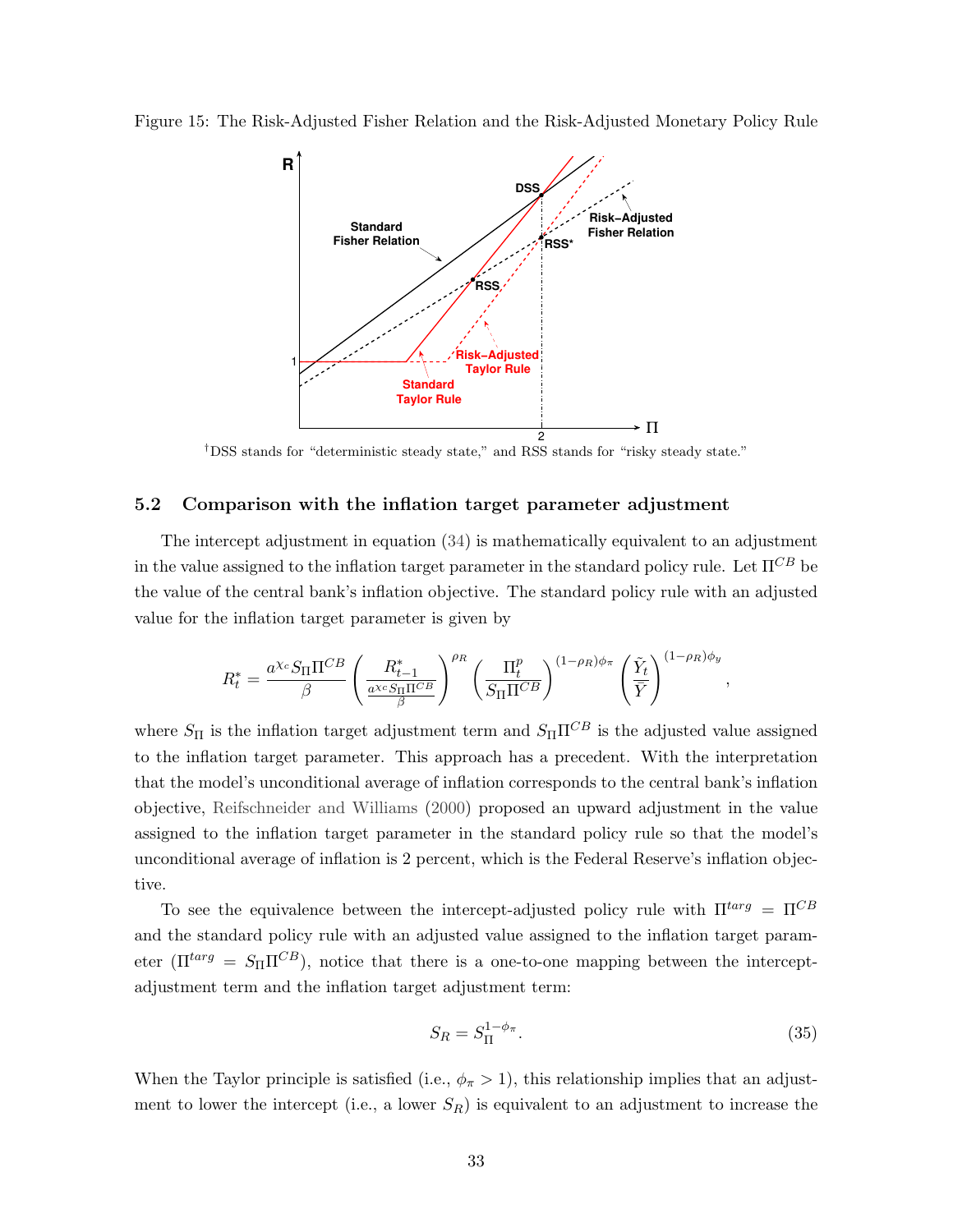inflation target parameter (i.e., a higher  $S_{\Pi}$ ). Figure [16](#page-34-0) shows this mapping between the adjusted intercept and the adjusted inflation target parameter in our model.



<span id="page-34-0"></span>Figure 16: Mapping Between the Adjusted Intercept and the Adjusted Inflation Target Parameter

Note: The figure shows the mapping between the adjusted intercept and the adjusted inflation target parameter. Both the adjusted intercept and the adjusted inflation target parameter are expressed in annualized percent.

An advantage of the risk-adjusted policy rule over the standard policy rule with an adjusted value assigned to the inflation target parameter is that the former allows for a simple structural interpretation of the inflation target parameter. In the risk-adjusted policy rule, the inflation target parameter can be naturally interpreted as the central bank's inflation objective because the risky steady state of inflation coincides with the value of the inflation target parameter. In the standard policy rule, the risky steady state of inflation is different from the value assigned to the inflation target parameter unless the model is linear, complicating the interpretation of the inflation target parameter. In our model, assigning the value of 2.25 percent to the inflation target parameter achieves the risky steady state inflation of 2 percent, as seen in Figure [16.](#page-34-0) However, in this setup, the value assigned to the inflation target parameter is simply a number that allows the model to generate the risky steady state of inflation so that it is consistent with the central bank's inflation objective, and does not have any structural interpretation.

The desirability of being able to interpret the inflation target parameter as the central bank's inflation objective depends on the purpose of the analysis. In many estimation exercises using U.S. data, the estimated value for the inflation target parameter can substantially differ from 2 percent, depending on the sample used for estimation. The discrepancy between the estimated value and the Federal Reserve's target rate of 2 percent may not pose any issue if the goal of estimation is only to fit the data and understand the past.

However, if the goal of the analysis is to think about the implications of alternative policy rules for the economic outlook and if such analyses are used to inform policymakers, it is typi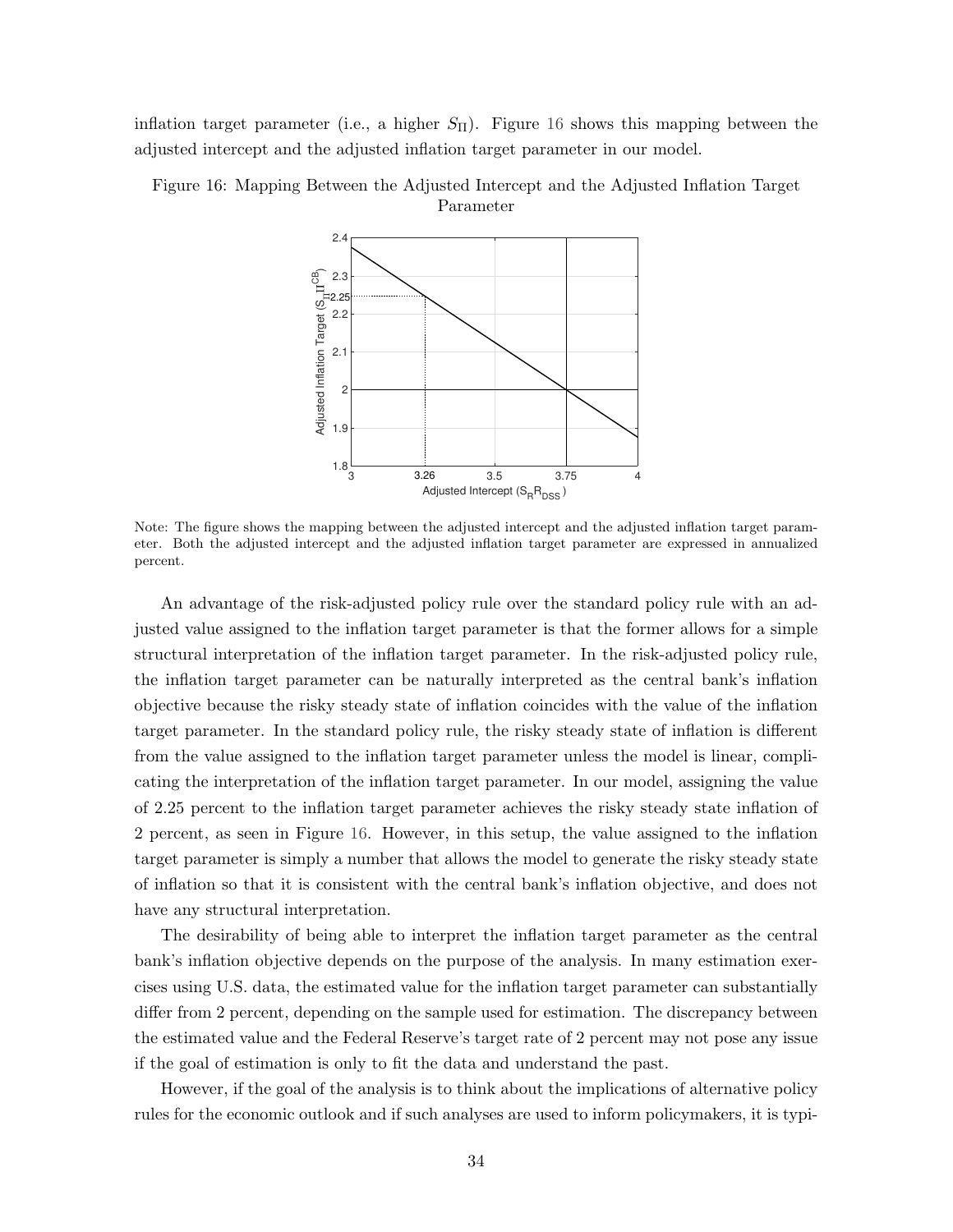cally useful—from the perspective of communication between modelers and policymakers—if the inflation target parameter in the policy rule can be simply interpreted as the central bank's inflation objective. For example, in the EDO Model—short for Estimated Dynamic Optimization-based Model—which is used at the Board of Governors of the Federal Reserve System for various policy analyses, the inflation target parameter in the policy rule is set to 2 percent, the Federal Reserve's target rate of inflation, to allow for a simple interpre-tation of the inflation target parameter [\(Chung, Kiley, and Laforte,](#page-41-8)  $2010$ ).<sup>[29](#page-35-1)</sup> Similarly, in the New Area-Wide Model of the Euro Area, the DSGE model used for policy analyses at the European Central Bank, the inflation target parameter is interpreted as the monetary authority's long-run inflation objective and is set to 1.9 percent, which is "consistent with the ECB's quantitative definition of price stability of inflation below, but close to 2 percent" [\(Christoffel, Coenen, and Warne,](#page-41-9) [2008\)](#page-41-9).[30](#page-35-2)

## <span id="page-35-0"></span>6 Empirical relevance

In this section, we discuss why the steady-state undershooting of the inflation target arising from the anticipation effects of the ELB risk in our model might be empirically relevant. Our main result on the deflationary bias depends on a number of assumptions, in particular that (i) that firms attach a positive probability to the event that the ELB will bind again in the future, (ii) that this ELB risk lowers their inflation expectations, and (iii) that lower inflation expectations lead firms to lower their prices today. We are not aware of any direct evidence on each of these three assumptions. However, available measures of ELB risk and long-run inflation expectations are supportive for the first two assumptions. There is little evidence regarding the third assumption. Finally, we demonstrate that U.S. policymakers are concerned about the possibility that long-run inflation expectations might be slipping down.

#### 6.1 On the ELB frequency

Figure [17](#page-36-0) shows the evolution of subjective measures of the medium-term ELB risk defined as the probability of returning to the ELB at least once over the next 3 years or so—in the Survey of Primary Dealers (SPD) and the Survey of Market Participants (SMD).

<span id="page-35-1"></span> $^{29}$ [Chung, Kiley, and Laforte](#page-41-8) [\(2010\)](#page-41-8) explain their calibration choice by saying, "some important determinants of steady-state behavior were calibrated to yield growth rates of GDP and associated price indexes that corresponded to "conventional" wisdom in policy circles, even though slight deviations from such values would have been preferred (in a "statistically significant" way) to our calibrated values."

<span id="page-35-2"></span><sup>&</sup>lt;sup>30</sup>These models are used for policy analyses in the context of the ELB on nominal interest rates (see, for instance, [Chung, Laforte, Reifschneider, and Williams](#page-41-10) [\(2012\)](#page-41-10) and [Coenen and Warne](#page-41-11) [\(2014\)](#page-41-11)). Due to the computational difficulty of globally solving large-scale DSGE models, the models are currently solved and simulated using solution methods that rely on the assumption that certainty equivalence holds ("perfect foresight" assumption). As a result of this assumption, the risky steady state coincides with the deterministic steady state in these applications.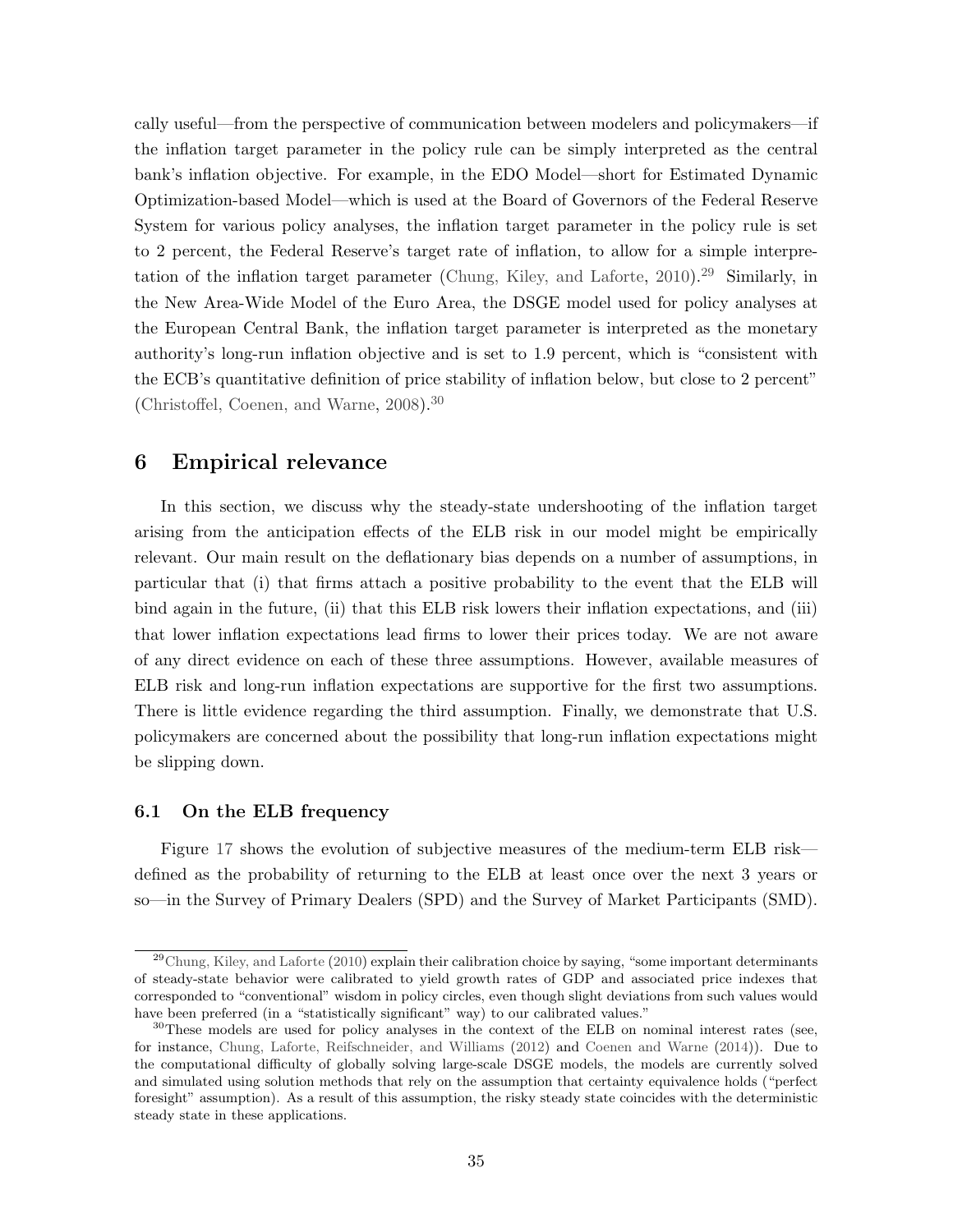

<span id="page-36-0"></span>

Note: Data come from the Survey of Primary Dealers (https://www.newyorkfed.org/markets/primarydealer survey questions) and the Survey of Market Participants (https://www.newyorkfed.org/markets/survey market participants).

According to the figure, the respondents in these surveys have attached non-trivial probabilities of returning to the ELB since the liftoff that occurred in December 2015. Right after the liftoff, the probabilities were high, reflecting the fact that the federal funds rate was only slightly above the ELB. The SPD measure of ELB risk came down to 20 percent in early 2017, stayed at that level until mid 2018. The SMD measure of ELB risk hovered around 20 percent in 2017 and 2018. Both measures have edged up a bit since later 2018. As of July 2019, the median probabilities for the SPD and the SMD are 35 percent and 30 percent, respectively.

What matters in our model is the probability that firms attach to the event of returning to the ELB in the future. Unfortunately, we are not aware of any survey asking firms about their subjective assessment of the probability of returning to the ELB constraint in the future. Nonetheless, the very high probabilities that financial market participants attach to the event of returning to the ELB are supportive of the general idea that economic agents are cognizant of the fact that the ELB constraint can bind again.

### 6.2 On long-run inflation expectations

Figure [18](#page-37-0) shows various measures of long-run inflation expectations in the recent past. Top-left and top-right panels show the evolution of long-run CPI inflation expectations from the Survey of Professional Forecasters (SPF), the SPD, and the Livingston Survey. Middleleft and middle-right panels show the evolution of long-run PCE inflation expectations from the SPF and the SPD. The bottom-left panel shows the inflation expectations over the next three years from the Survey of Consumer Expectations as well as the inflation expectations over the next 5-10 years from the University of Michigan's Survey of Consumers. Finally, the bottom-right panel shows two measures of breakeven inflation rates.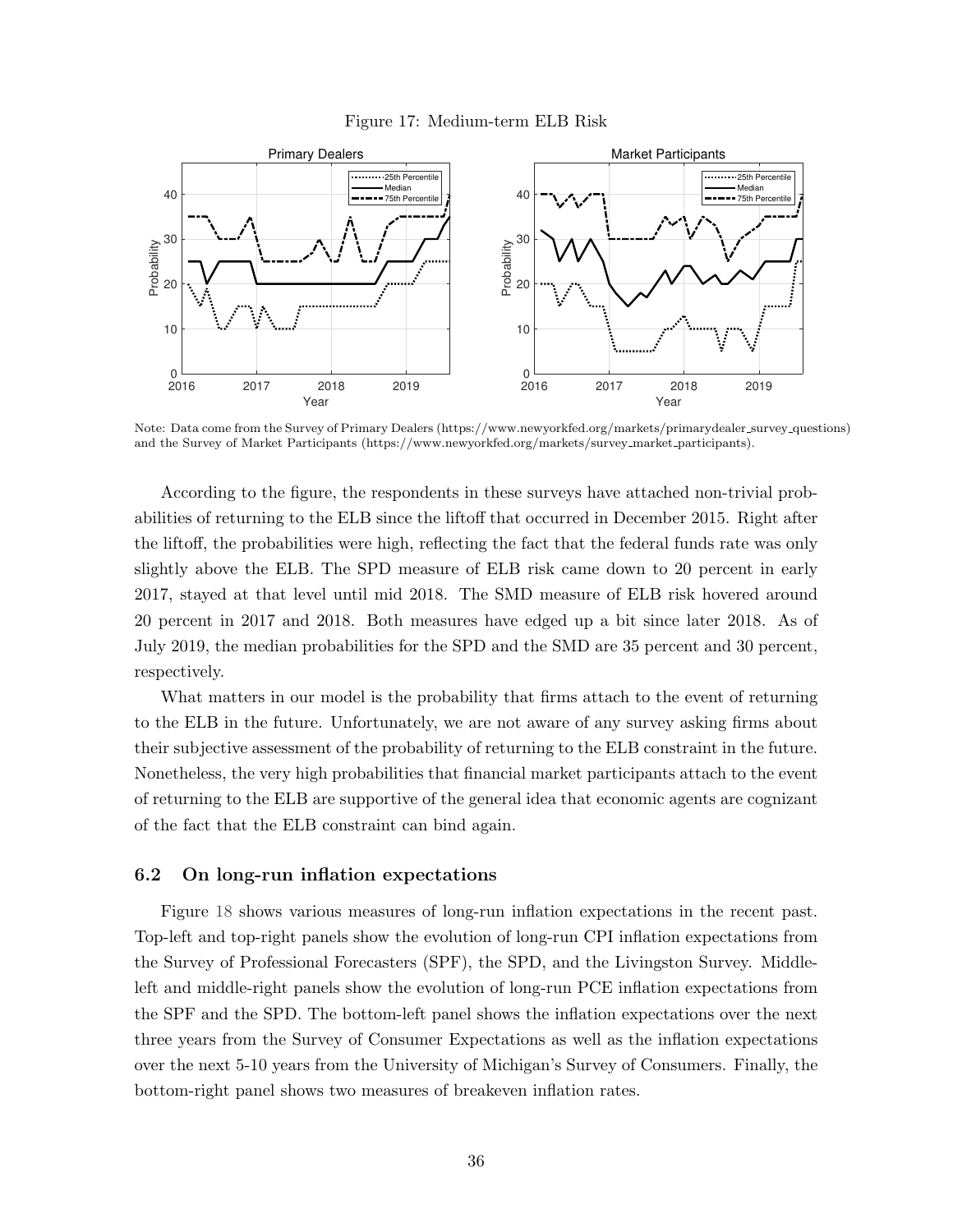<span id="page-37-0"></span>

Figure 18: Long-Run Inflation Expectations

Source: The Survey of Professional Forecasters (SPF) data come from FRB Philadelphia (https://www.philadelphiafed.org/research-and-data/real-time-center/survey-of-professional-forecasters), as does the Livingston Survey (https://www.philadelphiafed.org/research-and-data/real-time-center/livingstonsurvey/historical-data). The primary dealer series are taken from FRB New York's Survey of Primary Dealers (https://www.newyorkfed.org/markets/primarydealer˙survey˙questions). The FRB New York series for inflation expectations three years ahead comes from the FRB NY Survey of Consumer Expectations (https://www.newyorkfed.org/microeconomics/sce). The series from the University of Michigan Survey of Consumers is available here (http://www.sca.isr.umich.edu/). The breakeven inflation data come from FRED. All sources accessed on August 15, 2019.

According to the figure, over the last several years, many—albeit not all—measures have drifted down and they are currently at the lower ends of their historical ranges. The declines in these measures coincided with the decline in the estimates of the long-run equilibrium real rate, as shown earlier in Figure [7.](#page-25-0) This pattern is consistent with our model's prediction because a lower long-run equilibrium real rate implies a higher ELB frequency, as shown in Figure [8.](#page-26-1)

The extent to which lower long-run inflation expectations are pulling down inflation is an empirical question. To our knowledge, there are few research papers investigating the causal relationship between inflation expectations and firm's pricing decisions and the evidence is mixed. Using a survey of Italian firms, [Coibion, Gorodnichenko, and Ropele](#page-42-8) [\(2019\)](#page-42-8) show that higher inflation expectations lead firms to raise their prices. Using a survey of New Zealand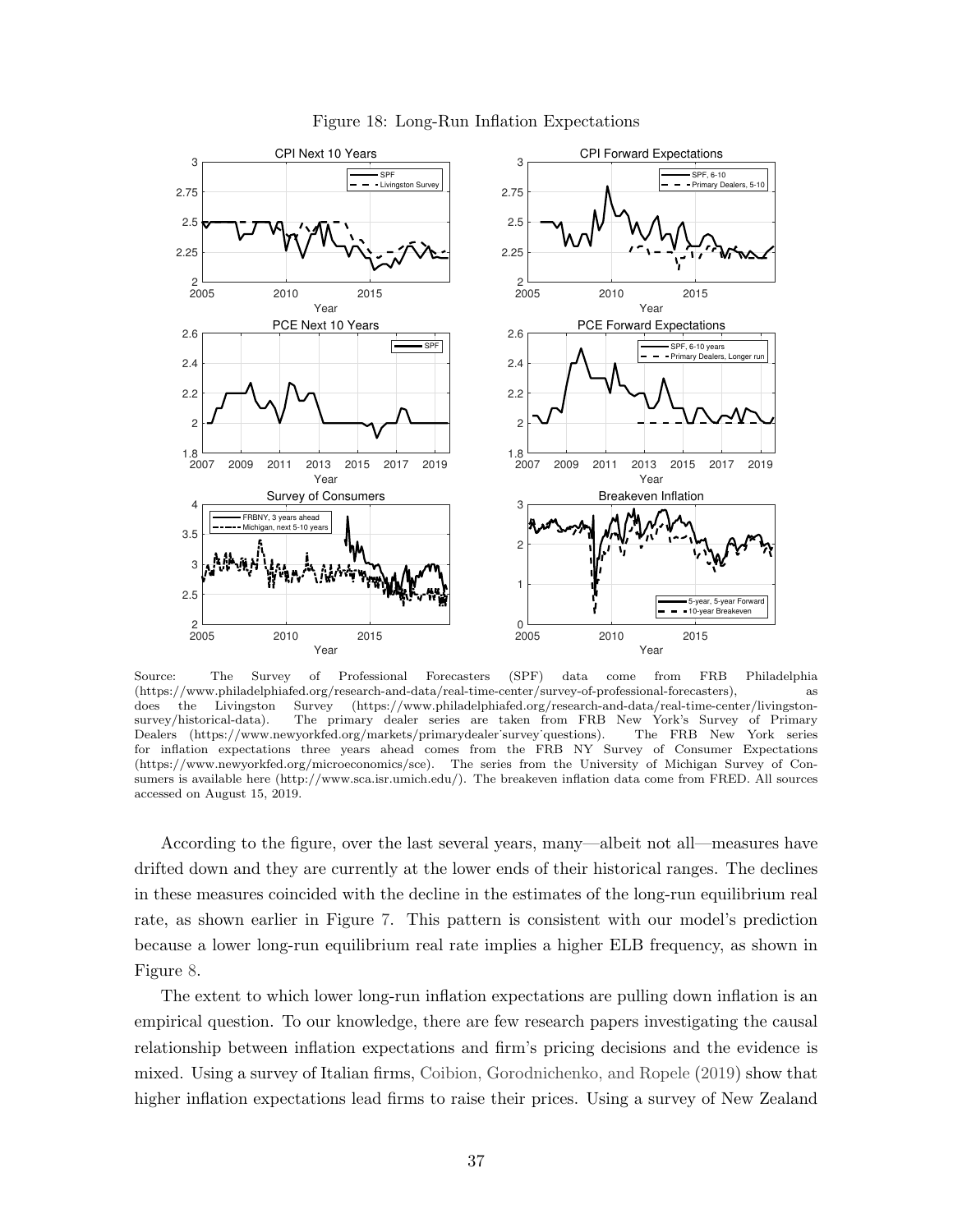firms, [Coibion, Gorodnichenko, and Kumar](#page-42-9) [\(2018\)](#page-42-9) show that higher inflation expectations do not necessarily lead them to change prices in a statistically or economically significant way.<sup>[31](#page-38-1)</sup> Also, even if inflation expectations affect the behavior of households and firms, the effects may not be as strong as standard rational-expectations models suggest.

## 6.3 Policymakers' concerns

While there is uncertainty about whether long-run inflation expectations are currently below 2 percent, and if so, whether below-target inflation expectations are pushing downward pressure on inflation today, these possibilities have been real concerns for U.S. monetary policymakers who have been struggling to raise inflation to their objective of 2 percent. While there are many hypotheses about the cause of the persistent inflation undershoot, some policymakers have stated that a higher ELB risk might be causing long-run inflation expectations to be below 2 percent and that such below-target long-run inflation expectations in turn are causing inflation to stay below the target, sometimes citing the previous version of our paper.[32](#page-38-2) For example, [Williams](#page-45-4) [\(2019\)](#page-45-4) states:

"Even in times when policy is not constrained, the expectation of below-target inflation in the future affects current decisions, putting additional downward pressure on inflation. In other words, monetary policy is always swimming upstream, fighting a current of too-low inflation expectations that interferes with achieving the target inflation rate."

Our paper directly speaks to this concern by U.S. policymakers on the inflation undershooting by showing that a moderate degree of ELB risk can quantitatively explain a nontrivial degree of the inflation undershoot when the federal funds rate is away from the ELB.

## <span id="page-38-0"></span>7 Additional results and discussion

#### 7.1 On the importance of other nonlinear features

As we saw in Section [4,](#page-17-0) the effect of nonlinearities unrelated to the ELB on the risky steady state inflation can be nontrivial.

Even before the ELB literature blossomed, many papers studied the implication of various nonlinearities on the dynamics of the economy using New Keynesian models (for example,

<span id="page-38-1"></span><sup>&</sup>lt;sup>31</sup>There are more research papers analyzing whether inflation expectations affect the behaviors of households, but the evidence is mixed here as well. See, for example, [Ichiue and Nishiguchi](#page-43-11) [\(2015\)](#page-43-11), [D'Acunto,](#page-42-10) [Hoang, and Weber](#page-42-10) [\(2018\)](#page-42-10), [Malmendier and Nagel](#page-44-15) [\(2016\)](#page-44-15), [Armantier, de Bruin, Topa, Klaauw, and Zafar](#page-40-3) [\(2015\)](#page-40-3), [Abe and Ueno](#page-40-4) [\(2015\)](#page-40-4), [Coibion, Gorodnichenko, Kumar, and Pedemonte](#page-42-11) [\(2018\)](#page-42-11), and [Duca, Kenny,](#page-42-12) [and Reuter](#page-42-12) [\(2018\)](#page-42-12) for papers finding that inflation expectations affect the behaviors of households. See [Bach](#page-41-12)[mann, Berg, and Sims](#page-41-12) [\(2015\)](#page-41-12) and [Burke and Ozdagli](#page-41-13) [\(2013\)](#page-41-13) for papers finding that inflation expectations do not affect the behaviors of households.

<span id="page-38-2"></span> $32$ See, for example, [Brainard](#page-41-14) [\(2018\)](#page-41-14), [Evans](#page-42-13) [\(2019\)](#page-45-4), and [Williams](#page-45-4) (2019).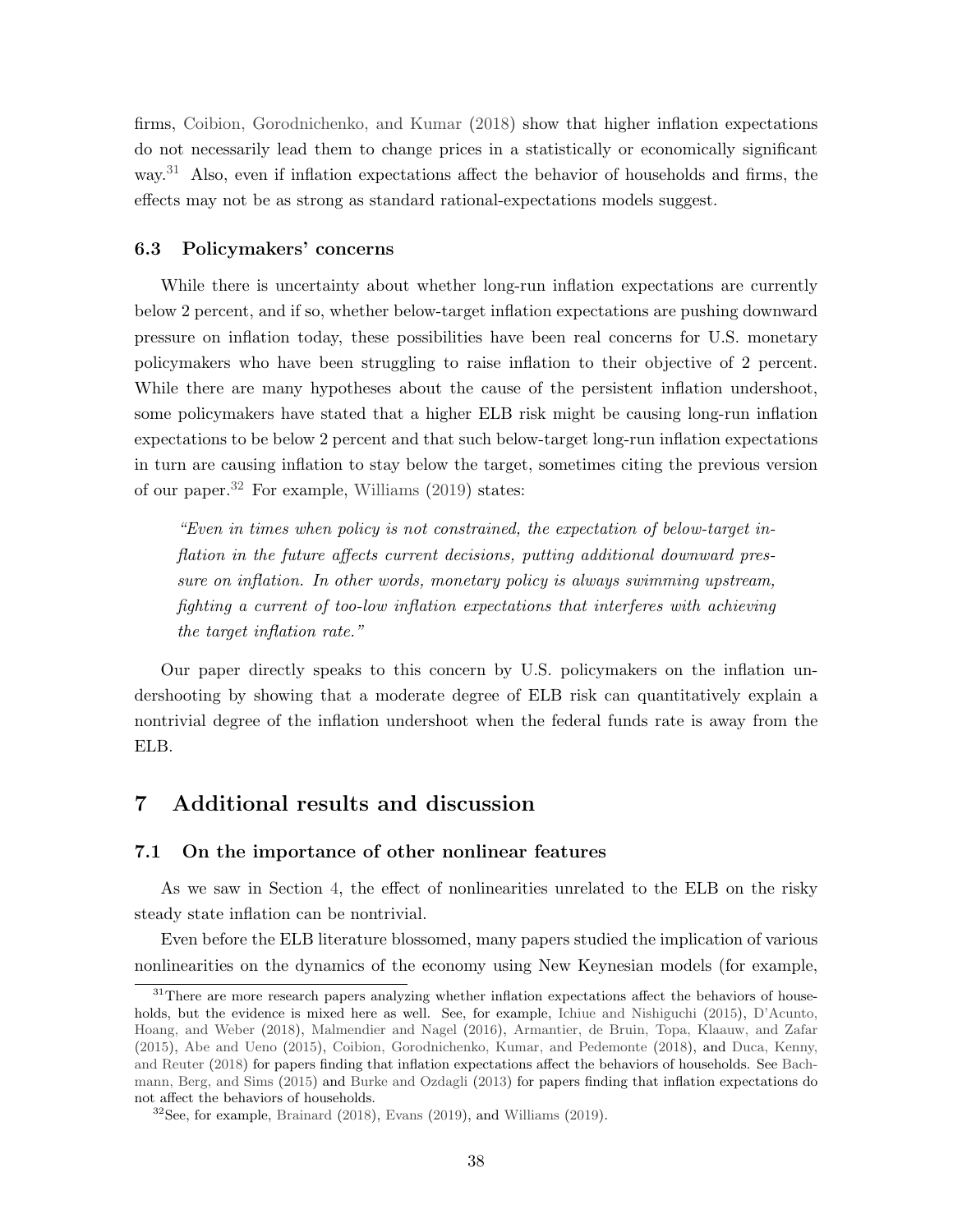downward nominal wage rigidities by [Kim and Ruge-Murcia](#page-43-12) [\(2011\)](#page-43-12), stochastic volatilities by Fernández-Villaverde, Guerrón-Quintana, Kuester, and Rubio-Ramírez [\(2015\)](#page-43-13), and an Epstein-Zin preference with a high risk-aversion by [Rudebusch and Swanson](#page-45-5) [\(2012\)](#page-45-5), among many others). These papers typically use higher-order perturbation methods to solve the model, which can capture the steady-state implication of uncertainty. Nonetheless, to our knowledge, no one has pointed out that the risky steady state inflation can nontrivially differ from the inflation target, likely because these papers are focused on the implications of various nonlinearities for other aspects of the model, as opposed to the risky steady state inflation [\(Kim and Ruge-Murcia](#page-43-12) [\(2011\)](#page-43-12) on asymmetric economic dynamics, Fernández-Villaverde, Guerrón-Quintana, Kuester, and Rubio-Ramírez [\(2015\)](#page-43-13) on the effect of fiscal volatility shock, [Rudebusch and Swanson](#page-45-5) [\(2012\)](#page-45-5) on term-premiums implications).

While our paper focuses on the implication of the ELB constraint for the risky steady state, it would be useful to study how these other realistic sources of nonlinearity affect the risky steady state inflation.

## <span id="page-39-0"></span>7.2 Output growth in the interest-rate rule



Figure 19: Coefficient on Output Growth and the Risky Steady State

In this section, we analyze the implication of introducing an output growth term to the interest-rate feedback rule, a common feature of many estimated DSGE models (see, for example, [Smets and Wouters](#page-45-6) [\(2007\)](#page-45-6) and Gust, Herbst, López-Salido, and Smith [\(2017\)](#page-43-6). Figure [19](#page-39-0) shows how the risky steady state inflation and output gap—as well as the ELB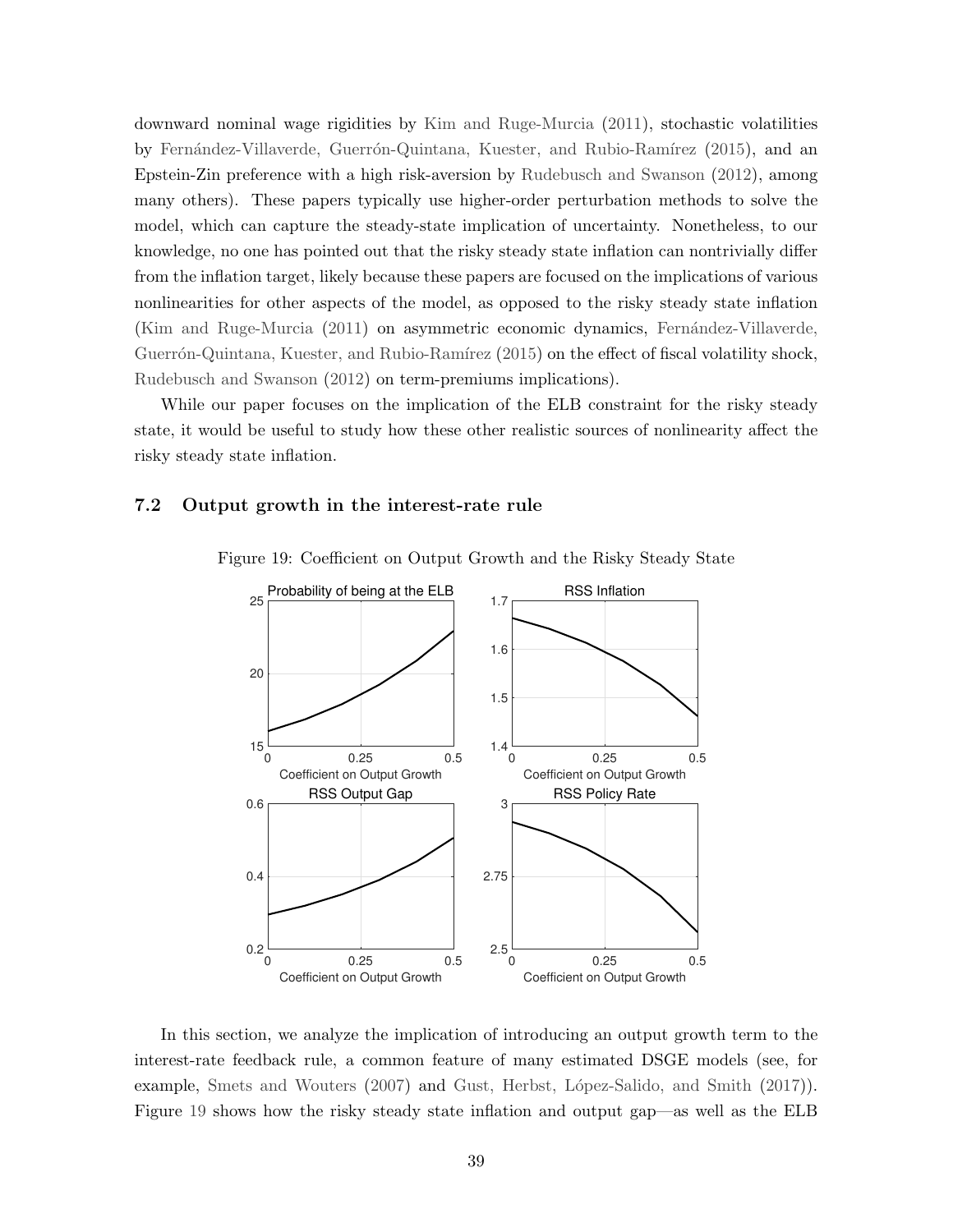frequency—depend on the coefficient on the output growth term. According to the figure, the larger the coefficient, the lower (higher) the risky steady state inflation (output gap). This in turn is driven by the fact that a higher coefficient leads to worse allocations at the ELB.

This result is consistent with [Nakata, Schmidt, and Yoo](#page-44-16) [\(2018\)](#page-44-16), who show speed-limit policies (policies in which the policy rate reacts positively to output growth) worsen allocations at and away from the ELB in the context of the optimal discretionary policymaker. In the aftermath of a deep recession, a speed-limit policy prescribes a higher policy rate path, because output growth is positive when the economy is recovering. However, such a higher policy rate path—the opposite of what the optimal commitment policy prescribes—lowers output and inflation at the ELB through expectations. And, lower inflation at the ELB exacerbates the deflationary bias away from the ELB through expectations.

# <span id="page-40-2"></span>8 Conclusion

In this paper, we have examined the implications of ELB risk—the possibility that the policy rate will be constrained by ELB in the future—for the economy when the policy rate is currently not constrained. Using an empirically rich DSGE model calibrated to capture key features of the U.S. economy since the mid 1990s, we have shown that the ELB risk causes inflation to fall below the target rate of 2 percent by about 25 basis points at the risky steady state. This deflationary bias induced by ELB risk at the risky steady state can be as much as 50 basis points under alternative plausible assumptions about the long-run growth rate of the economy. Our analysis suggests that achieving the inflation target may be more difficult now than before the Great Recession, if the recent recognition of lower long-run equilibrium real rates has led households and firms to increase their assessment of future ELB risk: prescribing policies that accommodate or adjust to such risk may therefore be the natural step moving forward.

# References

- <span id="page-40-4"></span>Abe, N., and Y. Ueno (2015): "Measuring Inflation Expectations: Consumers' Heterogeneity and Nonlinearity," RCESR Discussion Paper Series 15-5, Hitotsubashi University.
- <span id="page-40-0"></span>Adam, K., and R. Billi (2007): "Discretionary Monetary Policy and the Zero Lower Bound on Nominal Interest Rates," Journal of Monetary Economics, 54(3), 728–752.
- <span id="page-40-3"></span>Armantier, O., W. B. de Bruin, G. Topa, W. Klaauw, and B. Zafar (2015): "Inflation Expectations And Behavior: Do Survey Respondents Act On Their Beliefs?," International Economic Review, 56, 505–536.

<span id="page-40-1"></span>ARMENTER, R. (2018): "The Perils of Nominal Targets," Review of Economic Studies, 85(1), 50–86.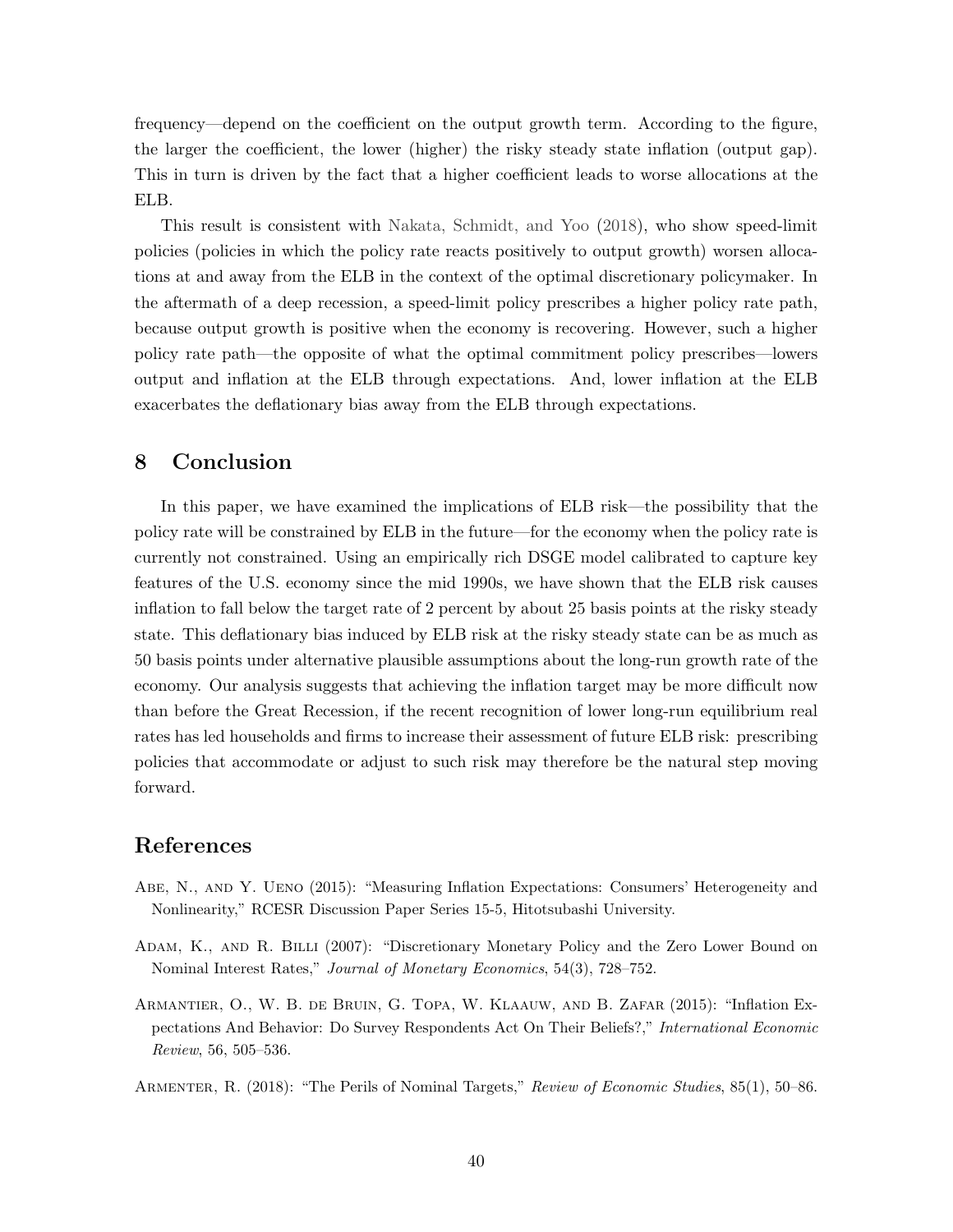- <span id="page-41-3"></span>Aruoba, B. S., P. Cuba-Borda, and F. Schorfheide (2018): "Macroeconomic Dynamics Near the ZLB: a Tale of Two Countries," Review of Economic Studies, 85(1), 87–118.
- <span id="page-41-12"></span>BACHMANN, R., T. O. BERG, AND E. R. SIMS (2015): "Inflation Expectations and Readiness to Spend: Cross-Sectional Evidence," American Economic Journal: Economic Policy, 7(1), 1–35.
- <span id="page-41-1"></span>BENHABIB, J., S. SCHMITT-GROHE, AND M. URIBE (2001): "The Perils of Taylor Rules," *Journal* of Economic Theory, 96(1-2), 40–69.
- <span id="page-41-4"></span>BIANCHI, F., L. MELOSI, AND M. ROTTNER (2019): "Hitting the Elusive Inflation Target," Working Paper Series 2019-07, Federal Reserve Bank of Chicago.
- <span id="page-41-2"></span>BILBIIE, F. O. (2018): "Neo-Fisherian Policies and Liquidity Traps," Mimeo.
- <span id="page-41-14"></span>BRAINARD, L. (2018): "Sustaining Full Employment and Inflation around Target," Remarks at the Forecasters Club of New York, New York, New York.
- <span id="page-41-7"></span>BRUNNERMEIER, M. K., AND Y. KOBY (2019): "The Reversal Interest Rate," Mimeo.
- <span id="page-41-13"></span>BURKE, M. A., AND A. K. OZDAGLI (2013): "Household Inflation Expectations and Consumer Spending: Evidence from Panel Data," Working Paper Series 13-25, Federal Reserve Bank of Boston.
- <span id="page-41-5"></span>Christiano, L., M. Eichenbaum, and S. Rebelo (2011): "When Is the Government Spending Multiplier Large?," Journal of Political Economy, 119(1), 78–121.
- <span id="page-41-15"></span>Christiano, L. J., and J. D. M. Fisher (2000): "Algorithms for Solving Dynamic Models with Occasionally Binding Constraints," Journal of Economic Dynamics and Control, 24(8), 1179–1232.
- <span id="page-41-9"></span>Christoffel, K., G. Coenen, and A. Warne (2008): "The New Area-Wide Model of the Euro Area: A Micro-Founded Open-Economy Model for Forecasting and Policy Analysis," ECB Working Paper Series 944, European Central Bank.
- <span id="page-41-8"></span>Chung, H., M. Kiley, and J.-P. Laforte (2010): "Documentation of the Estimated, Dynamic, Optimization-based (EDO) Model of the U.S. Economy: 2010 Version," Finance and economics discussion series, Board of Governors of the Federal Reserve System (U.S.).
- <span id="page-41-10"></span>Chung, H., J.-P. Laforte, D. Reifschneider, and J. C. Williams (2012): "Have We Underestimated the Likelihood and Severity of Zero Lower Bound Events?," Journal of Money, Credit and Banking, 44(s1), 47–82.
- <span id="page-41-6"></span>Clouse, J., D. Henderson, A. Orphanides, D. H. Small, and P. A. Tinsley (2003): "Monetary Policy When the Nominal Short-Term Interest Rate is Zero," The B.E. Journal of Macroeconomics, 3(1), 1–65.
- <span id="page-41-0"></span>Coenen, G., A. Orphanides, and V. Wieland (2004): "Price Stability and Monetary Policy Effectiveness when Nominal Interest Rates are Bounded at Zero," B.E. Journal of Macroeconomics: Advances in Macroeconomics, 4(1), 1–25.
- <span id="page-41-11"></span>Coenen, G., and A. Warne (2014): "Risks to Price Stability, the Zero Lower Bound and Forward Guidance: A Real-Time Assessment," *International Journal of Central Banking*, 10(2), 7–54.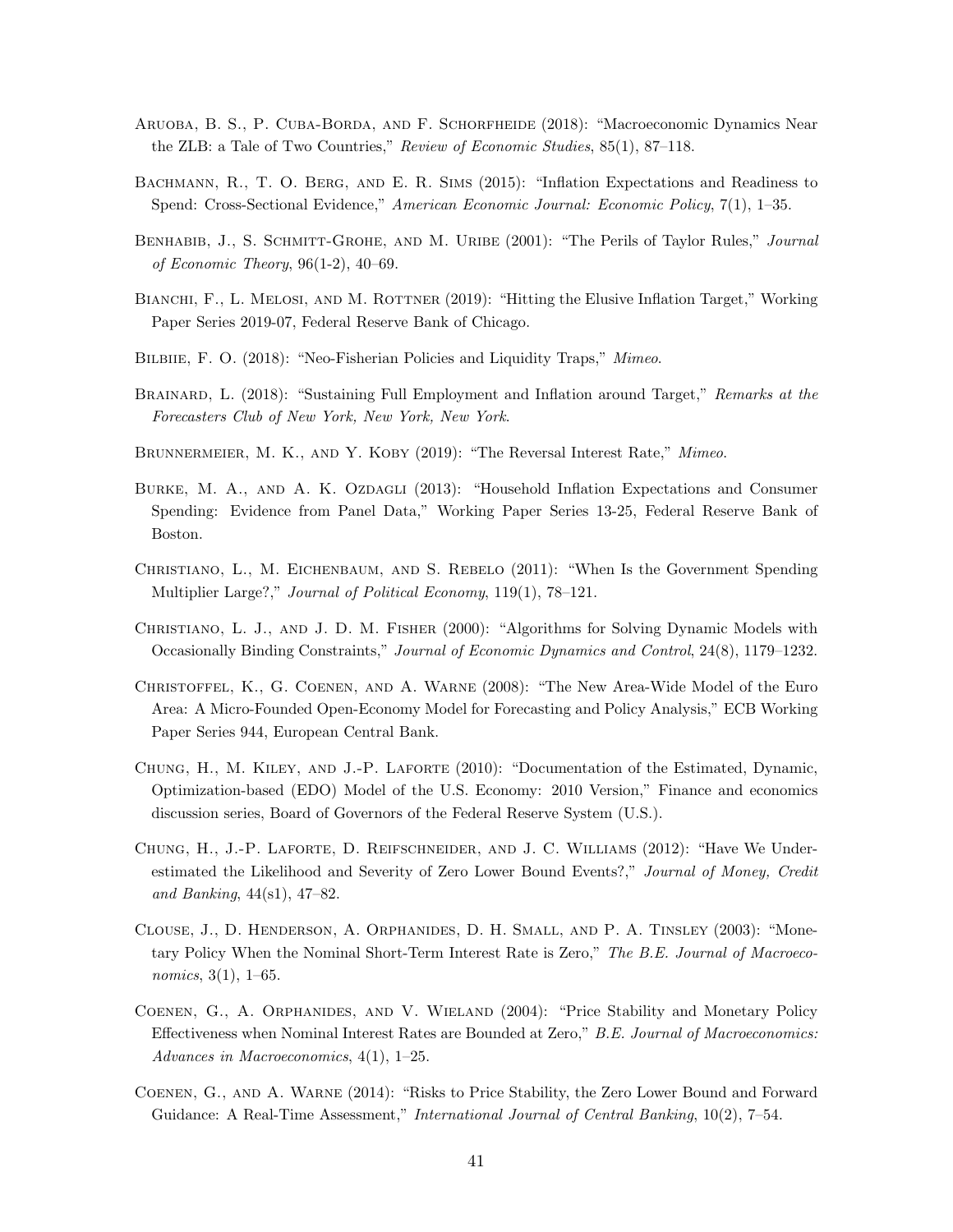- <span id="page-42-0"></span>Coeurdacier, N., H. Rey, and P. Winant (2011): "The Risky Steady State," American Economic Review, 101(3), 398–401.
- <span id="page-42-9"></span>Coibion, O., Y. Gorodnichenko, and S. Kumar (2018): "How Do Firms Form Their Expectations? New Survey Evidence," American Economic Review, 108(9), 2671–2713.
- <span id="page-42-11"></span>Coibion, O., Y. Gorodnichenko, S. Kumar, and M. Pedemonte (2018): "Inflation Expectations as a Policy Tool?," NBER Working Paper Series 24788, National Bureau of Economic Research.
- <span id="page-42-8"></span>Coibion, O., Y. Gorodnichenko, and T. Ropele (2019): "Inflation Expectations and Firm Decisions: New Causal Evidence," Mimeo.
- <span id="page-42-3"></span>COIBION, O., Y. GORODNICHENKO, AND J. WIELAND (2012): "The Optimal Inflation Rate in New Keynesian Models: Should Central Banks Raise Their Inflation Targets in Light of the ZLB?," Review of Economic Studies, 79(4), 1371–1406.
- <span id="page-42-1"></span>Coyle, P., and T. Nakata (2019): "Optimal Inflation Target with Expectations-Driven Liquidity Traps," Finance and Economics Discussion Series 2016-036, Board of Governors of the Federal Reserve System (U.S.).
- <span id="page-42-4"></span>COYLE, P., T. NAKATA, AND S. SCHMIDT (2019): "Deflationary Equilibrium under Uncertainty," Mimeo.
- <span id="page-42-6"></span>Cuba-Borda, P., and S. Singh (2019): "Understanding Persistent Stagnation," International Finance Discussion Papers 1243, Board of Governors of the Federal Reserve System (U.S.).
- <span id="page-42-10"></span>D'Acunto, F., D. Hoang, and M. Weber (2018): "Unconventional Fiscal Policy," NBER Working Paper Series 24244, National Bureau of Economic Research.
- <span id="page-42-14"></span>Draghi, M. (2016): "Delivering a Symmetric Mandate with Asymmetric Tools: Monetary Policy in a Context of Low Interest Rates," Remarks at the Ceremony to Mark the 200th Anniversary of the Oesterreichische Nationalbank, Vienna.
- <span id="page-42-12"></span>DUCA, I. A., G. KENNY, AND A. REUTER (2018): "Inflation Expectations, Consumption and the Lower Bound: Micor Evidence from a Large Euro Area Survey," Working Paper Series 2196, European Central Bank.
- <span id="page-42-2"></span>EGGERTSSON, G., AND M. WOODFORD (2003): "The Zero Bound on Interest Rates and Optimal Monetary Policy," Brookings Papers on Economic Activity, 34(1), 139-235.
- <span id="page-42-7"></span>EGGERTSSON, G. B., R. JUELSRUD, L. H. SUMMERS, AND E. G. WOLD (2019): "Negative Nominal Interest Rates and the Bank Lending Channel," NBER Working Paper Series 25416, National Bureau of Economic Research.
- <span id="page-42-5"></span>ERCEG, C. J., AND J. LINDÉ (2014): "Is There a Fiscal Free Lunch in a Liquidity Trap?," Journal of the European Economic Association, 12(1), 73–107.
- <span id="page-42-13"></span>Evans, C. (2019): "On Risk and Credibility in Monetary Policy," Remarks at the National Association for Business Economics (NABE) and Sveriges Riksbank conference, Global Economies at the Crossroads: Growing Together While Growing Apart?, in Stockholm, Sweden.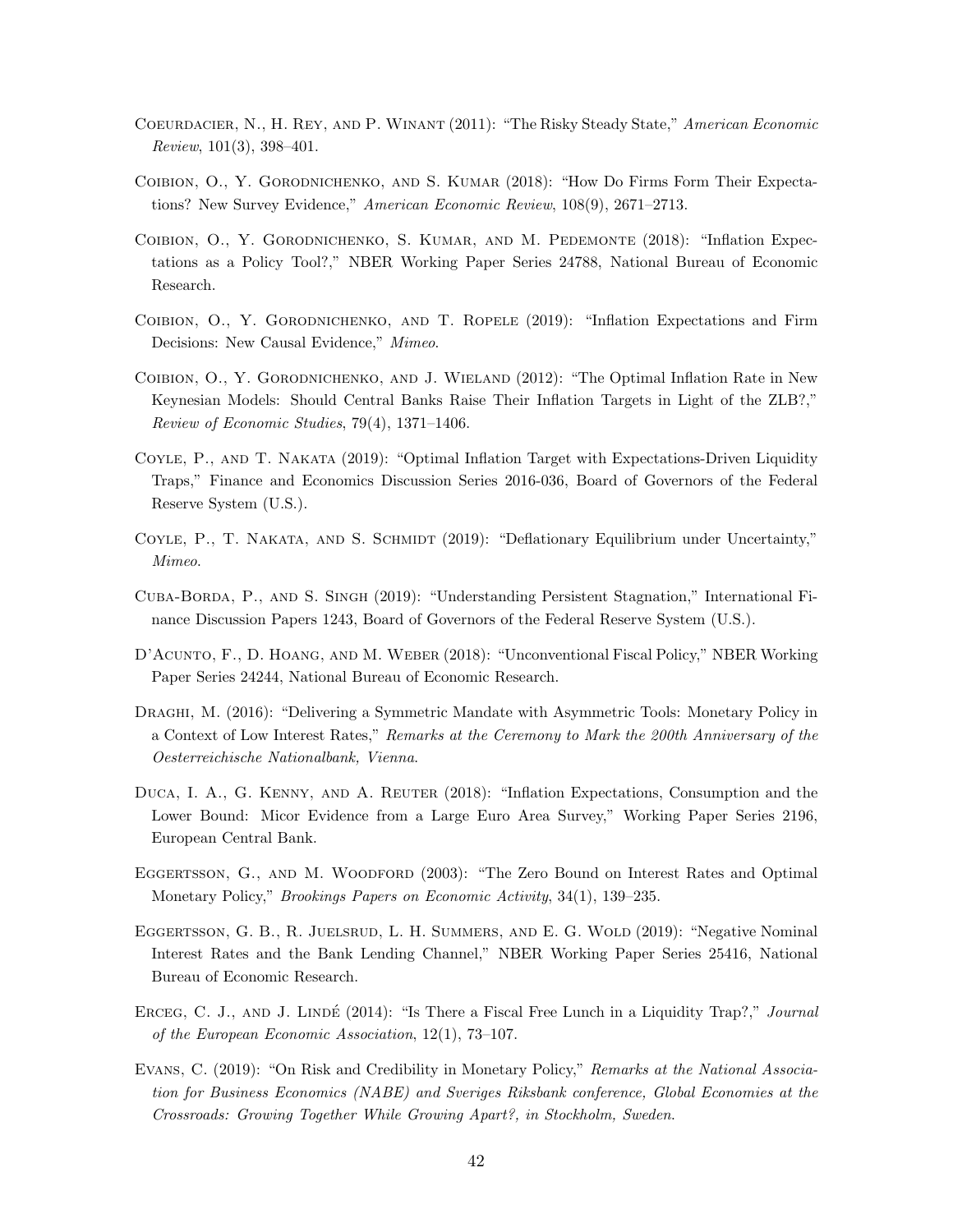- <span id="page-43-1"></span>Evans, C., J. Fisher, F. Gourio, and S. Krane (2015): "Risk Management for Monetary Policy Near the Zero Lower Bound," Brookings Papers on Economic Activity, Spring.
- <span id="page-43-15"></span>FERNÁNDEZ-VILLAVERDE, J., G. GORDON, P. A. GUERRÓN-QUINTANA, AND J. RUBIO-RAMÍREZ (2015): "Nonlinear Adventures at the Zero Lower Bound," Journal of Economic Dynamics and Control, 57, 182–204.
- <span id="page-43-13"></span>FERNÁNDEZ-VILLAVERDE, J., P. GUERRÓN-QUINTANA, K. KUESTER, AND J. RUBIO-RAMÍREZ (2015): "Fiscal Volatility Shocks and Economic Activity," American Economic Review, 105(11), 3352–84.
- <span id="page-43-2"></span>GAVIN, W. T., B. D. KEEN, A. W. RICHTER, AND N. A. THROCKMORTON (2015): "The Zero Lower Bound, the Dual Mandate, and Unconventional Dynamics," Journal of Economic Dynamics and Control, 55, 14–38.
- <span id="page-43-5"></span>GUERRIERI, L., AND M. IACOVIELLO (2017): "Collateral Constraints and Macroeconomic Asymmetries," Journal of Monetary Economics, 90, 28–49.
- <span id="page-43-6"></span>GUST, C., E. HERBST, D. LÓPEZ-SALIDO, AND M. SMITH  $(2017)$ : "The Empirical Implications of the Interest-Rate Lower Bound," American Economic Review,  $107(7)(1)$ , 1971–2006.
- <span id="page-43-9"></span>HAMILTON, J. D., E. HARRIS, J. HATZIUS, AND K. D. WEST (2015): "The Equilibrium Real Funds Rate: Past, Present and Future," Working Paper.
- <span id="page-43-10"></span>Hills, T. S., and T. Nakata (2018): "Fiscal Multipliers at the Zero Lower Bound: The Role of Policy Inertia," Journal of Money, Credit and Banking, 50(1), 155–172.
- <span id="page-43-0"></span>HILLS, T. S., T. NAKATA, AND S. SCHMIDT (2016): "The Risky Steady State and the Interest Rate Lower Bound," Finance and Economics Discussion Series 2016-009, Board of Governors of the Federal Reserve System (U.S.).
- <span id="page-43-7"></span>Hirose, Y., and T. Sunakawa (2016): "Parameter Bias in an Estimated DSGE Model: Does Nonlinearity Matter?," Mimeo.
- <span id="page-43-8"></span> $-$  (2017): "The Natural Rate of Interest in a Nonlinear DSGE Model," *Mimeo.*
- <span id="page-43-11"></span>Ichiue, H., and S. Nishiguchi (2015): "Inflation Expectations and Consumer Spending at the Zero Bound: Micro Evidence," Economic Inquiry, 53(2), 1086–1107.
- <span id="page-43-3"></span>KEEN, B. D., A. W. RICHTER, AND N. A. THROCKMORTON (2016): "Forward Guidance and the State of the Economy," Economic Inquiry, 55(4), 1593–1624.
- <span id="page-43-4"></span>KILEY, M., AND J. ROBERTS (2017): "Monetary Policy in a Low Interest Rate World," *Brookings* Papers on Economic Activity.
- <span id="page-43-12"></span>Kim, J., and F. J. Ruge-Murcia (2011): "Monetary Policy When Wages are Downwardly Rigid: Friedman Meets Tobin," Journal of Economic Dynamics and Control, 35, 2064–2077.
- <span id="page-43-14"></span>MALIAR, L., AND S. MALIAR (2015): "Merging Simulation and Projection Approaches to Solve High-Dimensional Problems with an Application to a New Keynesian Model," Quantitative Economics,  $6(1), 1-47.$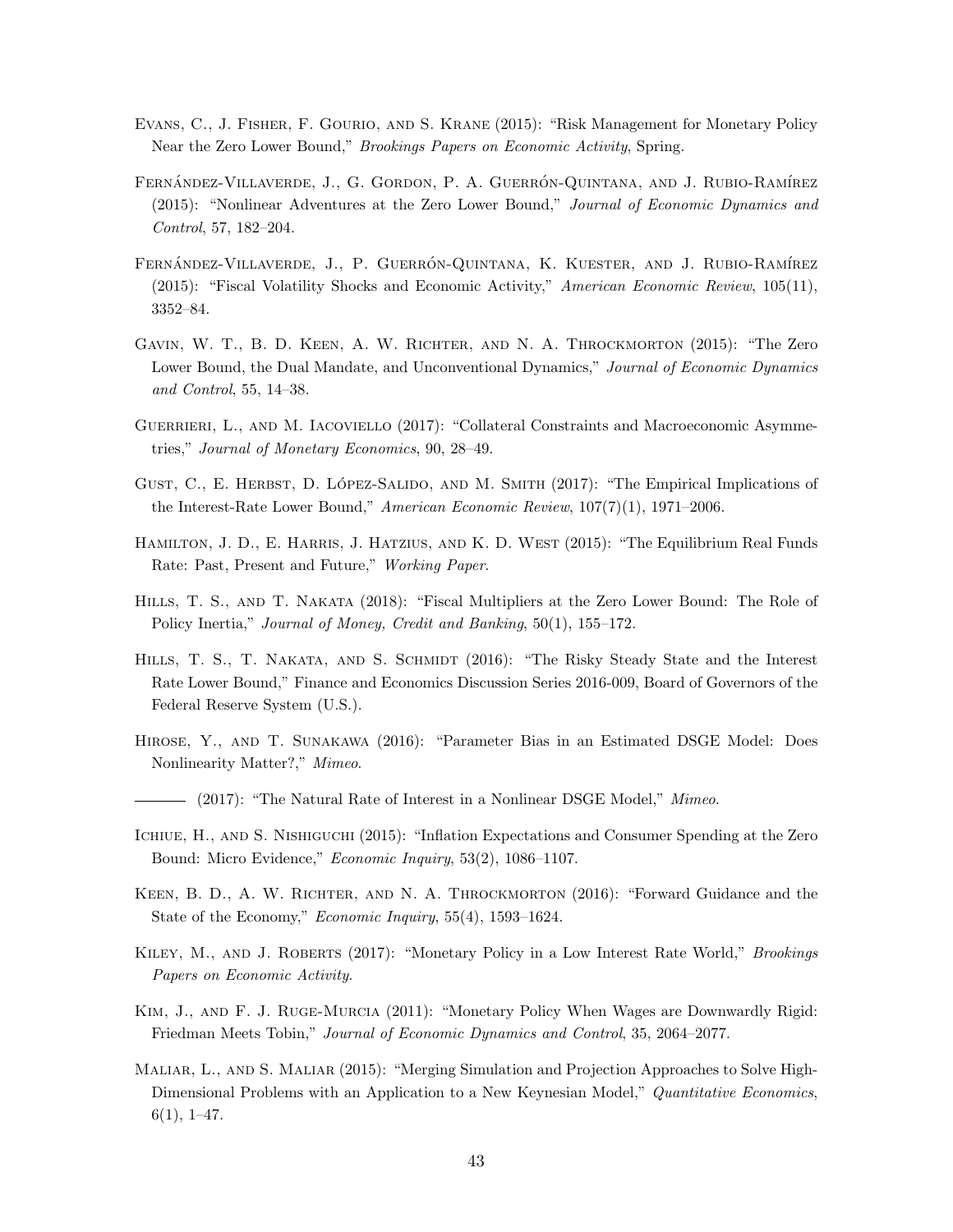- <span id="page-44-15"></span>MALMENDIER, U., AND S. NAGEL (2016): "Learning from Inflation Experiences," The Quarterly Journal of Economics, 131(1), 53–87.
- <span id="page-44-4"></span>Mertens, K., and M. Ravn (2014): "Fiscal Policy in an Expectations Driven Liquidity Trap," Mimeo.
- <span id="page-44-12"></span>Mertens, T. M., and J. C. Williams (2018): "What to expect from the lower bound on interest rates: evidence from derivatives prices," Staff Reports 865, Federal Reserve Bank of New York.
- <span id="page-44-7"></span>Nakata, T. (2016): "Optimal Fiscal and Monetary Policy With Occasionally Binding Zero Bound Constraints," Journal of Economic Dynamics and Control, 73, 220–240.
- <span id="page-44-11"></span>- (2017): "Uncertainty at the Zero Lower Bound," American Economic Journal: Macroeconomics, 9(3), 186–221.
- <span id="page-44-6"></span><span id="page-44-0"></span>NAKATA, T., AND S. SCHMIDT (2016): "The Risk-Adjusted Monetary Policy Rule," Finance and Economics Discussion Series 2016-061, Board of Governors of the Federal Reserve System (U.S.).
	- (2019a): "Conservatism and Liquidity Traps," Journal of Monetary Economics, 104.
- <span id="page-44-5"></span>(2019b): "Expectations-Driven Liquidity Traps: Implications for Monetary and Fiscal Policy," Finance and Economics Discussion Series 2019-053, Board of Governors of the Federal Reserve System (U.S.).
- <span id="page-44-14"></span>- (2019c): "Gradualism and Liquidity Traps," Review of Economic Dynamics, 31.
- <span id="page-44-16"></span>NAKATA, T., S. SCHMIDT, AND P. YOO (2018): "Speed Limit Policy and Liquidity Traps," Finance and Economics Discussion Series 2018-050, Board of Governors of the Federal Reserve System (U.S.).
- <span id="page-44-2"></span>Nakov, A. (2008): "Optimal and Simple Monetary Policy Rules with Zero Floor on the Nominal Interest Rate," International Journal of Central Banking, 4(2), 73–127.
- <span id="page-44-8"></span>PLANTE, M., A. RICHTER, AND N. THROCKMORTON (2018): "The Zero Lower Bound and Endogenous Uncertainty," Economic Journal, 128(611), 1730–1757.
- <span id="page-44-1"></span>Powell, J. H. (2018): "Semiannual Monetary Policy Report to the Congress," Testimony before the Committee on Banking, Housing, and Urban Affairs, U.S. Senate, Washington, D.C.
- <span id="page-44-13"></span>Rachel, L., and T. D. Smith (2015): "Secular Drivers of the Global Real Interest Rate," Staff Working Paper 571, Bank of England.
- <span id="page-44-3"></span>Reifschneider, D., and J. C. Williams (2000): "Three Lessons for Monetary Policy in a Low-Inflation Era," Journal of Money, Credit and Banking, 32(4), 936–966.
- <span id="page-44-10"></span><span id="page-44-9"></span>Richter, A. W., and N. A. Throckmorton (2015): "The Zero Lower Bound: Frequency, Duration, and Numerical Convergence," B.E. Journal of Macroeconomics: Contributions, 15(1), 157– 182.
	- $-$  (2016): "Is Rotemberg Pricing Justified by Macro Data?," *Economics Letters*, 149, 44–48.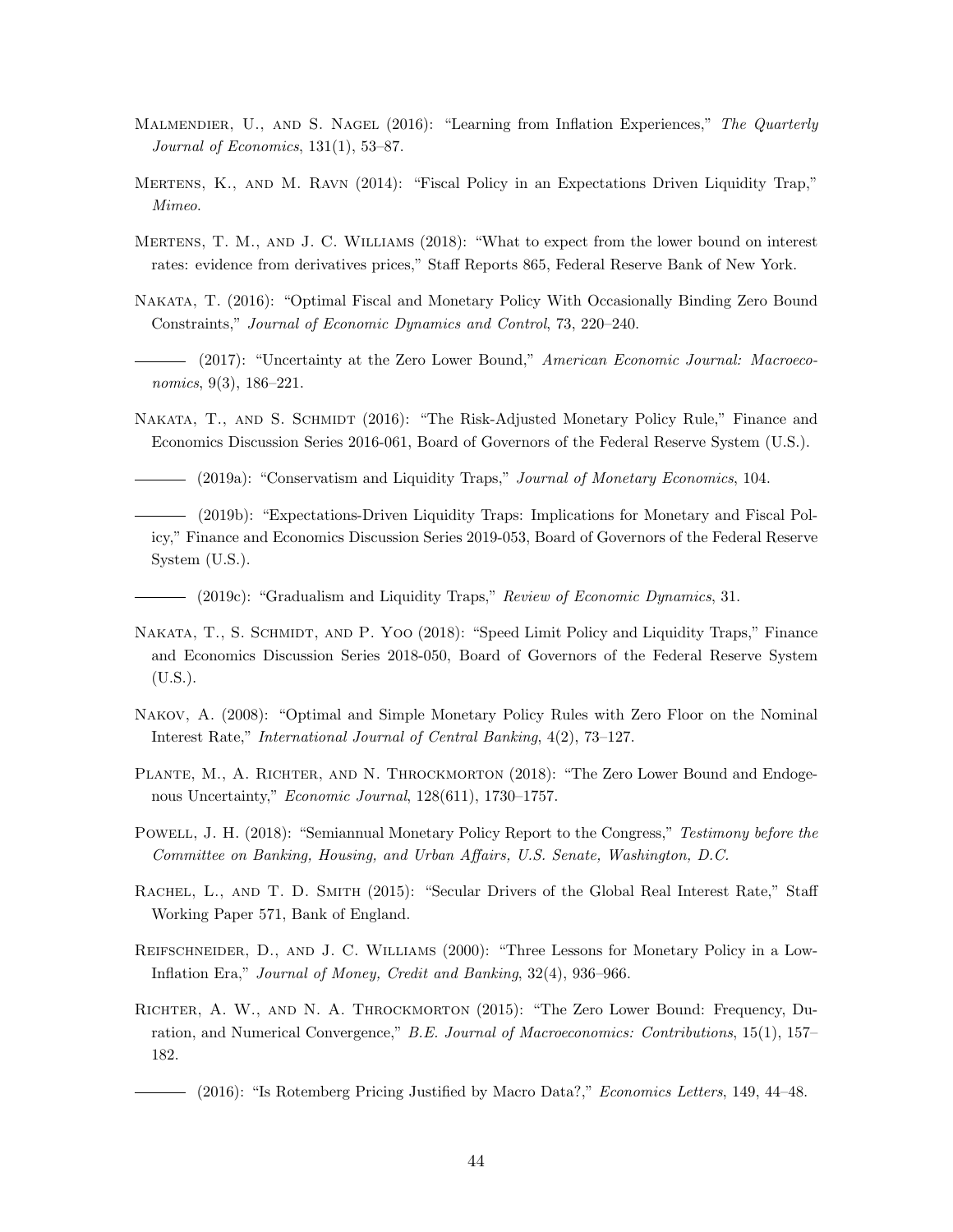- <span id="page-45-5"></span>RUDEBUSCH, G. D., AND E. T. SWANSON (2012): "The Bond Premium in a DSGE Model with Long-Run Real and Nominal Risks," American Economic Journal: Macroeconomics, 4, 105–143.
- <span id="page-45-2"></span>SCHMIDT, S. (2013): "Optimal Monetary and Fiscal Policy with a Zero Bound on Nominal Interest Rates," Journal of Money, Credit and Banking, 45(7), 1335–1350.
- <span id="page-45-1"></span>SENECA, M. (2018): "Risk Shocks and Monetary Policy in the New Normal," Working paper.
- <span id="page-45-6"></span>SMETS, F., AND R. WOUTERS (2007): "Shocks and Frictions in US Business Cycles: A Bayesian DSGE Approach," American Economic Review, 97(3), 586–606.
- <span id="page-45-4"></span>WILLIAMS, J. C. (2019): "Living Life Near the ZLB," Remarks at 2019 Annual Meeting of the Central Bank Research Association (CEBRA), New York City.
- <span id="page-45-3"></span>Wolman, A. L. (1998): "Staggered Price Setting and the Zero Bound on Nominal Interest Rates," Federal Reserve Bank of Richmond Economic Quarterly, 84(4), 1–24.
- <span id="page-45-0"></span>YELLEN, J. (2017): "The Economic Outlook and the Conduct of Monetary Policy," Remarks at Stanford Institute for Economic Policy Research, Stanford University, 19 January.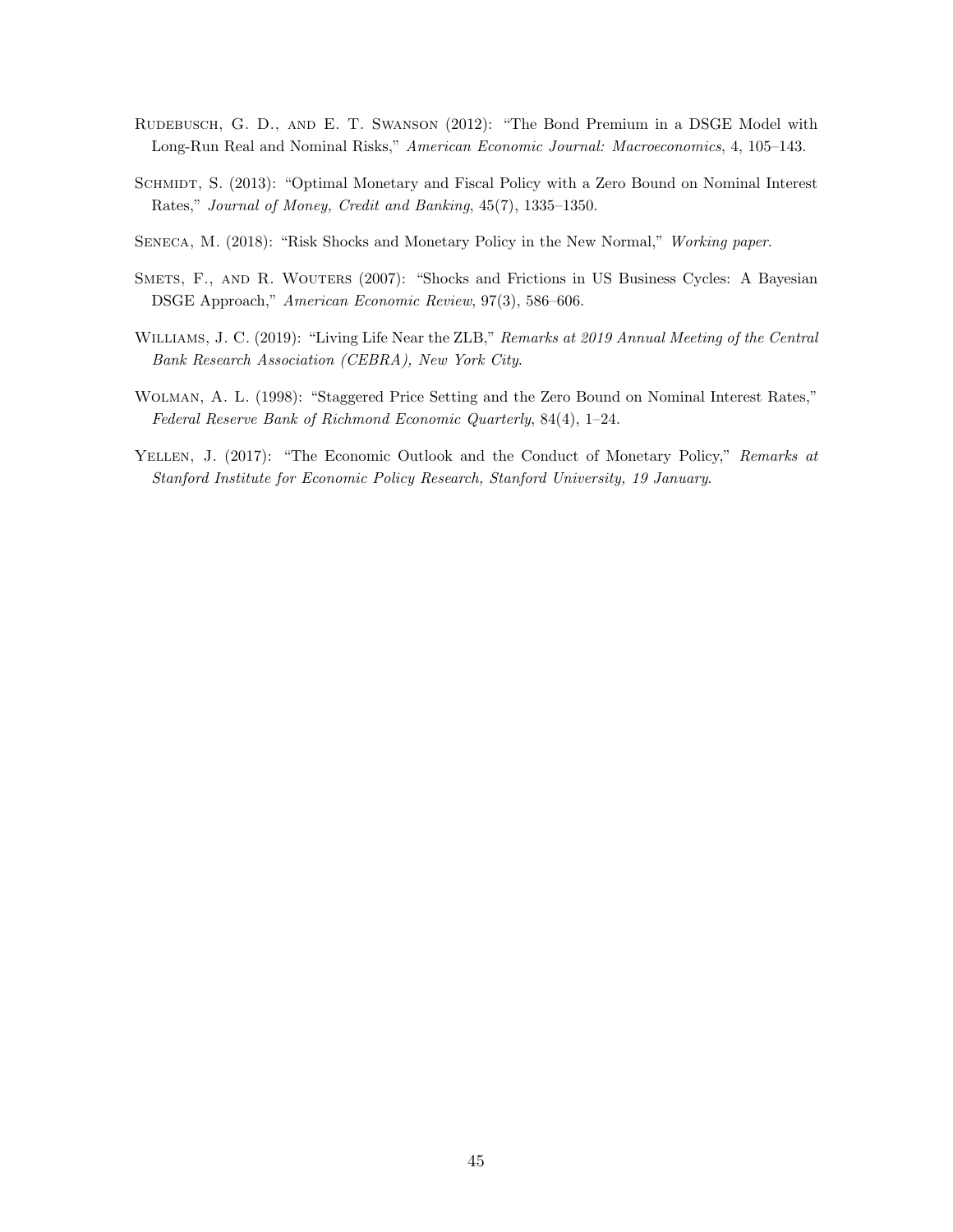# For Online Publication: Technical Appendix

# <span id="page-46-0"></span>A Details of the Stylized Model

This section describes a stylized DSGE model with a representative household, a final good producer, a continuum of intermediate goods producers with unit measure, and government policies.

#### A.1 Household

The representative household chooses its consumption level, amount of labor, and bond holdings so as to maximize the expected discounted sum of utility in future periods. As is common in the literature, the household enjoys consumption and dislikes labor. Assuming that period utility is separable, the household problem can be defined by

$$
\max_{C_t, N_t, B_t} \mathbf{E}_1 \sum_{t=1}^{\infty} \beta^{t-1} \Big[ \prod_{s=0}^{t-1} \delta_s \Big] \Big[ \frac{C_t^{1-\chi_c}}{1-\chi_c} - \frac{N_t^{1+\chi_n}}{1+\chi_n} \Big] \tag{A.1}
$$

subject to the budget constraint

$$
P_t C_t + R_t^{-1} B_t \le W_t N_t + B_{t-1} + P_t \Phi_t \tag{A.2}
$$

or equivalently

$$
C_t + \frac{B_t}{R_t P_t} \le w_t N_t + \frac{B_{t-1}}{P_t} + \Phi_t
$$
\n(A.3)

where  $C_t$  is consumption,  $N_t$  is the labor supply,  $P_t$  is the price of the consumption good,  $W_t$  $(w_t)$  is the nominal (real) wage,  $\Phi_t$  is the profit share (dividends) of the household from the intermediate goods producers,  $B_t$  is a one-period risk free bond that pays one unit of money at period  $t+1$ , and  $R_t^{-1}$  is the price of the bond.

The discount rate at time t is given by  $\beta \delta_t$  where  $\delta_t$  is the discount factor shock altering the weight of future utility at time  $t+1$  relative to the period utility at time t. This shock follows an  $AR(1)$  process:

$$
\delta_t - 1 = \rho(\delta_{t-1} - 1) + \epsilon_t, \quad \epsilon_t \sim N(0, \sigma_{\epsilon})
$$
\n(A.4)

This increase in  $\delta_t$  is a preference imposed by the household to increase the relative valuation of future utility flows, resulting in decreased consumption today (when considered in the absence of changes in the nominal interest rate).

## A.2 Firms

There is a final good producer and a continuum of intermediate goods producers indexed by  $i \in [0, 1]$ . The final good producer purchases the intermediate goods  $Y_{i,t}$  at the intermediate price  $P_{i,t}$  and aggregates them using CES technology to produce and sell the final good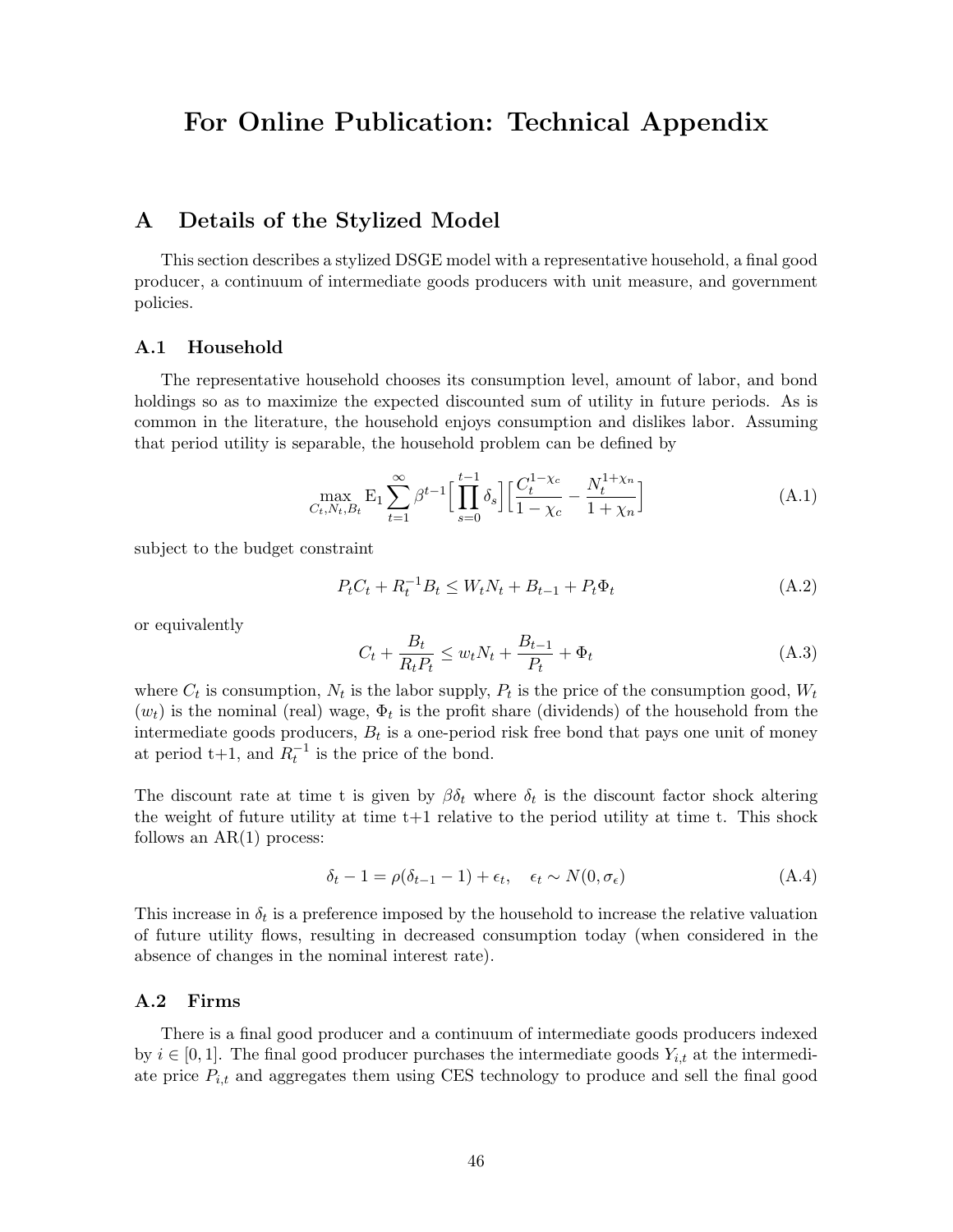$Y_t$  to the household and government at price  $P_t$ . Its problem is then summarized as

$$
\max_{Y_{i,t}, i \in [0,1]} P_t Y_t - \int_0^1 P_{i,t} Y_{i,t} dt \tag{A.5}
$$

subject to the CES production function

$$
Y_t = \left[ \int_0^1 Y_{i,t}^{\frac{\theta - 1}{\theta}} di \right]^{\frac{\theta}{\theta - 1}}.
$$
\n(A.6)

Intermediate goods producers use labor to produce the imperfectly substitutable intermediate goods according to a linear production function  $(Y_{i,t} = N_{i,t})$  and then sell the product to the final good producer. Each firm maximizes its expected discounted sum of future profits<sup>[33](#page-47-0)</sup> by setting the price of its own good. We can assume that each firm receives a production subsidy  $\tau$  so that the economy is fully efficient in the steady state.<sup>[34](#page-47-1)</sup> In our baseline, however, we set  $\tau = 0$ . Price changes are subject to quadratic adjustment costs.

$$
\max_{P_{i,t}} \mathcal{E}_1 \sum_{t=1}^{\infty} \beta^{t-1} \Big[ \prod_{s=0}^{t-1} \delta_s \Big] \lambda_t \Big[ P_{i,t} Y_{i,t} - (1-\tau) W_t N_{i,t} - P_t \frac{\varphi}{2} [\frac{P_{i,t}}{P_{i,t-1}} - 1]^2 Y_t \Big] \tag{A.7}
$$

such that

$$
Y_{i,t} = \left[\frac{P_{i,t}}{P_t}\right]^{-\theta} Y_t^{35} \tag{A.8}
$$

 $\lambda_t$  is the Lagrange multiplier on the household's budget constraint at time t and  $\beta^{t-1} \left[ \prod_{s=0}^{t-1} \delta_s \right] \lambda_t$ is the marginal value of an additional profit to the household. The positive time zero price is the same across firms (i.e.  $P_{i,0} = P_0 > 0$ ).

#### A.3 Government policies

It is assumed that the monetary authority determines nominal interest rates according to a Taylor rule

$$
R_t = \max \left[ R_{ELB}, \quad \frac{\Pi^{targ}}{\beta} \left( \frac{\Pi_t}{\Pi^{targ}} \right)^{\phi_{\pi}} \right]
$$
(A.9)

where  $\Pi_t = \frac{P_t}{P_t}$  $\frac{P_t}{P_{t-1}}$ . This equation will be modified in order to do an extensive sensitivity analysis of policy inertia and other rule specifications.

<span id="page-47-0"></span> $33$ Each period, as it is written below, is in nominal terms. However, we want each period's profits in real terms so the profits in each period must be divided by that period's price level  $P_t$  which we take care of further along in the document.

<span id="page-47-1"></span> $3^3(0-1) = (1-\tau)\theta$  which implies zero profits in the zero inflation steady state. In a welfare analysis, this would extract any inflation bias from the second-order approximated objective welfare function.  $\tau$  therefore represents the size of a steady state distortion (see Chapter 5 Appendix, Galí (2008)).

<span id="page-47-2"></span><sup>&</sup>lt;sup>35</sup>This expression is derived from the profit maximizing input demand schedule when solving for the final good producer's problem above. Plugging this expression back into the CES production function implies that the final good producer will set the price of the final good  $P_t = \left[\int_0^1 P_{i,t}^{1-\theta} dt\right]^{\frac{1}{1-\theta}}$ .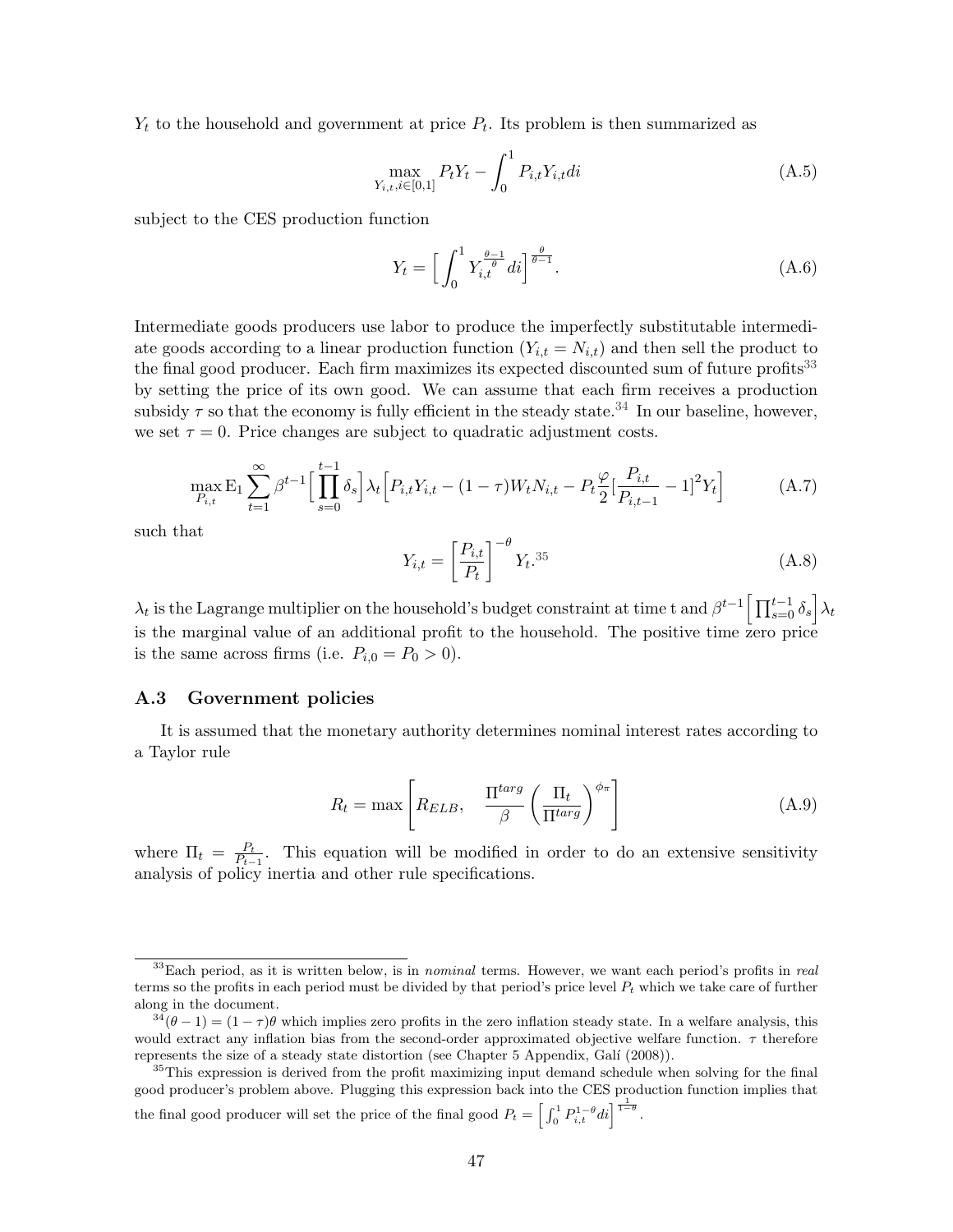## A.4 Market clearing conditions

The market clearing conditions for the final good, labor and government bond are given by

$$
Y_t = C_t + \int_0^1 \frac{\varphi}{2} \left[ \frac{P_{i,t}}{P_{i,t-1}} - 1 \right]^2 Y_t \, dt \tag{A.10}
$$

$$
N_t = \int_0^1 N_{i,t}di
$$
\n(A.11)

and

$$
B_t = 0.\t\t(A.12)
$$

## A.5 Recursive equilibrium

Given  $P_0$  and a two-state Markov shock process establishing  $\delta_t$  and  $\gamma_t$ , an equilibrium consists of allocations  $\{C_t, N_t, N_{i,t}, Y_t, Y_{i,t}, G_t\}_{t=1}^{\infty}$ , prices  $\{W_t, P_t, P_{i,t}\}_{t=1}^{\infty}$ , and a policy instrument  ${R_t}_{t=1}^{\infty}$  such that (i) given the determined prices and policies, allocations solve the problem of the household, (ii)  $P_{i,t}$  solves the problem of firm i, (iii)  $R_t$  follows a specified rule, and (iv) all markets clear.

Combining all of the results from  $(i)-(v)$ , a symmetric equilibrium can be characterized recursively by  $\{C_t, N_t, Y_t, w_t, \Pi_t, R_t\}_{t=1}^{\infty}$  satisfying the following equilibrium conditions:

<span id="page-48-1"></span>
$$
C_t^{-\chi_c} = \beta \delta_t R_t \mathbf{E}_t C_{t+1}^{-\chi_c} \Pi_{t+1}^{-1}
$$
\n(A.13)

<span id="page-48-2"></span>
$$
w_t = N_t^{\chi_n} C_t^{\chi_c} \tag{A.14}
$$

<span id="page-48-3"></span>
$$
\frac{Y_t}{C_t^{\chi_c}} \left[ \varphi \left( \Pi_t - 1 \right) \Pi_t - (1 - \theta) - \theta (1 - \tau) w_t \right] = \beta \delta_t E_t \frac{Y_{t+1}}{C_{t+1}^{\chi_c}} \varphi \left( \Pi_{t+1} - 1 \right) \Pi_{t+1} \tag{A.15}
$$

<span id="page-48-4"></span>
$$
Y_t = C_t + \frac{\varphi}{2} \left[ \Pi_t - 1 \right]^2 Y_t \tag{A.16}
$$

<span id="page-48-5"></span>
$$
Y_t = N_t \tag{A.17}
$$

<span id="page-48-6"></span>
$$
R_t = \max \left[ R_{ELB}, \quad \frac{\Pi^{targ}}{\beta} \left( \frac{\Pi_t}{\Pi^{targ}} \right)^{\phi_{\pi}} \right]
$$
 (A.18)

Equation [A.13](#page-48-1) is the consumption Euler equation, Equation [A.14](#page-48-2) is the intratemporal optimality condition of the household, Equation [A.15](#page-48-3) is the optimal condition of the intermediate good producing firms (forward-looking Phillips Curve) relating today's inflation to real marginal cost today and expected inflation tomorrow, Equation [A.16](#page-48-4) is the aggregate resource constraint capturing the resource cost of price adjustment, and Equation [A.17](#page-48-5) is the aggregate production function. Equation [A.18](#page-48-6) is the interest-rate feedback rule.

## <span id="page-48-0"></span>B Solution Method

We describe our solution method using the stylized model analyzed in the main text. The extension of the method to the empirical model is straightforward.

The problem is to find a set of policy functions,  $\{C(\cdot), N(\cdot), Y(\cdot), w(\cdot), \Pi(\cdot), R(\cdot)\}\$ , that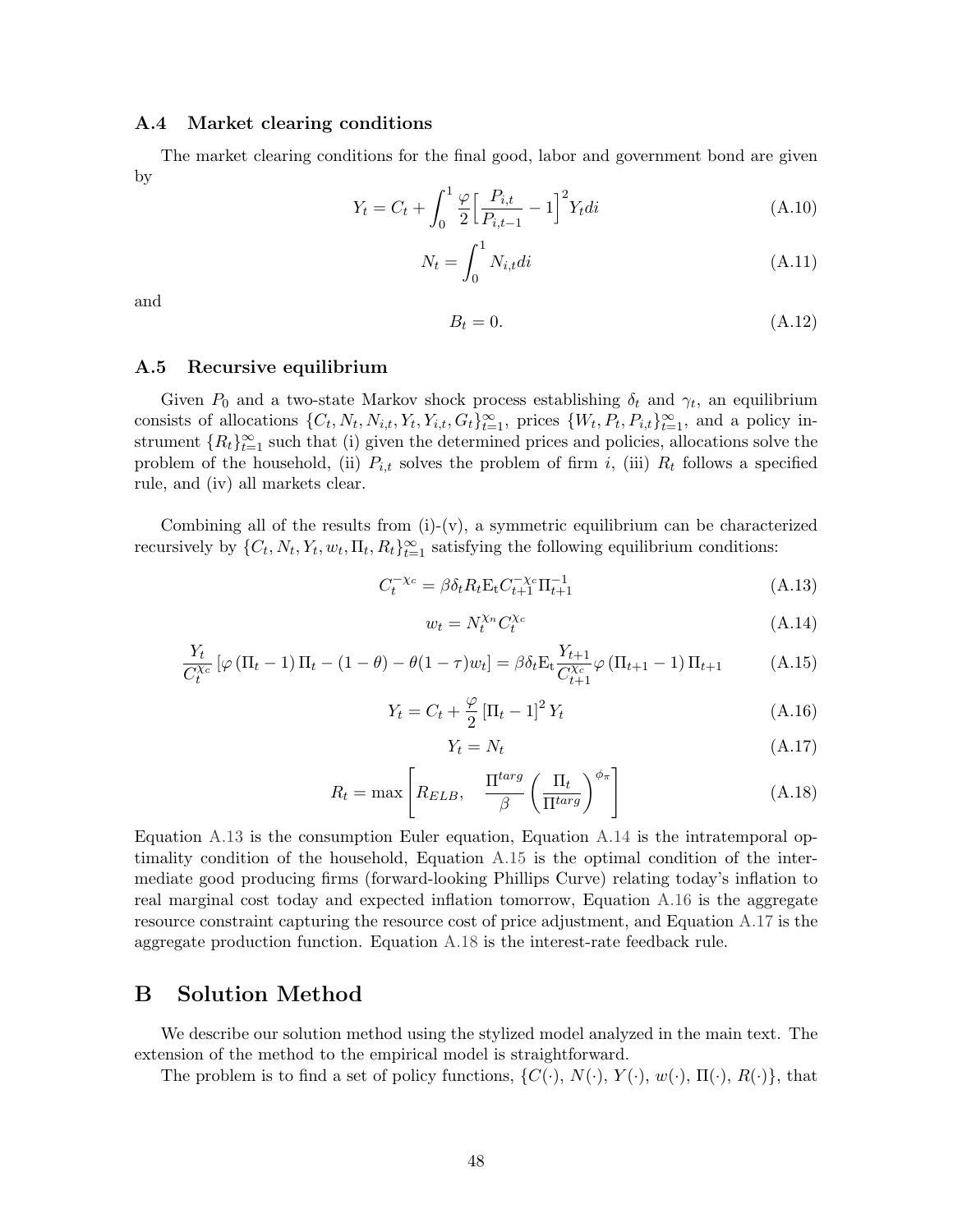solves the following system of functional equations.

$$
C(\delta_t)^{-\chi_c} = \beta \delta_t R(\delta_t) E_t C(\delta_{t+1})^{-\chi_c} \Pi(\delta_{t+1})^{-1}
$$
\n(B.1)

$$
w(\delta_t) = N(\delta_t)^{\chi_n} C(\delta_t)^{\chi_c}
$$
\n(B.2)

$$
\frac{N(\delta_t)}{C(\delta_t)^{\chi_c}} \Big[\varphi\Big(\Pi(\delta_t)-1\Big)\Pi(\delta_t)-(1-\theta)-\theta w(\delta_t)\Big]
$$

<span id="page-49-3"></span><span id="page-49-1"></span><span id="page-49-0"></span>
$$
= \beta \delta_t E_t \frac{N(\delta_{t+1})}{C(\delta_{t+1})^{\chi_c}} \varphi \left( \Pi(\delta_{t+1}) - 1 \right) \Pi(\delta_{t+1})
$$
(B.3)

$$
Y(\delta_t) = C(\delta_t) + \frac{\varphi}{2} \Big[ \Pi(\delta_t) - 1 \Big]^2 Y(\delta_t)
$$
 (B.4)

$$
Y(\delta_t) = N(\delta_t) \tag{B.5}
$$

$$
R(\delta_t) = \max \left[ R_{ELB}, \frac{\Pi^{targ}}{\beta} \left[ \frac{\Pi(\delta_t)}{\Pi^{targ}} \right]^{\phi_{\pi}} \right]
$$
(B.6)

Substituting out  $w(\cdot)$  and  $N(\cdot)$  using equations [\(B.2\)](#page-49-0) and [\(B.5\)](#page-49-1), this system can be reduced to a system of four functional equations for  $C(\cdot)$ ,  $Y(\cdot)$ ,  $\Pi(\cdot)$ , and  $R(\cdot)$ .

$$
C(\delta_t)^{-\chi_c} = \beta \delta_t R(\delta_t) E_t C(\delta_{t+1})^{-\chi_c} \Pi(\delta_{t+1})^{-1}
$$
\n
$$
\frac{Y(\delta_t)}{C(\delta_t)^{\chi_c}} \left[ \varphi \left( \Pi(\delta_t) - 1 \right) \Pi(\delta_t) - (1 - \theta) - \theta Y(\delta_t)^{\chi_n} C(\delta_t)^{\chi_c} \right]
$$
\n
$$
= \beta \delta_t E_t \frac{Y(\delta_{t+1})}{C(\delta_{t+1})^{\chi_c}} \varphi \left( \Pi(\delta_{t+1}) - 1 \right) \Pi(\delta_{t+1})
$$
\n(B.8)

$$
Y(\delta_t) = C(\delta_t) + \frac{\varphi}{2} \Big[ \Pi(\delta_t) - 1 \Big]^2 Y(\delta_t)
$$
\n(B.9)

$$
R(\delta_t) = \max \left[ R_{ELB}, \frac{\Pi^{targ}}{\beta} \left[ \frac{\Pi(\delta_t)}{\Pi^{targ}} \right]^{\phi_{\pi}} \right]
$$
(B.10)

Following the idea of [Christiano and Fisher](#page-41-15) [\(2000\)](#page-41-15), we decompose these policy functions into two parts using an indicator function: One in which the policy rate is allowed to be less than zero, and the other in which the policy rate is assumed to be zero. That is, for any variable Z,

<span id="page-49-4"></span>
$$
Z(\cdot) = I_{\{R(\cdot) \ge 1\}} Z_{unc}(\cdot) + (1 - I_{\{R(\cdot) \ge 1\}}) Z_{ELB}(\cdot).
$$
 (B.11)

The problem then becomes finding a set of a *pair* of policy functions,  $\{[C_{unc}(\cdot), C_{ELB}(\cdot)],\}$  $[Y_{unc}(\cdot), Y_{ELB}(\cdot)], \Pi_{unc}(\cdot), \Pi_{ELB}(\cdot)], [R_{unc}(\cdot), R_{ELB}(\cdot)]\}$  that solves the system of functional equations above. This method can achieve a given level of accuracy with a considerable less number of grid points relative to the standard approach.

The time-iteration method starts by specifying a guess for the values policy functions take on a finite number of grid points. The values of the policy function that are not on any of the grid points are interpolate or extrapolated linearly. Let  $X(\cdot)$  be a vector of policy functions that solves the functional equations above and let  $X^{(0)}$  be the initial guess of such policy functions.<sup>[36](#page-49-2)</sup> At the s-th iteration and at each point of the state space, we solve the system of nonlinear equations given by equations [\(B.7\)](#page-49-3)-[\(B.10\)](#page-49-4) to find today's consumption,

<span id="page-49-2"></span><sup>&</sup>lt;sup>36</sup>For all models and all variables, we use flat functions at the deterministic steady-state values as the initial guess.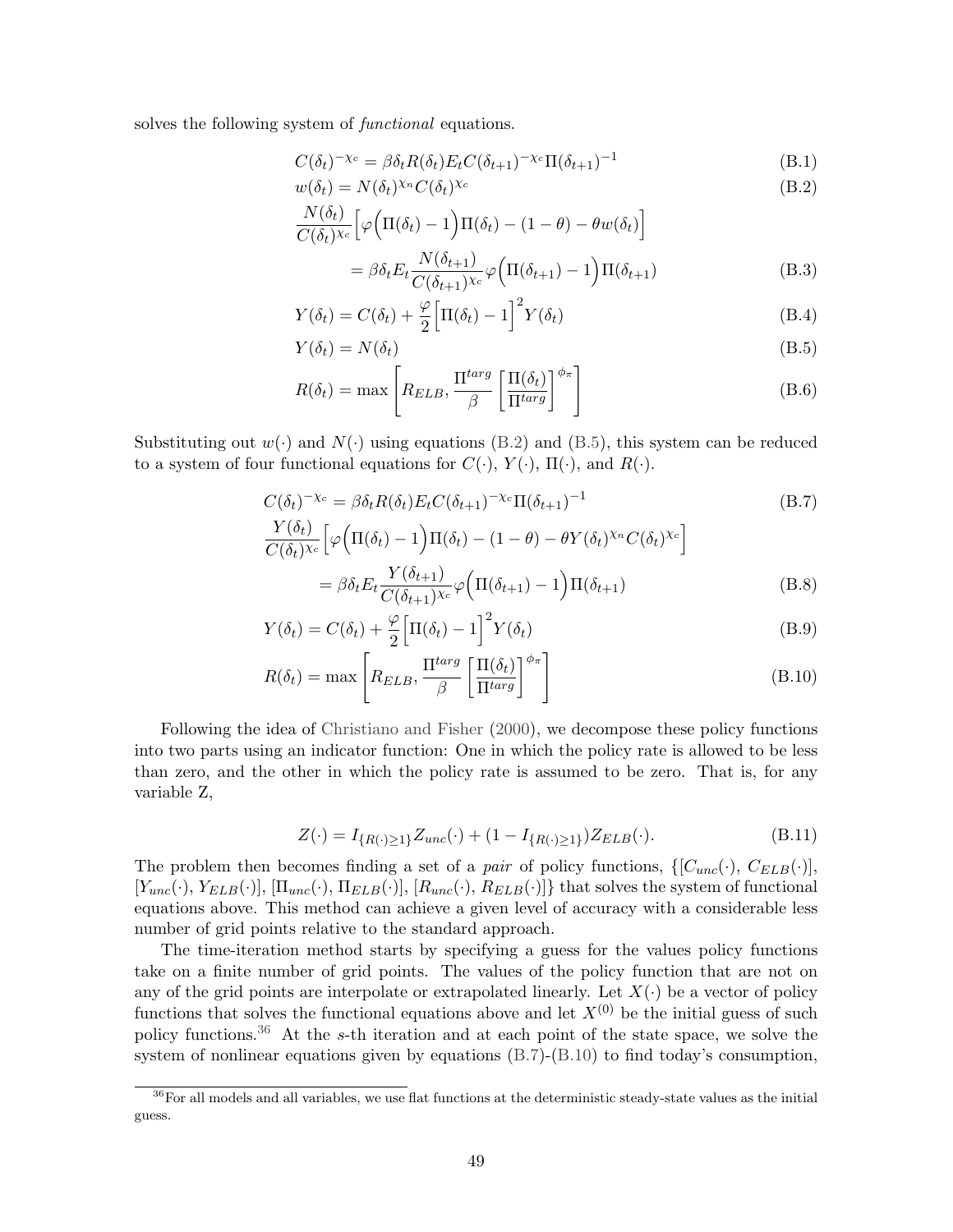output, inflation, and the policy rate, given that  $X^{(s-1)}(\cdot)$  is in place for the next period. In solving the system of nonlinear equations, we use Gaussian quadrature to evaluate the expectation terms in the consumption Euler equation and the Phillips curve, and the value of future variables not on the grid points are evaluated with linear interpolation. The system is solved numerically by using a nonlinear equation solver, dneqnf, provided by the IMSL Fortran Numerical Library. If the updated policy functions are sufficiently close to the guessed policy functions, then the algorithm ends. Otherwise, using the updated policy functions just obtained as the guess for the next period's policy functions, we iterate on this process until the difference between the guessed and updated policy functions is sufficiently small  $(||vec(X<sup>s</sup>(\delta) - X<sup>s-1</sup>(\delta))||_{\infty} < 1$ E-11 is used as the convergence criteria). The solution method can be extended to models with multiple exogenous shocks and endogenous state variables in a straightforward way.

For the stylized model, we used equally spaced 201 grid points on the interval between  $[1-4\sigma_{\delta}, 1+4\sigma_{\delta}]$ . For the empirical model, we used 15 grid points for the discount rate shock on the interval between  $[1 - 4.5\sigma_{\delta}, 1 + 4.5\sigma_{\delta}]$ , 8 grid points for the technology shock on the interval between  $[1 - 4.5\sigma_A, 1 + 4.5\sigma_A]$ , and 8 grid points for the monetary policy shock on the interval between  $[1 - 3\sigma_R, 1 + 3\sigma_R]$ . We used 9 grid points for the lagged consumption on the interval between -12 and 8 percent from the steady state (normalized) consumption, 9 grid points for the lagged real wage on the interval between -2.5 and 2 percent from the steady state (normalized) real wage, and 9 grid points on the lagged shadow policy rate on the interval between -8 and 10 annualized percent.

# <span id="page-50-0"></span>C Details of the Empirical Model

This section describes an extension of the stylized model with a representative household, a final good producer, a continuum of intermediate goods producers with unit measure, and the government.

#### C.1 Household markets

#### C.1.1 Labor packer

The labor packer buys labor  $N_{h,t}$  from households at their monopolistic wage  $W_{h,t}$  and resells the packaged labor  $N_t$  to intermediate goods producers at  $W_t$ . The problem can be written as

$$
\max_{N_{h,t}, h \in [0,1]} W_t N_t - \int_0^1 W_{h,t} N_{h,t} df \tag{C.1}
$$

subject to the following CES technology

$$
N_t = \left[ \int_0^1 N_{h,t}^{\frac{\theta^w - 1}{\theta^w}} dh \right]^{\frac{\theta^w}{\theta^w - 1}}.
$$
 (C.2)

The first order condition implies a labor demand schedule

$$
N_{h,t} = \left[\frac{W_{h,t}}{W_t}\right]^{-\theta^w} N_t^{37}
$$
\n(C.3)

<span id="page-50-1"></span><sup>&</sup>lt;sup>37</sup>This implies that the labor packer will set the wage of the packaged labor to  $W_t = \left[\int_0^1 W_{h,t}^{1-\theta^w} dh\right]^{\frac{1}{1-\theta^w}}$ .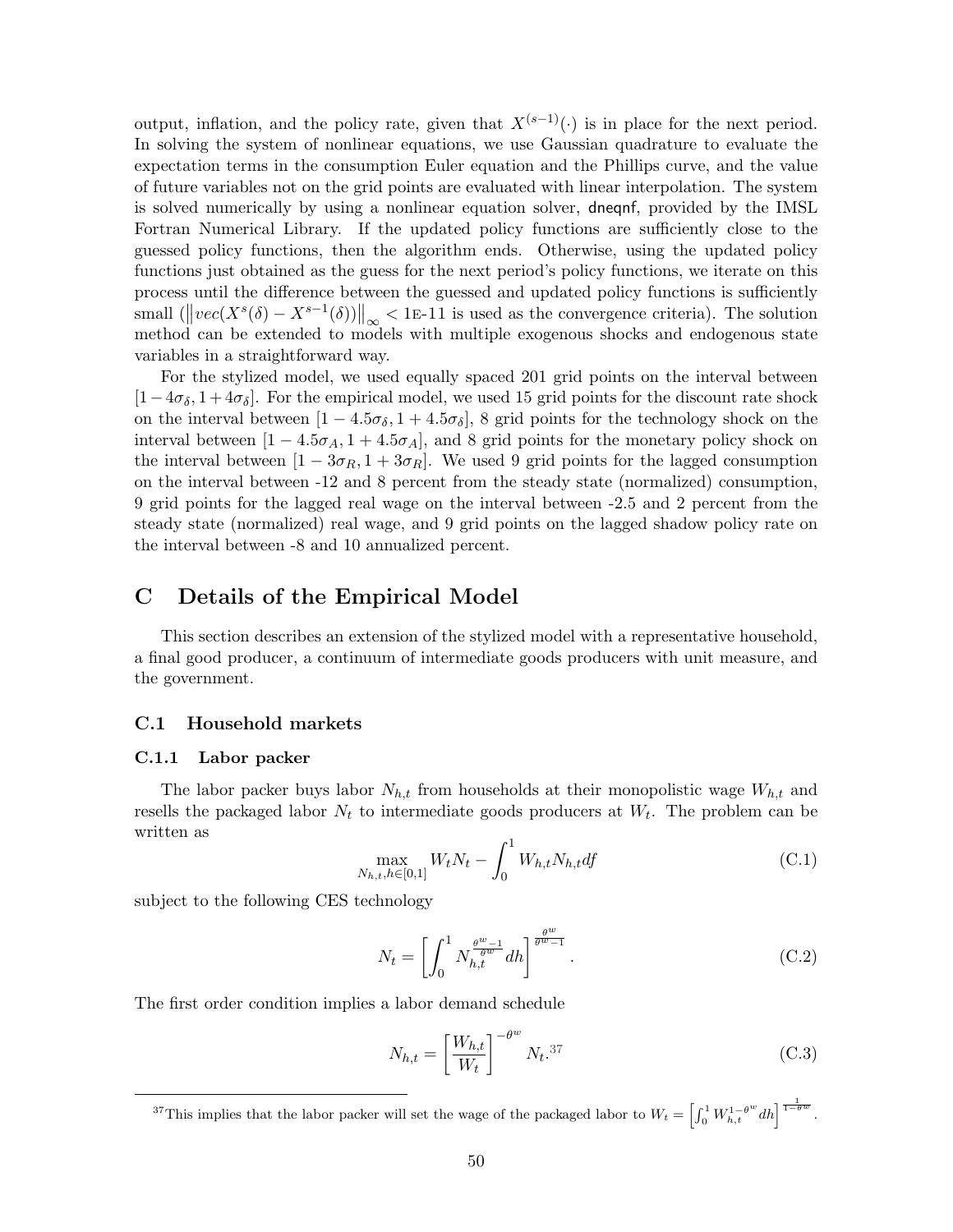$\theta^w$  is the wage markup parameter.

#### C.1.2 Household

The representative household chooses its consumption level, amount of labor, and bond holdings so as to maximize the expected discounted sum of utility in future periods. As is common in the literature, the household enjoys consumption and dislikes labor. Assuming that period utility is separable, the household problem can be defined by

$$
\max_{C_{h,t}, w_{h,t}, B_{h,t}} \mathbf{E}_1 \sum_{t=1}^{\infty} \beta^{t-1} \left[ \prod_{s=0}^{t-1} \delta_s \right] \left[ \frac{(C_{h,t} - \zeta C_{t-1}^a)^{1-\chi_c}}{1-\chi_c} - A_t^{1-\chi_c} \frac{N_{h,t}^{1+\chi_n}}{1+\chi_n} \right] \tag{C.4}
$$

subject to the budget constraint

$$
P_{t}C_{h,t} + R_{t}^{-1}B_{h,t} \leq W_{h,t}N_{h,t} - W_{t}\frac{\varphi_{w}}{2} \left[ \frac{W_{h,t}}{aW_{h,t-1}(\bar{\Pi}^{w})^{1-\iota_{w}}(\Pi_{t-1}^{w})^{\iota_{w}}} - 1 \right]^{2}N_{t} + B_{h,t-1} + P_{t}\Phi_{t} - P_{t}T_{t}
$$
\n(C.5)

or equivalently

$$
C_{h,t} + \frac{B_{h,t}}{R_t P_t} \le w_{h,t} N_{h,t} - w_t \frac{\varphi_w}{2} \left[ \frac{w_{h,t}}{a w_{h,t-1}} \frac{\Pi_t^p}{\left(\bar{\Pi}^w\right)^{1-\iota_w} \left(\Pi_{t-1}^w\right)^{\iota_w}} - 1 \right]^2 N_t + \frac{B_{h,t-1}}{P_t} + \Phi_t - T_t \tag{C.6}
$$

and subject to the labor demand schedule

$$
N_{h,t} = \left[\frac{W_{h,t}}{W_t}\right]^{-\theta^w} N_t.
$$
\n(C.7)

–or equivalently

$$
N_{h,t} = \left[\frac{w_{h,t}}{w_t}\right]^{-\theta^w} N_t.
$$
\n(C.8)

where  $C_{h,t}$  is the household's consumption,  $N_{h,t}$  is the labor supplied by the household,  $P_t$  is the price of the consumption good,  $W_{h,t}$  ( $w_{h,t}$ ) is the nominal (real) wage set by the household,  $W_t(w_t)$  is the market nominal (real) wage,  $\Phi_t$  is the profit share (dividends) of the household from the intermediate goods producers,  $B_{h,t}$  is a one-period risk free bond that pays one unit of money at period t+1,  $T_t$  are lump-sum taxes or transfers, and  $R_t^{-1}$  is the price of the bond.  $C_{t-1}^a$  represents the aggregate consumption level from the previous period that the household takes as given. The parameter  $0 \leq \zeta < 1$  measures how important these external habits are to the household. Because we are including wage indexation, measured by the parameter  $\iota_w$ , we assume the household takes as given the previous period wage inflation,  $\Pi_{t-1}^w$ , where  $\Pi_t^w = \frac{W_t}{aW_{t-1}}$  $\frac{W_t}{aW_{t-1}} = \frac{w_t P_t}{a w_{t-1} P}$  $\frac{w_t P_t}{a w_{t-1} P_{t-1}} = \frac{w_t}{a w_t}$  $\frac{w_t}{aw_{t-1}} \prod_t^p$  $_t^p.$ 

The discount rate at time t is given by  $\beta \delta_t$  where  $\delta_t$  is the discount factor shock altering the weight of future utility at time  $t+1$  relative to the period utility at time t.  $\delta_t$  is assumed to follow an AR(1) process

$$
(\delta_t - 1) = \rho_\delta(\delta_{t-1} - 1) + \epsilon_{\delta, t} \quad \forall t \ge 2
$$
\n(C.9)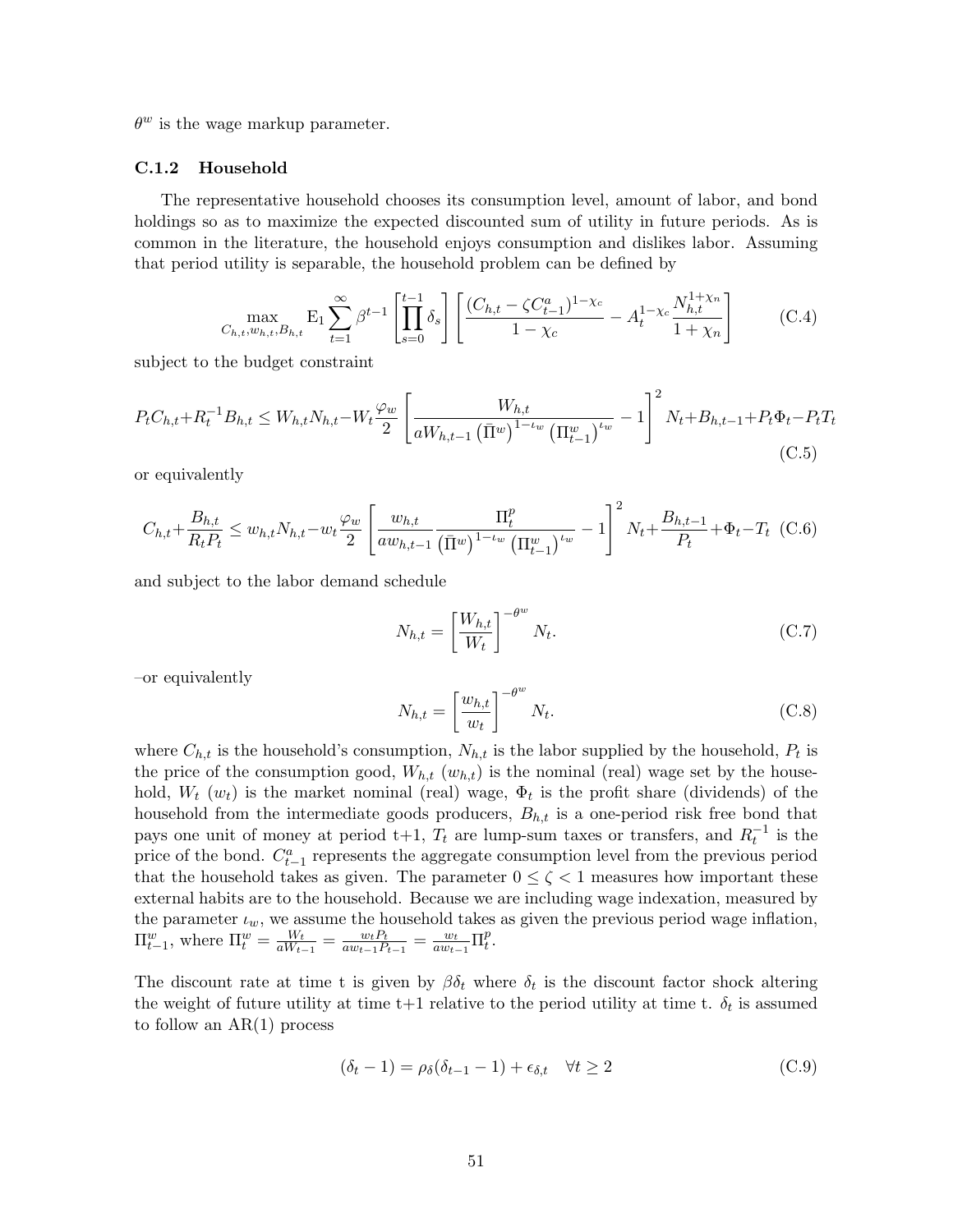and  $\delta_1$  is given. The innovation  $\epsilon_{\delta,t}$  is normally distributed with mean zero and standard deviation  $\sigma_{\delta}$ . It may therefore be interpreted that an increase in  $\delta_t$  is a preference imposed by the household to increase the relative valuation of the future utility flows, resulting in decreased consumption today (when considered in the absence of changes in the nominal interest rate).

 $A_t$  is a non-stationary total factor productivity shock that also augments labor in the utility function in order to accommodate the necessary stationarization of the model later on. See the next section for more details on this process.

### C.2 Producers

#### C.2.1 Final good producer

The final good producer purchases the intermediate goods  $Y_{f,t}$  at the intermediate price  $P_{f,t}$  and aggregates them using CES technology to produce and sell the final good  $Y_t$  to the household and government at price  $P_t$ . Its problem is then summarized as

$$
\max_{Y_{f,t}, f \in [0,1]} P_t Y_t - \int_0^1 P_{f,t} Y_{f,t} dt \tag{C.10}
$$

subject to the CES production function

$$
Y_t = \left[ \int_0^1 Y_{f,t}^{\frac{\theta^p - 1}{\theta^p}} dt \right]^{\frac{\theta^p}{\theta^p - 1}}.
$$
\n(C.11)

 $\theta^p$  is the price markup parameter.

#### C.2.2 Intermediate goods producers

There is a continuum of intermediate goods producers indexed by  $f \in [0, 1]$ . Intermediate goods producers use labor to produce the imperfectly substitutable intermediate goods according to a linear production function  $(Y_{f,t} = A_t N_{f,t})$  and then sell the product to the final good producer. Each firm maximizes its expected discounted sum of future profits<sup>[38](#page-52-0)</sup> by setting the price of its own good. Any price changes are subject to quadratic adjustment costs.  $\varphi_p$  will represent an obstruction of price adjustment, the firm indexes for prices—measured by  $\iota_p$ —and takes as given previous period inflation  $\Pi_{t-1}^p$ , and  $\bar{\Pi}^p$  represents the monetary authority's inflation target.

$$
\max_{P_{f,t}} \mathcal{E}_1 \sum_{t=1}^{\infty} \beta^{t-1} \left[ \prod_{s=0}^{t-1} \delta_s \right] \lambda_t \left[ P_{f,t} Y_{f,t} - W_t N_{f,t} - P_t \frac{\varphi_p}{2} \left[ \frac{P_{f,t}}{\left(\overline{\Pi}^p\right)^{1-\iota_p} \left(\Pi_{t-1}^p\right)^{\iota_p} P_{f,t-1}} - 1 \right]^2 Y_t \right] \tag{C.12}
$$

such that

$$
Y_{f,t} = \left[\frac{P_{f,t}}{P_t}\right]^{-\theta^p} Y_t^{39}
$$
\n(C.13)

<span id="page-52-0"></span> $38\text{NOTE:}$  Each period, as it is written below, is in *nominal* terms. However, we want each period's profits in real terms so the profits in each period must be divided by that period's price level  $P_t$  which we take care of further along in the document.

<span id="page-52-1"></span><sup>&</sup>lt;sup>39</sup>This expression is derived from the profit maximizing input demand schedule when solving for the final good producer's problem above. Plugging this expression back into the CES production function implies that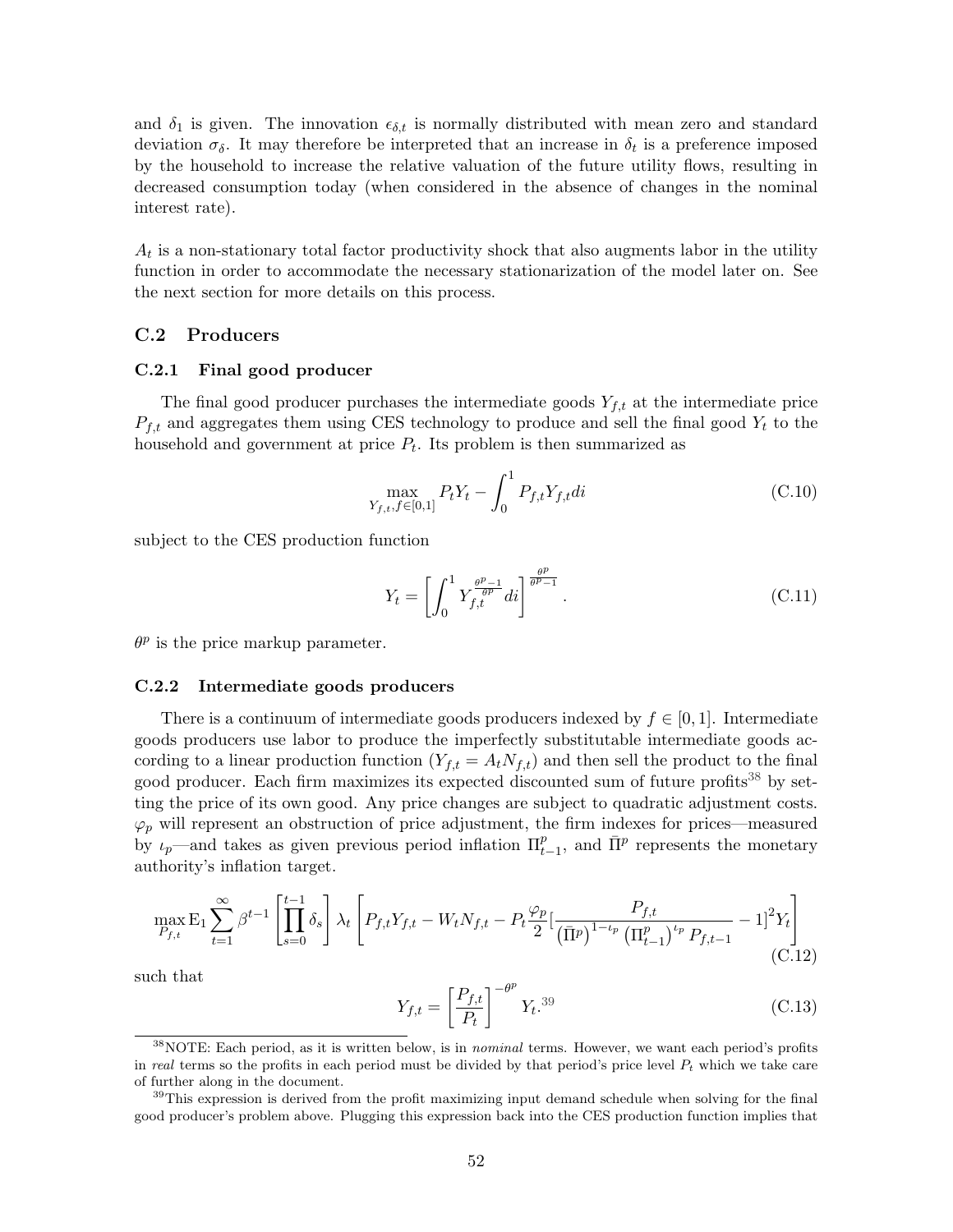$\lambda_t$  is the Lagrange multiplier on the household's budget constraint at time t and  $\beta^{t-1}\left[\prod_{s=0}^{t-1}\delta_s\right]\lambda_t$ is the marginal value of an additional profit to the household. The positive time zero price is the same across firms (i.e.  $P_{i,0} = P_0 > 0$ ).

 $A_t$  represents total factor productivity which follows a random walk with drift:

$$
\ln(A_t) = \ln(a) + \ln(A_{t-1}) + a_t.
$$
\n(C.14)

a is the unconditional rate of growth of productivity.  $a_t$  is a productivity shock following an  $AR(1)$  process:

$$
a_t = \rho_a a_{t-1} + \epsilon_{a,t}.\tag{C.15}
$$

where  $\epsilon_{a,t}$  is normally distributed with mean zero and standard deviation  $\sigma_A$ . This growth factor will imply that some of the variables will acquire a unit root, meaning the model will have to be stationarized. Monetary policy will also have to accommodate this growth factor as well.

### C.3 Government policies

It is assumed that the monetary authority determines nominal interest rates according to a truncated notional inertial Taylor rule augmented by a speed limit component.

$$
R_t = \max\left[R_{ELB}, R_t^*\right] \tag{C.16}
$$

where

$$
\frac{R_t^*}{\bar{R}} = \left(\frac{R_{t-1}^*}{\bar{R}}\right)^{\rho_R} \left(\frac{\Pi_t^p}{\bar{\Pi}^p}\right)^{(1-\rho_r)\phi_\pi} \left(\frac{Y_t}{A_t\bar{Y}}\right)^{(1-\rho_r)\phi_y} \exp(\epsilon_{R,t})
$$
(C.17)

where  $\Pi_t^p = \frac{P_t}{P_{t-}}$  $\frac{P_t}{P_{t-1}}$  is the inflation rate between periods  $t-1$  and  $t, \, \bar{R} = \frac{\bar{\Pi}^p a^{x c}}{\beta}$  $\frac{a^{x_c}}{\beta}$  (see the section on stationarization to see why), and  $\epsilon_{R,t}$  represents white noise monetary policy shocks with mean zero and standard deviation  $\sigma_R$ .

#### C.4 Market clearing conditions

The market clearing conditions for the final good, labor and government bond are given by

$$
Y_{t} = C_{t} + \int_{0}^{1} \frac{\varphi_{p}}{2} \left[ \frac{P_{f,t}}{\left(\overline{\Pi}^{p}\right)^{1-\iota_{p}} \left(\Pi_{t-1}^{p}\right)^{\iota_{p}} P_{f,t-1}} - 1 \right]^{2} Y_{t} df + \dots
$$
\n
$$
\dots + \int_{0}^{1} w_{t} \frac{\varphi_{w}}{2} \left[ \frac{w_{h,t}}{a w_{h,t-1}} \frac{\Pi_{t}^{p}}{\left(\overline{\Pi}^{w}\right)^{1-\iota_{w}} \left(\Pi_{t-1}^{w}\right)^{\iota_{w}} - 1} \right]^{2} N_{t} dh
$$
\n
$$
= \sum_{v \in \mathcal{V}} \int_{0}^{1} \mathcal{N}_{v} d\mathcal{V}.
$$
\n(C.19)

$$
N_t = \int_0^1 N_{f,t}di
$$
 (C.19)

$$
C_t^a = C_t = \int_0^1 C_{h,t} dh
$$
 (C.20)

the final good producer will set the price of the final good  $P_t = \left[\int_0^1 P_{f,t}^{1-\theta^p} dt\right]^{\frac{1}{1-\theta^p}}$ .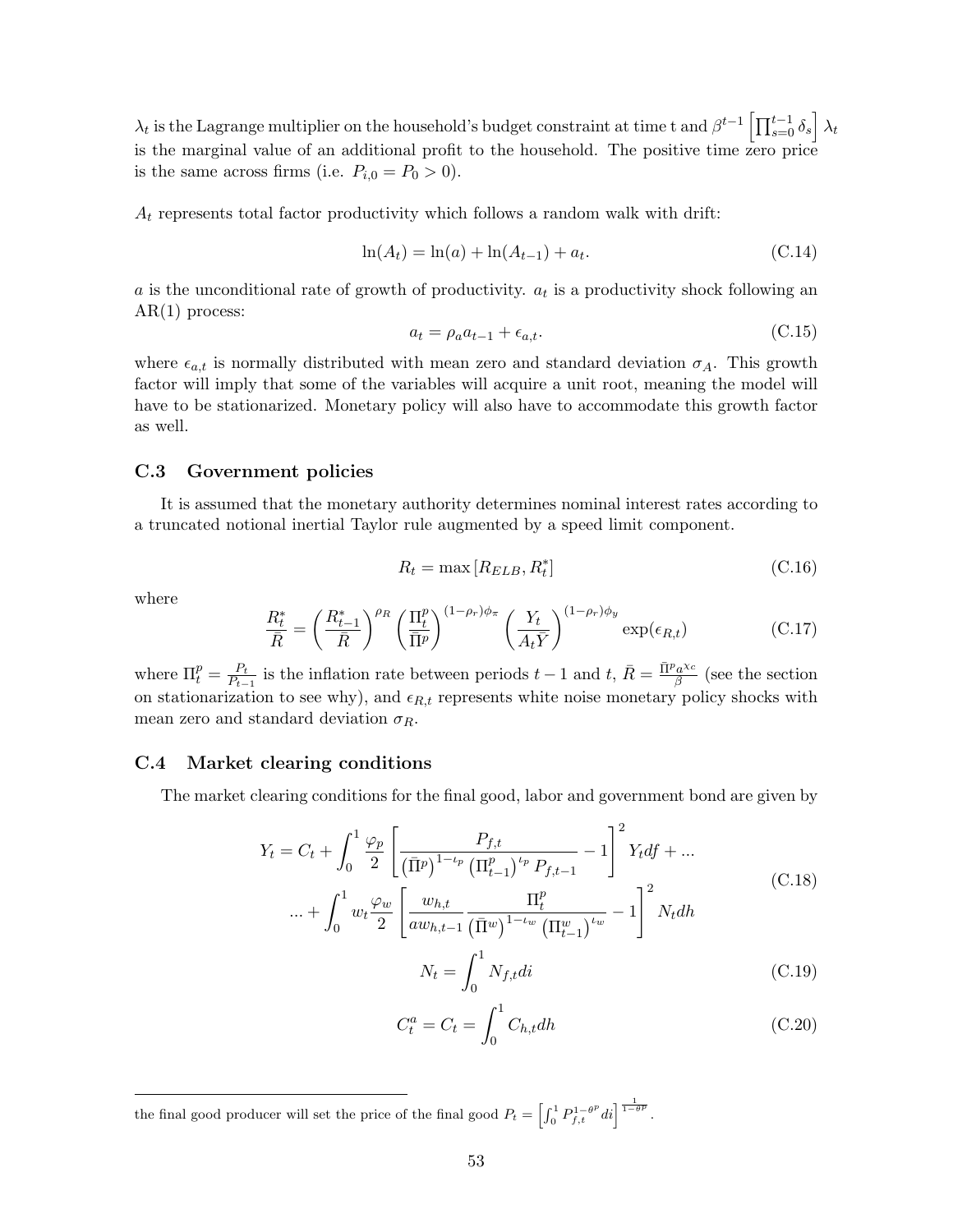and

$$
B_t = \int_0^1 B_{h,t} dh = 0.
$$
 (C.21)

## C.5 An equilibrium

Given  $P_0$  and stochastic processes for  $\delta_t$ , an equilibrium consists of allocations  $\{C_t, N_t,$  $N_{f,t}, Y_t, Y_{f,t}, G_t\}_{t=1}^{\infty}$ , prices  $\{W_t, P_t, P_{f,t}\}_{t=1}^{\infty}$ , and a policy instrument  $\{R_t\}_{t=1}^{\infty}$  such that

(i) allocations solve the problem of the household given prices and policies

$$
\partial C_{h,t} : (C_{h,t} - \zeta C_{t-1}^{a})^{-\chi_c} - \lambda_t = 0 \qquad (C.22)
$$
\n
$$
\partial w_{h,t} : \theta^w A_t^{1-\chi_c} \frac{N_t^{1+\chi_n}}{w_t} \left(\frac{w_{h,t}}{w_t}\right)^{-\theta^w (1+\chi_n)-1}
$$
\n
$$
+ (1 - \theta^w) \lambda_t \left(\frac{w_{h,t}}{w_t}\right)^{-\theta^w} N_t
$$
\n
$$
- \lambda_t w_t \varphi_w \left(\frac{w_{h,t}}{a w_{h,t-1}} \frac{\Pi_t^p}{(\bar{\Pi}^w)^{1-\iota_w} (\Pi_{t-1}^w)^{\iota_w}} - 1\right) N_t \frac{\Pi_t^p}{a w_{h,t-1}} \frac{\Pi_t^p}{(\bar{\Pi}^w)^{1-\iota_w} (\Pi_{t-1}^w)^{\iota_w}}
$$
\n
$$
+ \beta \delta_t \mathcal{E}_t \lambda_{t+1} w_{t+1} \varphi_w \left(\frac{w_{h,t+1}}{a w_{h,t}} \frac{\Pi_{t+1}^p}{(\bar{\Pi}^w)^{1-\iota_w} (\Pi_t^w)^{\iota_w}} - 1\right) N_{t+1} \frac{w_{h,t+1}}{a w_{h,t}^2} \frac{\Pi_{t+1}^p}{(\bar{\Pi}^w)^{1-\iota_w} (\Pi_t^w)^{\iota_w}} = 0
$$
\n
$$
\partial B_{h,t} : - \frac{\lambda_t}{R_t P_t} + \beta \delta_t \mathcal{E}_t \frac{\lambda_{t+1}}{P_{t+1}} = 0 \qquad (C.24)
$$

## (ii)  $P_{f,t}$  solves the problem of firm i

By making the appropriate substitution (the intermediate goods producer's constraints in place of  $Y_{f,t}$  and subsequently in for  $N_{f,t}$ ) and by dividing each period's profits by that period's price level  $P_t$  so as to put profits in real terms (and thus make profits across periods comparable) we get the following:

$$
\partial P_{f,t} : \lambda_t \frac{Y_t}{P_t} \Big[ \frac{P_t}{(\bar{\Pi}^p)^{1-\iota_p} (\Pi_{t-1}^p)^{\iota_p} P_{f,t-1}} \varphi_p \left( \frac{P_{f,t}}{(\bar{\Pi}^p)^{1-\iota_p} (\Pi_{t-1}^p)^{\iota_p} P_{f,t-1}} - 1 \right) - (1 - \theta^p) \left( \frac{P_{f,t}}{P_t} \right)^{-\theta^p}
$$

$$
-\theta^p \frac{w_t}{A_t} \left( \frac{P_t}{P_{f,t}} \right)^{1+\theta^p} \Big] = \beta \delta_t E_t \frac{\lambda_{t+1} Y_{t+1}}{P_{t+1}} \Big[ P_{t+1} \varphi_p \left( \frac{P_{f,t+1}}{(\bar{\Pi}^p)^{1-\iota_p} (\Pi_t^p)^{\iota_p} P_{f,t}} - 1 \right) \frac{P_{f,t+1}}{(\bar{\Pi}^p)^{1-\iota_p} (\Pi_t^p)^{\iota_p} P_{f,t}^2} \Big]
$$
  
(iii)  $P_{f,t} = P_{j,t} \quad \forall i \neq j$  (C.25)

$$
\frac{Y_t}{\lambda_t^{-1}} \left[ \varphi_p \left( \frac{\Pi_t^p}{(\bar{\Pi}^p)^{1-\iota_p} (\Pi_{t-1}^p)^{\iota_p}} - 1 \right) \frac{\Pi_t^p}{(\bar{\Pi}^p)^{1-\iota_p} (\Pi_{t-1}^p)^{\iota_p}} - (1 - \theta^p) - \theta^p \frac{w_t}{A_t} \right] = \dots
$$
  

$$
\dots = \beta \delta_t \mathcal{E}_t \frac{Y_{t+1}}{\lambda_{t+1}^{-1}} \varphi_p \left( \frac{\Pi_{t+1}^p}{(\bar{\Pi}^p)^{1-\iota_p} (\Pi_t^p)^{\iota_p}} - 1 \right) \frac{\Pi_{t+1}^p}{(\bar{\Pi}^p)^{1-\iota_p} (\Pi_t^p)^{\iota_p}} \tag{C.26}
$$

(iv)  $R_t$  follows a specified rule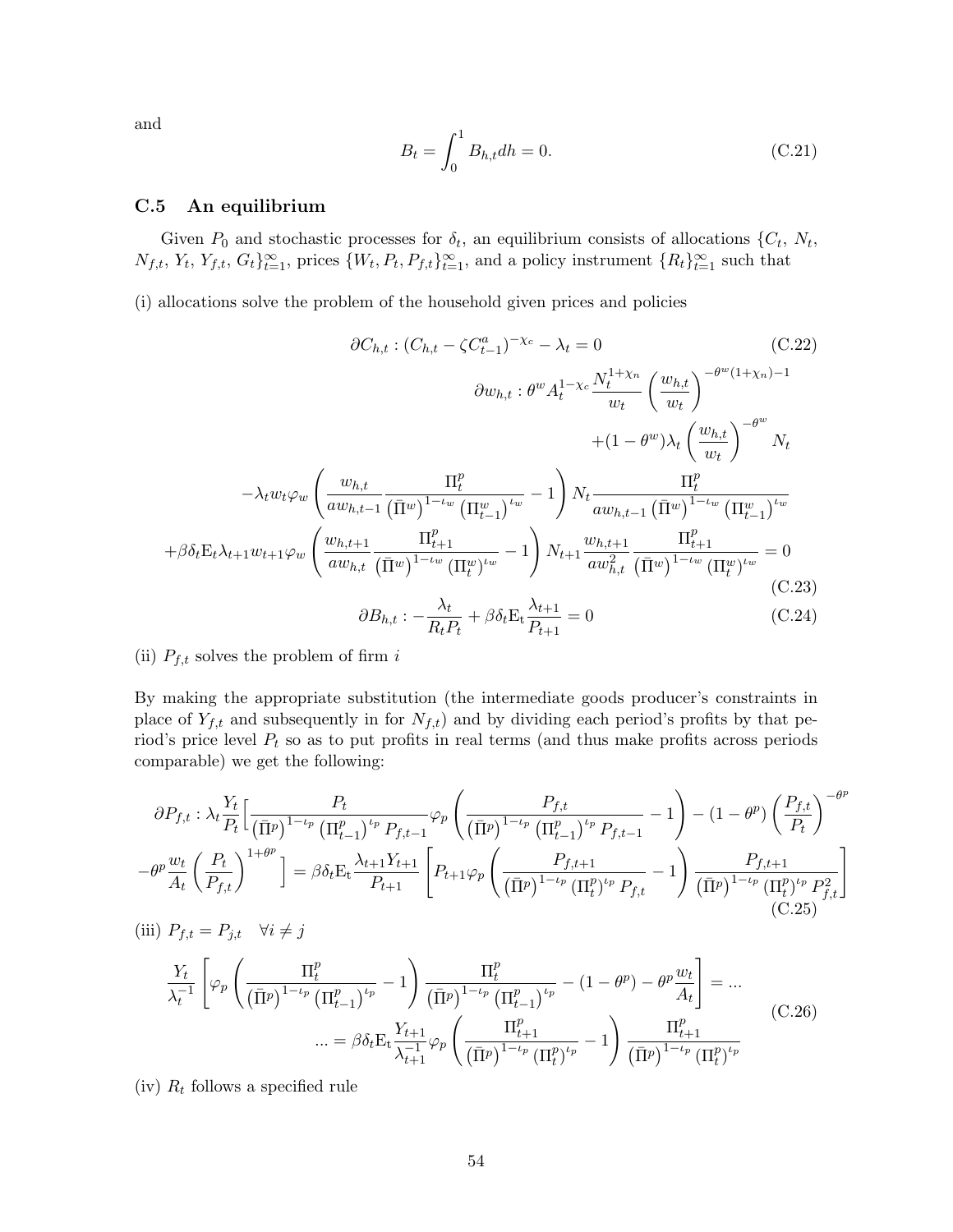and

(v) all markets clear.

Combining all of the results derived from the conditions and exercises in  $(i)-(v)$ , a symmetric equilibrium can be characterized recursively by  $\{C_t, N_t, Y_t, w_t, \Pi_t^p\}$  $_t^p, R_t \}_{t=1}^\infty$  satisfying the following equilibrium conditions:

$$
\lambda_t = \beta \delta_t R_t \mathbf{E}_t \lambda_{t+1} \left( \Pi_{t+1}^p \right)^{-1} \tag{C.27}
$$

$$
\lambda_t = (C_t - \zeta C_{t-1})^{-\chi_c} \tag{C.28}
$$

$$
\frac{N_t}{\lambda_t^{-1}} \left[ \varphi_w \left( \frac{\Pi_t^w}{(\bar{\Pi}^w)^{1-\iota_w} (\Pi_{t-1}^w)^{\iota_w}} - 1 \right) \frac{\Pi_t^w}{(\bar{\Pi}^w)^{1-\iota_w} (\Pi_{t-1}^w)^{\iota_w}} - (1 - \theta^w) - \theta^w \frac{A_t^{1-\chi_c} N_t^{\chi_n}}{\lambda_t w_t} \right] = \dots \n\dots = \beta \delta_t \mathcal{E}_t \frac{N_{t+1}}{\lambda_{t+1}^{-1}} \varphi_w \left( \frac{\Pi_{t+1}^w}{(\bar{\Pi}^w)^{1-\iota_w} (\Pi_t^w)^{\iota_w}} - 1 \right) \frac{\Pi_{t+1}^w}{(\bar{\Pi}^w)^{1-\iota_w} (\Pi_t^w)^{\iota_w}} \frac{w_{t+1}}{w_t} \n\text{(C.29)}
$$
\n
$$
\Pi_w^w = \frac{w_t}{\lambda_{t+1}} \Pi_v^p
$$

$$
\Pi_t^w = \frac{w_t}{aw_{t-1}} \Pi_t^p \tag{C.30}
$$

$$
\frac{Y_t}{\lambda_t^{-1}} \left[ \varphi_p \left( \frac{\Pi_t^p}{(\bar{\Pi}^p)^{1-\iota_p} (\Pi_{t-1}^p)^{\iota_p}} - 1 \right) \frac{\Pi_t^p}{(\bar{\Pi}^p)^{1-\iota_p} (\Pi_{t-1}^p)^{\iota_p}} - (1 - \theta^p) - \theta^p \frac{w_t}{A_t} \right] = \dots
$$
\n
$$
\dots = \beta \delta_t \mathcal{E}_t \frac{Y_{t+1}}{\lambda_{t+1}^{-1}} \varphi_p \left( \frac{\Pi_{t+1}^p}{(\bar{\Pi}^p)^{1-\iota_p} (\Pi_t^p)^{\iota_p}} - 1 \right) \frac{\Pi_{t+1}^p}{(\bar{\Pi}^p)^{1-\iota_p} (\Pi_t^p)^{\iota_p}} \tag{C.31}
$$

$$
Y_t = C_t + \frac{\varphi_p}{2} \left[ \frac{\Pi_t^p}{(\bar{\Pi}^p)^{1-\iota_p} (\Pi_{t-1}^p)^{\iota_p}} - 1 \right]^2 Y_t + \frac{\varphi_w}{2} \left[ \frac{\Pi_t^w}{(\bar{\Pi}^w)^{1-\iota_w} (\Pi_{t-1}^w)^{\iota_w}} - 1 \right]^2 w_t N_t \quad (C.32)
$$

$$
Y_t = A_t N_t \tag{C.33}
$$

$$
R_t = \max\left[R_{ELB}, R_t^*\right] \tag{C.34}
$$

where

$$
\frac{R_t^*}{\bar{R}} = \left(\frac{R_{t-1}^*}{\bar{R}}\right)^{\rho_R} \left(\frac{\Pi_t^p}{\bar{\Pi}^p}\right)^{(1-\rho_r)\phi_\pi} \left(\frac{Y_t}{A_t\bar{Y}}\right)^{(1-\rho_r)\phi_y} \exp(\epsilon_{R,t})\tag{C.35}
$$

and given the following processes ( $\forall t \geq 2$ ):

$$
(\delta_t - 1) = \rho_\delta(\delta_{t-1} - 1) + \epsilon_{\delta, t} \tag{C.36}
$$

and

$$
\ln(A_t) = \ln(a) + \ln(A_{t-1}) + a_t.
$$
\n(C.37)

$$
a_t = \rho_a a_{t-1} + \epsilon_{a,t}.\tag{C.38}
$$

# C.6 A stationary equilibrium

Let  $\tilde{Y}_t = \frac{Y_t}{A_t}$  $\frac{Y_t}{A_t}, \tilde{C}_t = \frac{C_t}{A_t}$  $\frac{C_t}{A_t}, \tilde{w}_t = \frac{w_t}{A_t}$  $\frac{w_t}{A_t}$ , and  $\tilde{\lambda}_t = \frac{\lambda_t}{A_t^{-}}$  $\frac{\lambda_t}{A_t^{-\chi_c}}$  be the stationary representations of output, consumption, real wage, and marginal utility of consumption respectively. The stationary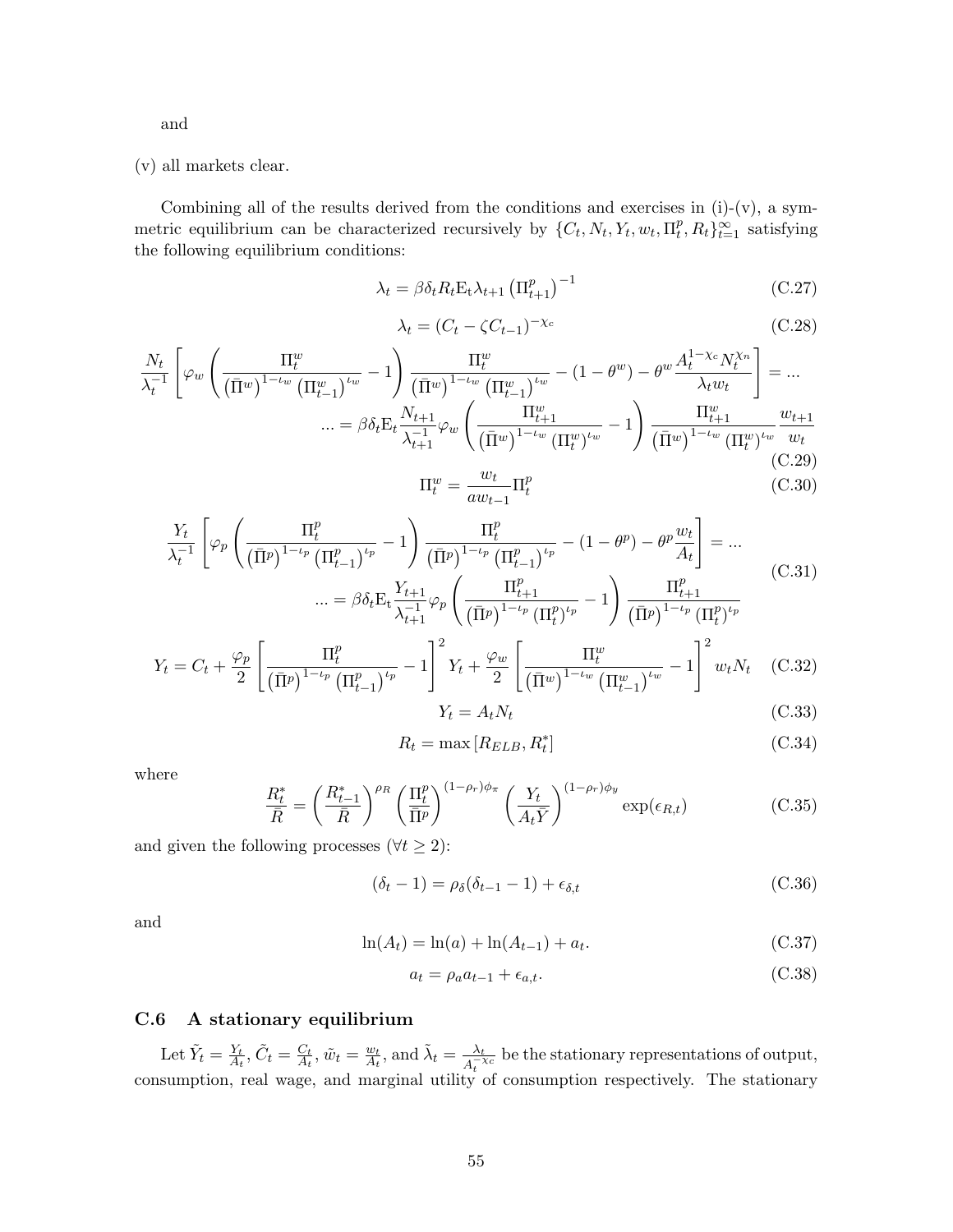symmetric equilibrium can now be characterized by the following system of equations.

$$
\tilde{\lambda}_t = \frac{\beta}{a^{\chi_c}} \delta_t R_t \mathbf{E}_t \tilde{\lambda}_{t+1} \left( \Pi_{t+1}^p \right)^{-1} \exp(-\chi_c a_{t+1}) \tag{C.39}
$$

$$
\tilde{\lambda}_t = (\tilde{C}_t - \tilde{\zeta}\tilde{C}_{t-1} \exp(-a_t))^{-\chi_c}, \quad \tilde{\zeta} = \frac{\zeta}{a}
$$
\n(C.40)

$$
\frac{N_t \tilde{w}_t}{\tilde{\lambda}_t^{-1}} \left[ \varphi_w \left( \frac{\Pi_t^w}{(\bar{\Pi}^w)^{1-\iota_w} (\Pi_{t-1}^w)^{\iota_w}} - 1 \right) \frac{\Pi_t^w}{(\bar{\Pi}^w)^{1-\iota_w} (\Pi_{t-1}^w)^{\iota_w}} - (1 - \theta^w) - \theta^w \frac{N_t^{\chi_n}}{\tilde{\lambda}_t \tilde{w}_t} \right] = \dots \n\dots = \frac{\beta \varphi_w}{a^{\chi_c-1}} \delta_t E_t \frac{N_{t+1} \tilde{w}_{t+1}}{\lambda_{t+1}^{-1}} \left( \frac{\Pi_{t+1}^w}{(\bar{\Pi}^w)^{1-\iota_w} (\Pi_t^w)^{\iota_w}} - 1 \right) \frac{\Pi_{t+1}^w}{(\bar{\Pi}^w)^{1-\iota_w} (\Pi_t^w)^{\iota_w}} \exp((1 - \chi_c) a_{t+1})
$$
\n(C.41)

$$
\Pi_t^w = \frac{\tilde{w}_t}{\tilde{w}_{t-1}} \Pi_t^p \exp(a_t)
$$
\n(C.42)

$$
\frac{\tilde{Y}_t}{\tilde{\lambda}_t^{-1}} \left[ \varphi_p \left( \frac{\Pi_t^p}{(\bar{\Pi}^p)^{1-\iota_p} (\Pi_{t-1}^p)^{\iota_p}} - 1 \right) \frac{\Pi_t^p}{(\bar{\Pi}^p)^{1-\iota_p} (\Pi_{t-1}^p)^{\iota_p}} - (1 - \theta^p) - \theta^p \tilde{w}_t \right] = \dots \n\dots = \frac{\beta \varphi_p}{a^{\chi_c-1}} \delta_t \mathcal{E}_t \frac{\tilde{Y}_{t+1}}{\tilde{\lambda}_{t+1}^{-1}} \left( \frac{\Pi_{t+1}^p}{(\bar{\Pi}^p)^{1-\iota_p} (\Pi_t^p)^{\iota_p}} - 1 \right) \frac{\Pi_{t+1}^p}{(\bar{\Pi}^p)^{1-\iota_p} (\Pi_t^p)^{\iota_p}} \exp((1 - \chi_c) a_{t+1})
$$
\n(C.43)

$$
\tilde{Y}_t = \tilde{C}_t + \frac{\varphi_p}{2} \left[ \frac{\Pi_t^p}{(\bar{\Pi}^p)^{1-\iota_p} (\Pi_{t-1}^p)^{\iota_p}} - 1 \right]^2 \tilde{Y}_t + \frac{\varphi_w}{2} \left[ \frac{\Pi_t^w}{(\bar{\Pi}^w)^{1-\iota_w} (\Pi_{t-1}^w)^{\iota_w}} - 1 \right]^2 \tilde{w}_t N_t \quad (C.44)
$$
\n
$$
\tilde{Y}_t = N_t \quad (C.45)
$$

$$
\dot{\tau}_t = N_t \tag{C.45}
$$

and

$$
R_t = \max\left[R_{ELB}, R_t^*\right] \tag{C.46}
$$

where

$$
\frac{R_t^*}{\bar{R}} = \left(\frac{R_{t-1}^*}{\bar{R}}\right)^{\rho_R} \left(\frac{\Pi_t^p}{\bar{\Pi}^p}\right)^{(1-\rho_r)\phi_\pi} \left(\frac{\tilde{Y}_t}{\bar{Y}}\right)^{(1-\rho_r)\phi_y} \exp\left(\epsilon_{R,t}\right) \tag{C.47}
$$

and given the following processes ( $\forall t \geq 2$ ):

$$
(\delta_t - 1) = \rho_\delta(\delta_{t-1} - 1) + \epsilon_{\delta, t} \tag{C.48}
$$

and

# D Solution Accuracy

In this section, we report the accuracy of our numerical solutions for the stylized and empirical models. Following [Maliar and Maliar](#page-43-14) [\(2015\)](#page-43-14), we evaluate these residuals functions along a simulated equilibrium path. The length of the simulation is 100,000.

## D.1 Stylized model

For the stylized model, there are two residual functions, one associated with the consumption Euler equation and the other associated with the sticky-price equilibrium condition.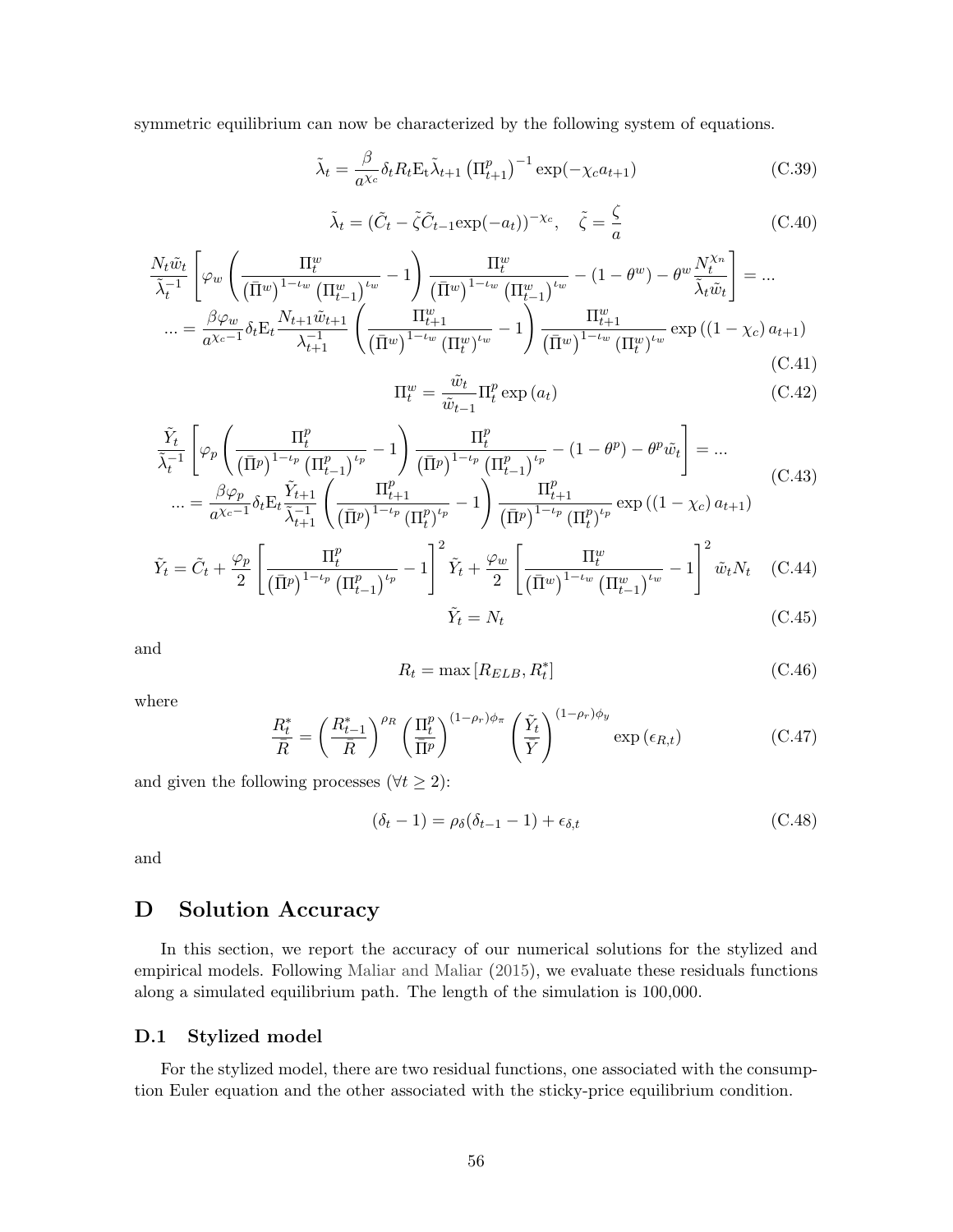$$
R_{1,t} = \left| 1 - C_t^{\chi_c} \beta \delta_t R_t E_t C_{t+1}^{-\chi_c} \Pi_{t+1}^{-1} \right| \tag{D.1}
$$

$$
R_{2,t} = \left| (\Pi_t - 1) \Pi_t - \left[ \frac{(1 - \theta) + \theta (1 - \tau) w_t}{\varphi} - \frac{C_t^{\chi_c}}{Y_t} \beta \delta_t E_t \frac{Y_{t+1}}{C_{t+1}^{\chi_c}} (\Pi_{t+1} - 1) \Pi_{t+1} \right] \right| \tag{D.2}
$$

With our log-utility specification, the residual  $R_{1,t}$  measures the difference between the chosen consumption today and today's consumption consistent with the optimization behavior of the household, as a percentage of the chosen consumption. The residual  $R_{2,t}$  is given by the difference between  $(\Pi_t - 1)\Pi_t$  and the sum of the term involving today's real wages and the term involving the expectations. Given that the standard deviation of  $\Pi_t$  is about [0.001] ( $\cong$  [40] basis points),  $\Pi_t$  is always close to one and thus the  $(\Pi_t - 1)\Pi_t$  is roughly equal to  $(\Pi_t - 1)$ .  $(\Pi_t - 1)$  is the deviation of inflation from the target rate of inflation. Thus, the difference between this term and the sum of the term involving today's real wages and the term involving the expectations measures how much the chosen inflation rate differs from the inflation rate consistent with the optimization behavior of firms.

#### Table D.1: Solution Accuracy

<span id="page-57-0"></span>

|                                       | $Mean[log_{10}(R_{k,t})]$ | 95th-percentile of $[\log_{10}(R_{k,t})]$ |
|---------------------------------------|---------------------------|-------------------------------------------|
| Stylized Model                        |                           |                                           |
| $k = 1$ : Euler equation error        | $-8.5$                    | $-7.2$                                    |
| $k = 2$ : Sticky-price equation error | $-9.2$                    | $-8.1$                                    |
|                                       |                           |                                           |
| Empirical Model                       |                           |                                           |
| $k = 1$ : Euler equation error        | $-4.0$                    | $-3.2$                                    |
| $k = 2$ : Sticky-price equation error | $-5.5$                    | $-5.1$                                    |
| $k=3$ : Sticky-wage equation error    | $-5.4$                    | $-4.7$                                    |

Reflecting the large number of grid points used to solve the stylized model, the approximation errors are very small. The average errors on the consumption Euler equation is  $0.3*10^{-7}$ percent (=  $10^{-8.5}$ ) with the 95th percentile being  $6.3 * 10^{-6}$  percent (=  $100 * 10^{-7.2}$ ). The average errors on the sticky price equation is  $2.5 * 10^{-5}$  basis points (= 400  $* 100 * 10^{-9.2}$ ) with the 95th percentile being 0.0003 basis points  $(= 400 * 100 * 10^{-8.1}].$ 

## D.2 Empirical Model

For the empirical model, there are three residual functions of interest. As in the stylized model, the first and second residual functions are associated with the consumption Euler equation and the sticky-price equilibrium condition, respectively. The third residual function is associated with the sticky-price and sticky-wage equilibrium conditions.

$$
R_{1,t} = \left| 1 - \frac{\beta}{a^{\chi_c} \tilde{\lambda}_t} \delta_t R_t E_t \tilde{\lambda}_{t+1} \left( \Pi_{t+1}^p \right)^{-1} \right| \tag{D.3}
$$

$$
\mathbf{R}_{2,t} = \left| \left( \frac{\Pi_t^w}{\overline{\Pi}^w} - 1 \right) \frac{\Pi_t^w}{\overline{\Pi}^w} - \left[ \frac{1 - \theta^w}{\varphi_w} + \frac{\theta^w}{\varphi_w} \frac{N_t^{\chi_n}}{\tilde{\lambda}_t \tilde{w}_t} + \frac{\tilde{\lambda}_t^{-1}}{N_t \tilde{w}_t} \frac{\beta}{a^{\chi_c - 1}} \delta_t \mathbf{E}_t \frac{N_{t+1} \tilde{w}_{t+1}}{\lambda_{t+1}^{-1}} \left( \frac{\Pi_{t+1}^w}{\overline{\Pi}^w} - 1 \right) \frac{\Pi_{t+1}^w}{\overline{\Pi}^w} \right] \right|
$$
\n(D.4)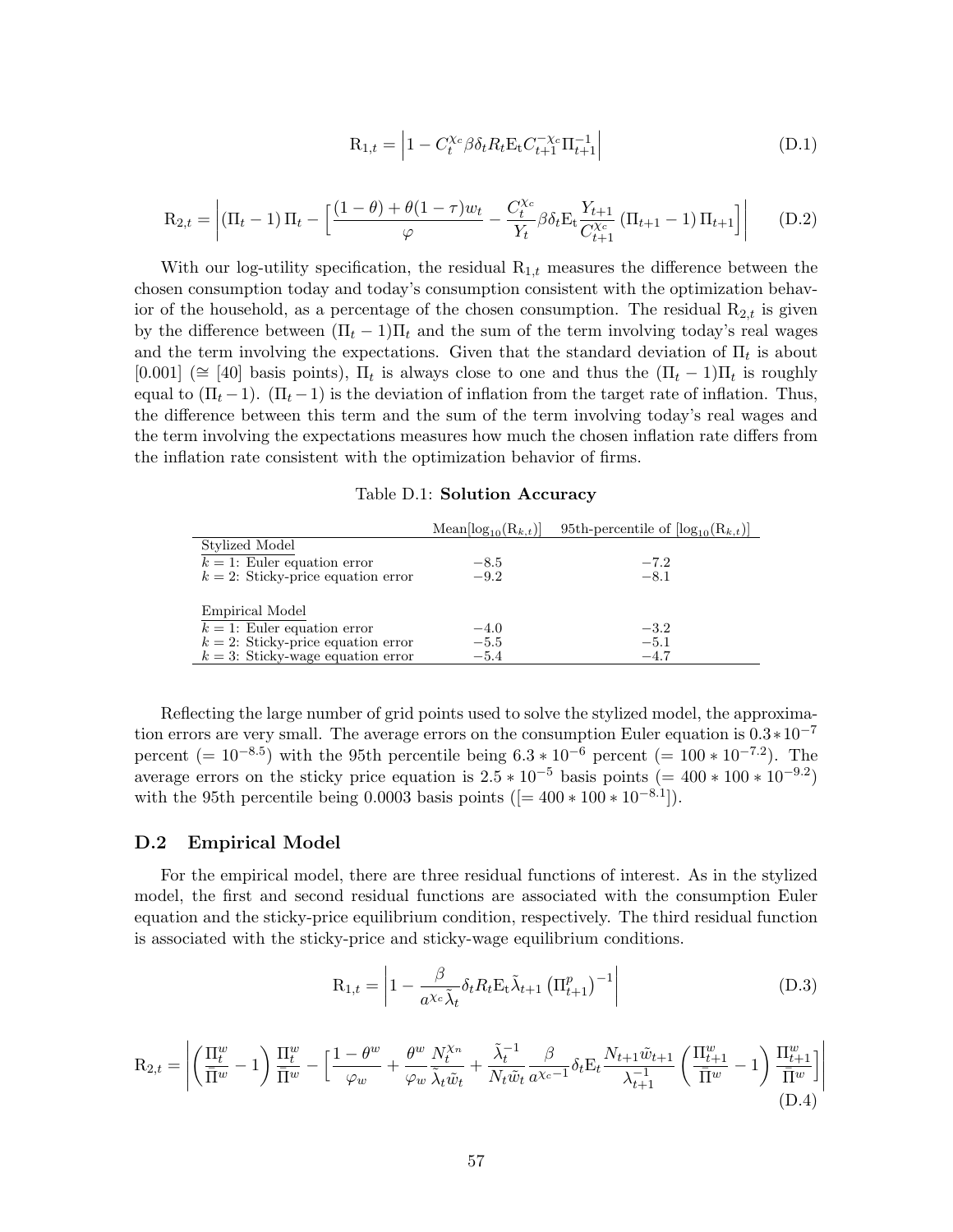$$
\mathbf{R}_{3,t} = \left| \left( \frac{\Pi_t^p}{\overline{\Pi}^p} - 1 \right) \frac{\Pi_t^p}{\overline{\Pi}^p} - \left[ \frac{(1 - \theta^p) + \theta^p \tilde{w}_t}{\varphi_p} + \frac{\tilde{\lambda}_t^{-1}}{\tilde{Y}_t} \frac{\beta}{a^{\chi_c - 1}} \delta_t \mathbf{E}_t \frac{\tilde{Y}_{t+1}}{\tilde{\lambda}_{t+1}} \left( \frac{\Pi_{t+1}^p}{\overline{\Pi}^p} - 1 \right) \frac{\Pi_{t+1}^p}{\overline{\Pi}^p} \right] \right| \tag{D.5}
$$

Table [D.1](#page-57-0) shows the average and the 95th percentile of the residuals for the three equilibrium conditions. The average size of the Euler equation errors is [0.008] percent ( $[=10^{-4.1}]$ ) with the 95th percentile of the errors being [0.06] percent ( $[= 10^{-3.2}]$ ). These are larger than those in the stylized model, reflecting the coarser grid used in the solution of the empirical model. However, this degree of accuracy fares well in comparison with what's reported in other studies such as Fernández-Villaverde, Gordon, Guerrón-Quintana, and Rubio-Ramírez [\(2015\)](#page-43-15) and [Maliar and Maliar](#page-43-14) [\(2015\)](#page-43-14).

The average size of the sticky-price equation errors is 0.1 basis points  $(= 400 * 100 * 10^{-5.7})$ with the 95th percentile being 0.2 basis points  $(= 400 * 100 * 10^{-5.3})$ . These are again larger than those in the stylized model, reflecting the coarser grid used in the solution of the empirical model. The sticky-wage equation errors are somewhat larger than the sticky-price equation errors. The average size is [0.3] basis points  $([-400 * 100 * 10^{-5.1}])$  with the 95th percentile being 0.8 basis points  $(= 400 * 100 * 10^{-4.7}).$ 

# <span id="page-58-0"></span>E Expected Time Until the Liftoff

In this section, we present the survey-based measures of the expected time until the liftoff to support the claim that the market participants consistently underestimated the duration of the lower bound episode since the federal funds rate hit the lower bound in late 2008. The surveys we examine are (i) the Blue Chip Surveys, (ii) the Survey of Professional Forecasters, and (iii) the Primary Dealers Survey.

The evidence from all three surveys is consistent with the claim that the market participants have consistently underestimated the duration of the lower bound episode. In particular, for the first two years of the lower bound episode, the market participants expected that the federal funds rate to stay at the ELB only for additional few quarters.<sup>[40](#page-58-1)</sup>

#### E.1 Blue Chip Surveys

The Blue Chip Surveys consists of two monthly surveys, the Blue Chip Economic Indicators Survey and the Blue Chip Financial Forecasts Survey. These two surveys ask their participants (about 50 financial institutions for each survey) their forecast paths of various macroeconomic variables, including the 3-month Treasury Bill rate in the Economic Indicators Survey and the federal funds rate in the Financial Forecasts Survey. The near-term forecast horizon is up until the end of next calendar year and the frequency of the projection is quarterly. Thus, the forecast path of the Treasury rate or the federal funds rate can tell us the expected time until the liftoff when the participants expect the first liftoff to occur within two years.

Twice a year, the surveys ask longer-run projections of certain variables in the special question section (March and October for the Economic Indicators and June and December for the Financial Forecasts). The longer-run forecasts are in annual frequency for next 5 to 6 years. Towards the end of the lower bound episode, the Surveys also asked the participants to provide the expected liftoff date in the special questions section.

<span id="page-58-1"></span><sup>&</sup>lt;sup>40</sup>While not shown, the expected duration of the lower bound episode based on the expected policy path implied by the federal funds rate futures is also consistent with this claim.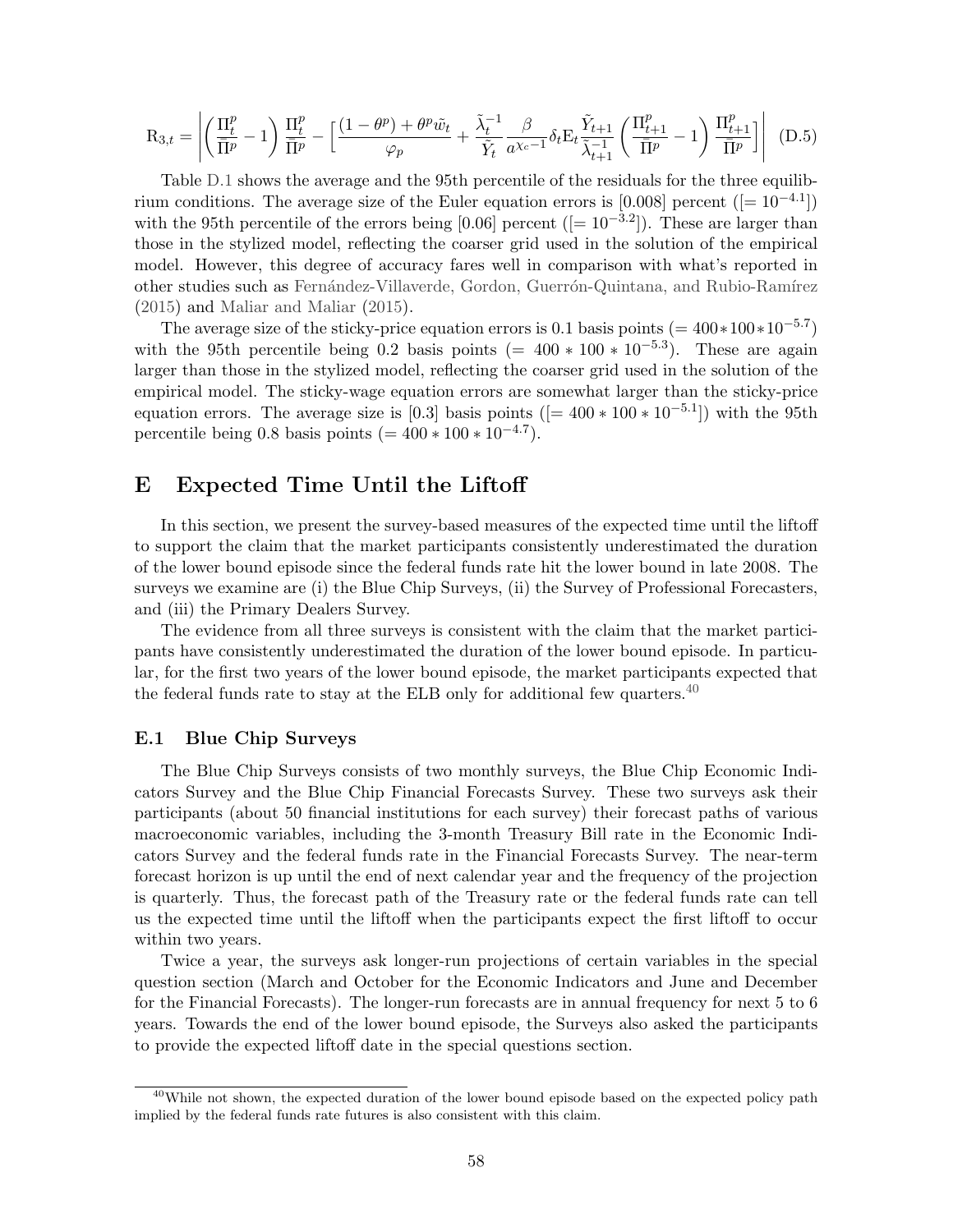For each survey, we combine these various pieces of information in the following way to construct a series for the expected period until the liftoff. First, we use the average probability distribution over the timing of the liftoff to compute the expected time until the liftoff whenever that information is available. Second, if the probability distribution is not available, we use the information from the near-term forecasts. The time of liftoff is defined to be the first quarter when the median federal funds rate forecast exceeds 37.5 basis points. Finally, when the policy rate is projected to stay at the ELB until the end of the near-term forecast horizon, we use the information from the long-run projections if the Survey has that information and leave the series blank when the Long-Range section is not available.

<span id="page-59-0"></span>



† Data sourced from: Blue Chip Economic Indicators Survey (from January 2009 to August 2015); Blue Chip Financial Forecasts Survey (from January 2009 to August 2015); Federal Reserve Bank of New York, Primary Dealer Survey, accessed September 2015, https://www.newyorkfed.org/markets/primarydealer˙survey˙questions.html; Federal Reserve Board, Survey of Professional Forecasters, accessed September 2015, https://www.philadelphiafed.org/research-anddata/real-time-center/survey-of-professional-forecasters/

The top two panels in Figure [E.1](#page-59-0) show the evolutions of the expected period until liftoff based on the Blue Chip Economic Indicators Survey and the Blue Chip Financial Forecasts Survey. According to both panels, the market participants expected the lower bound episode to be transitory in the early stage of the lower bound episode. The expectation shifted in the second half of 2011, with the expectated duration of staying at the ELB exceeding 2 years. Starting in late 2012 or early 2013, the survey respondents gradually reduced their expectation for the additional duration of the lower bound episode.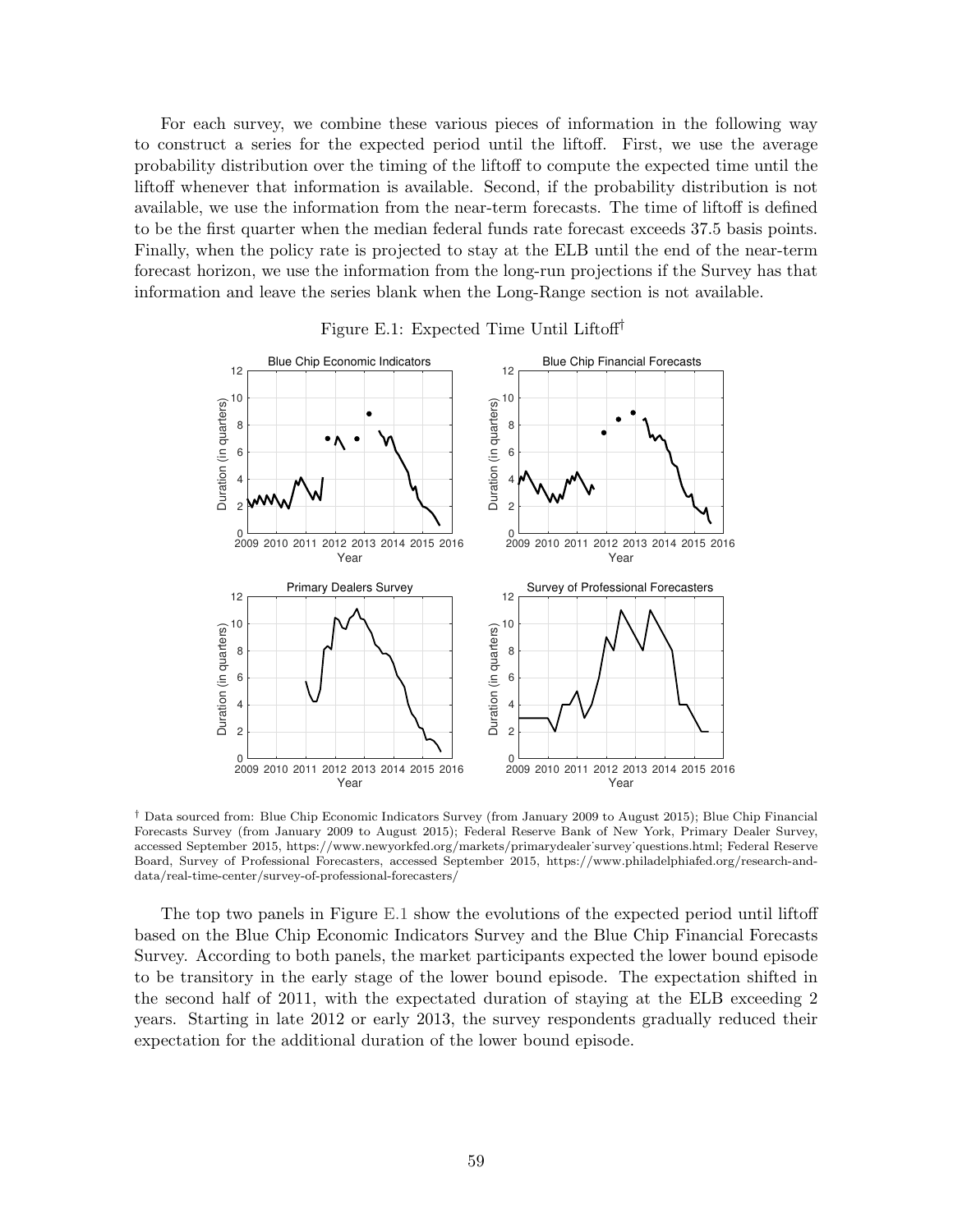#### E.2 Primary Dealers Survey

The Primary Dealers Survey (the PD Survey in the remainder of the text), conducted by the Federal Reserve Bank of New York, asks primary dealers about their policy expectations eight times a year. The survey asks its participants their probability distribution over the liftoff timing (quarter or FOMC meeting). We compute the expected time until the liftoff using the average probability distribution over the liftoff timing. The results of the PD Survey are publicly available since January 2011.

The bottom-left panel of Figure [E.1](#page-59-0) shows the evolution of the expected period until the liftoff based on the PD Survey. Consistent with the measures based on the Blue Chip survey, the expected duration of the additional period of the lower bound episode increase markedly in the second half of 2011. The expected duration hovers around 10 quarters during 2012, and has declined steadily since then.

#### E.3 Survey of Professional Forecasters

The Survey of Professional Forecasters (SPF) is a quarterly survey of about 40 individuals in academia, financial industries, and policy institutions, administered by the Federal Reserve Bank of Philadelphia. Like the Blue Chip Surveys, the SPF asks its participants their projections of various macroeconomic variables, including the 3-month Treasury rate. For the near-term projection that extends to the end of the next calendar year, the forecasts are available in quarterly frequency. For the longer horizon, the forecast is available in annual frequency.

The bottom-right panel of Figure [E.1](#page-59-0) shows the evolution of the expected period until liftoff based on the SPF. Consistent with the Blue Chip Surveys and the Primary Dealers Survey, the SPF shows that the market anticipated the lower bound episode to last for only about one additional year until the second half of 2011. The expected duration averages about 9 quarters in 2012 and 2013. The expected duration started declining in the second half of 2013 and has come down to 2 quarters in February 2015.

# <span id="page-60-0"></span>F Further discussion on the risk-adjusted monetary policy rule

### F.1 Interpreting the central bank's inflation objective

Throughout the paper, we interpret the central bank's inflation objective as specifying the desired level of the risky steady state inflation. Under this interpretation, the dynamics of inflation are consistent with the central bank's inflation objective of x percent if the risky steady state of inflation is x percent. Accordingly, our focus in Section [5](#page-29-0) was on how to modify the policy rule to eliminate the wedge between the risky steady state inflation and the central bank's inflation objective. However, some have interpreted the central bank's inflation objective as specifying the average rate of inflation over a long period of time. Under this alternative interpretation, the dynamics of inflation are consistent with the central bank's inflation objective of x percent if the unconditional average of inflation is  $x$  percent. The paper by [Reifschneider and Williams](#page-44-3) [\(2000\)](#page-44-3) is a prominent example adopting this interpretation. In our model, the unconditional average of inflation is also below the target rate of 2 percent, as shown in Table [5.](#page-23-0) Thus, the need for adjusting the policy rule can also arise under this alternative interpretation of the central bank's inflation objective.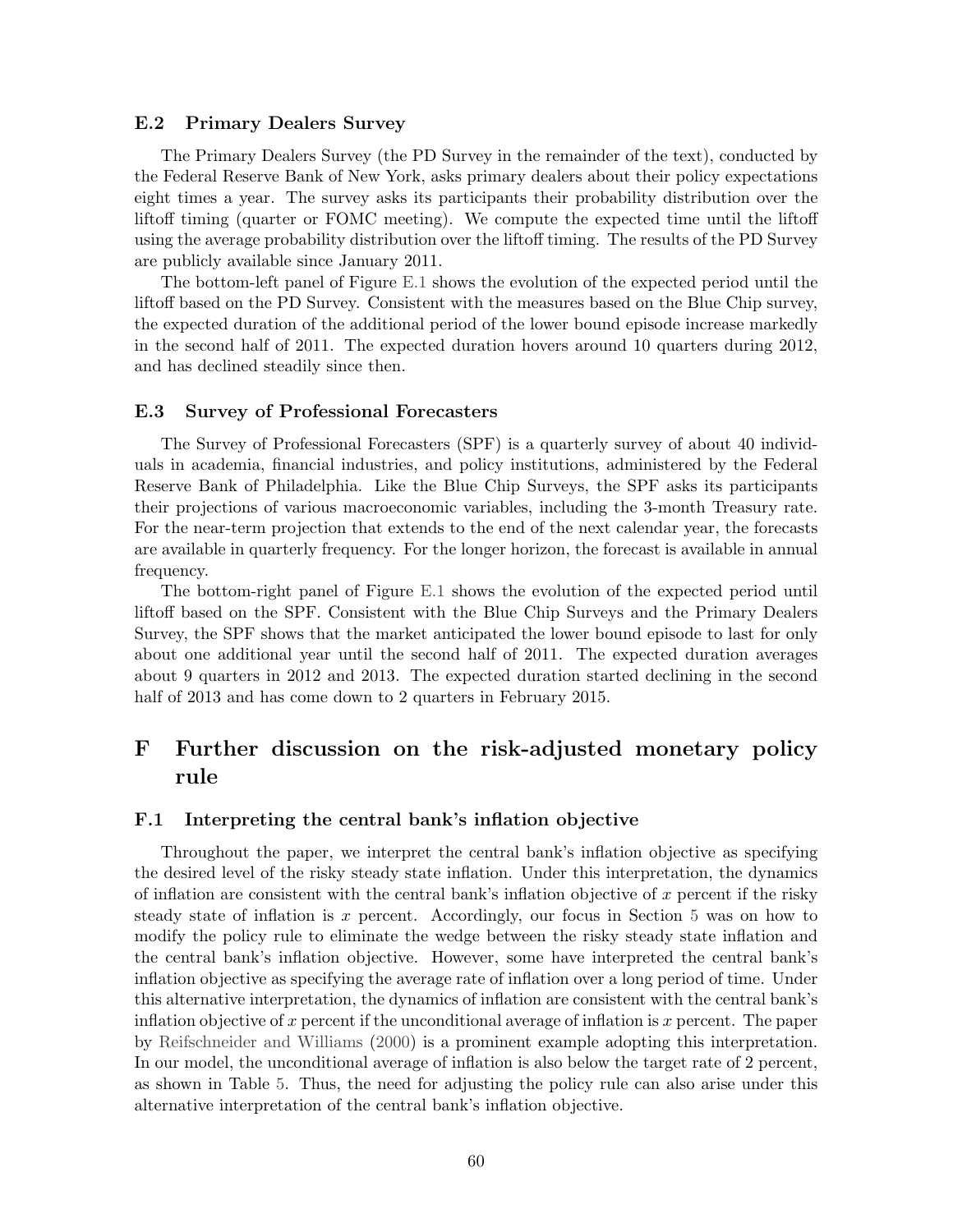Our intercept-adjustment procedure can be easily modified if modelers take this alternative interpretation and want to set the unconditional average of inflation, as opposed to the risky steady state of inflation, to the central bank's inflation objective. Specifically, modelers would need to search for the size of the intercept adjustment such that the unconditional average of inflation, instead of the risky steady state inflation, equals the central bank's inflation objective. In our example, the intercept that achieves the unconditional average of inflation of 2 percent is lower than the intercept that achieves the risky steady state inflation of 2 percent, because the unconditional average of inflation is lower than the risky steady state inflation in the model with the standard policy rule, as shown in Table [5.](#page-23-0)

While our intercept-adjustment procedure is useful regardless of the interpretation of the central bank's inflation objective adopted by modelers, it is perhaps appropriate to explain why it is more plausible to interpret the central bank's inflation objective as specifying the desired level of the risky steady state inflation than as specifying the desired unconditional average of inflation.

The interpretation that the central bank's inflation objective specifies the desired unconditional average of inflation is inconsistent with the inflation projections by U.S. policymakers in the following sense. In the United States, both core and overall PCE inflation rates averaged non-trivially below 2 percent over the last decade or so. Thus, to achieve the average inflation rate of 2 percent over a long period of time, policymakers will need to overshoot the target rate non-trivially and persistently in the future. However, according to recent releases of the Summary of Economic Projections (SEP), U.S. policymakers expect inflation to return to 2 percent in the long-run without any overshooting.<sup>[41](#page-61-0)</sup> In the aftermath of a recession, the inflation projection from the model with the risk-adjusted monetary policy rule monotonically increases with forecast horizon and eventually converges to the risky steady state inflation. Thus, the eventual return of the inflation projection to 2 percent without any overshooting in the SPE is consistent with the interpretation that the central bank's inflation objective specifies the desired level of the risky steady state inflation.<sup>[42](#page-61-1)</sup>

In a similar vein, [Draghi](#page-42-14) [\(2016\)](#page-42-14) states that "In the ECB's case, our aim is to keep inflation below but close to 2 percent over the medium term. Today, this means raising inflation back towards 2 percent." Thus, even though inflation in the euro area, as measured by the HICP, averaged below 2 percent over recent years, ECB policymakers do not seem to interpret their mandate to be consistent with aiming for a transitory overshooting of inflation rates close to 2 percent.

The issue described in this section has not received much attention because linear monetary DSGE models have been predominant tools for model-based analyses of monetary policy until recently. In linear monetary DSGE models, the inflation target parameter in the policy rule coincides with the risky steady state of inflation and the unconditional average of inflation. Researchers typically set the inflation target parameter to the central bank's inflation objective, and because of this coincidence, there is less need to think about conceptual differences among these objects. Our analysis highlights the importance and difficulty of understanding conceptual differences among the central bank's objective, the inflation target parameter, and the risky steady state and the unconditional average of inflation, as nonlinear models become more widely used in the analyses of monetary policy.

<span id="page-61-0"></span><sup>&</sup>lt;sup>41</sup>See, for example, the Summary of Economic Projections released on June 15, 2016 (available at [www.](www.federalreserve.gov/monetarypolicy/files/fomcprojtabl20160615.pdf) [federalreserve.gov/monetarypolicy/files/fomcprojtabl20160615.pdf](www.federalreserve.gov/monetarypolicy/files/fomcprojtabl20160615.pdf)).

<span id="page-61-1"></span> $42$ Note that, if the central bank tries to achieve an inflation objective at the unconditional mean, that policy is better characterized as a price level targeting.